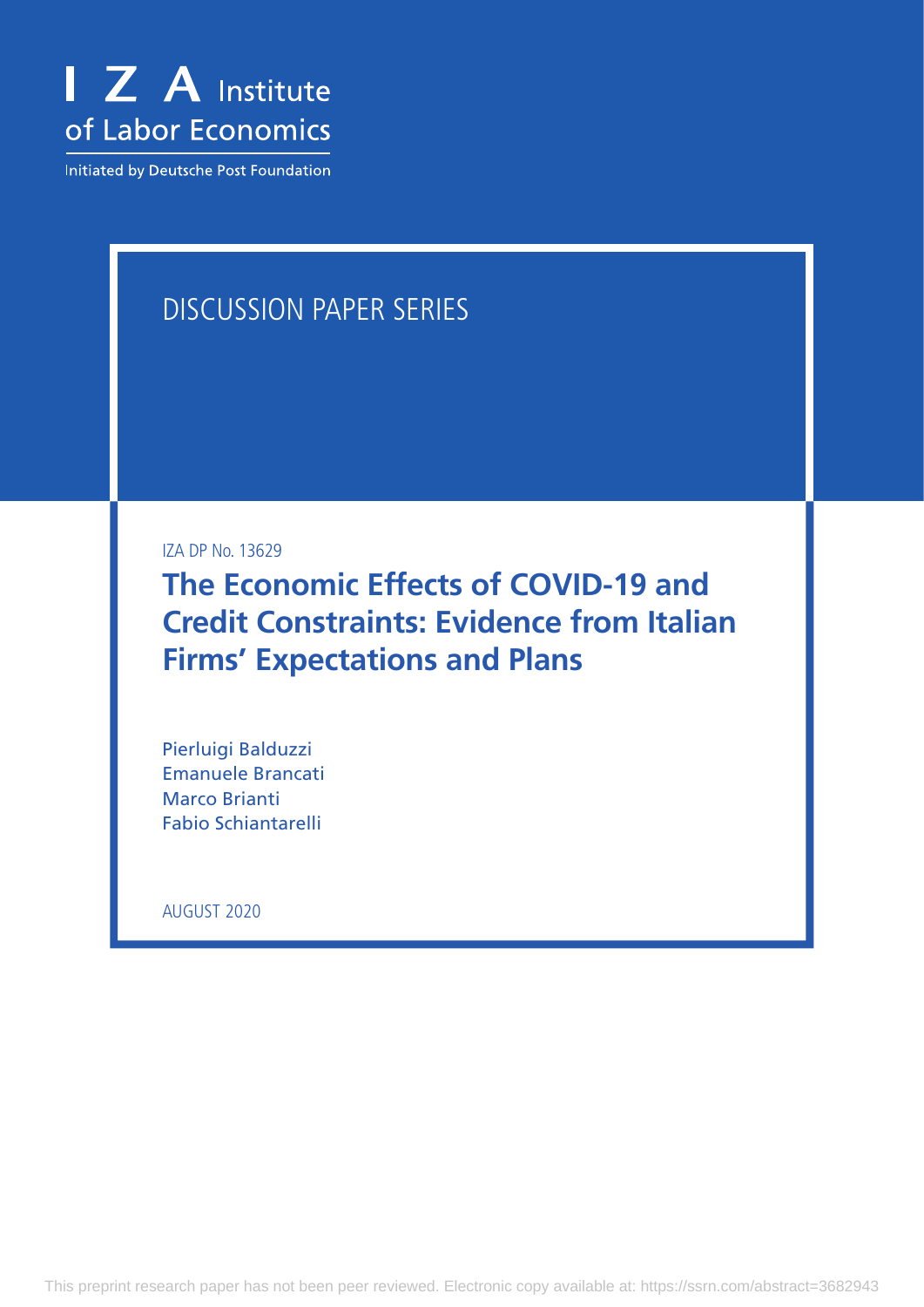

Initiated by Deutsche Post Foundation

## DISCUSSION PAPER SERIES

IZA DP No. 13629

## **The Economic Effects of COVID-19 and Credit Constraints: Evidence from Italian Firms' Expectations and Plans**

**Pierluigi Balduzzi** *Boston College*

**Emanuele Brancati** *Sapienza University of Rome*

**Marco Brianti** *Boston College*

**Fabio Schiantarelli** *Boston College and IZA*

AUGUST 2020

Any opinions expressed in this paper are those of the author(s) and not those of IZA. Research published in this series may include views on policy, but IZA takes no institutional policy positions. The IZA research network is committed to the IZA Guiding Principles of Research Integrity.

The IZA Institute of Labor Economics is an independent economic research institute that conducts research in labor economics and offers evidence-based policy advice on labor market issues. Supported by the Deutsche Post Foundation, IZA runs the world's largest network of economists, whose research aims to provide answers to the global labor market challenges of our time. Our key objective is to build bridges between academic research, policymakers and society.

IZA Discussion Papers often represent preliminary work and are circulated to encourage discussion. Citation of such a paper should account for its provisional character. A revised version may be available directly from the author.

ISSN: 2365-9793

**IZA – Institute of Labor Economics**

| Schaumburg-Lippe-Straße 5–9 | Phone: +49-228-3894-0       |             |
|-----------------------------|-----------------------------|-------------|
| 53113 Bonn, Germany         | Email: publications@iza.org | www.iza.org |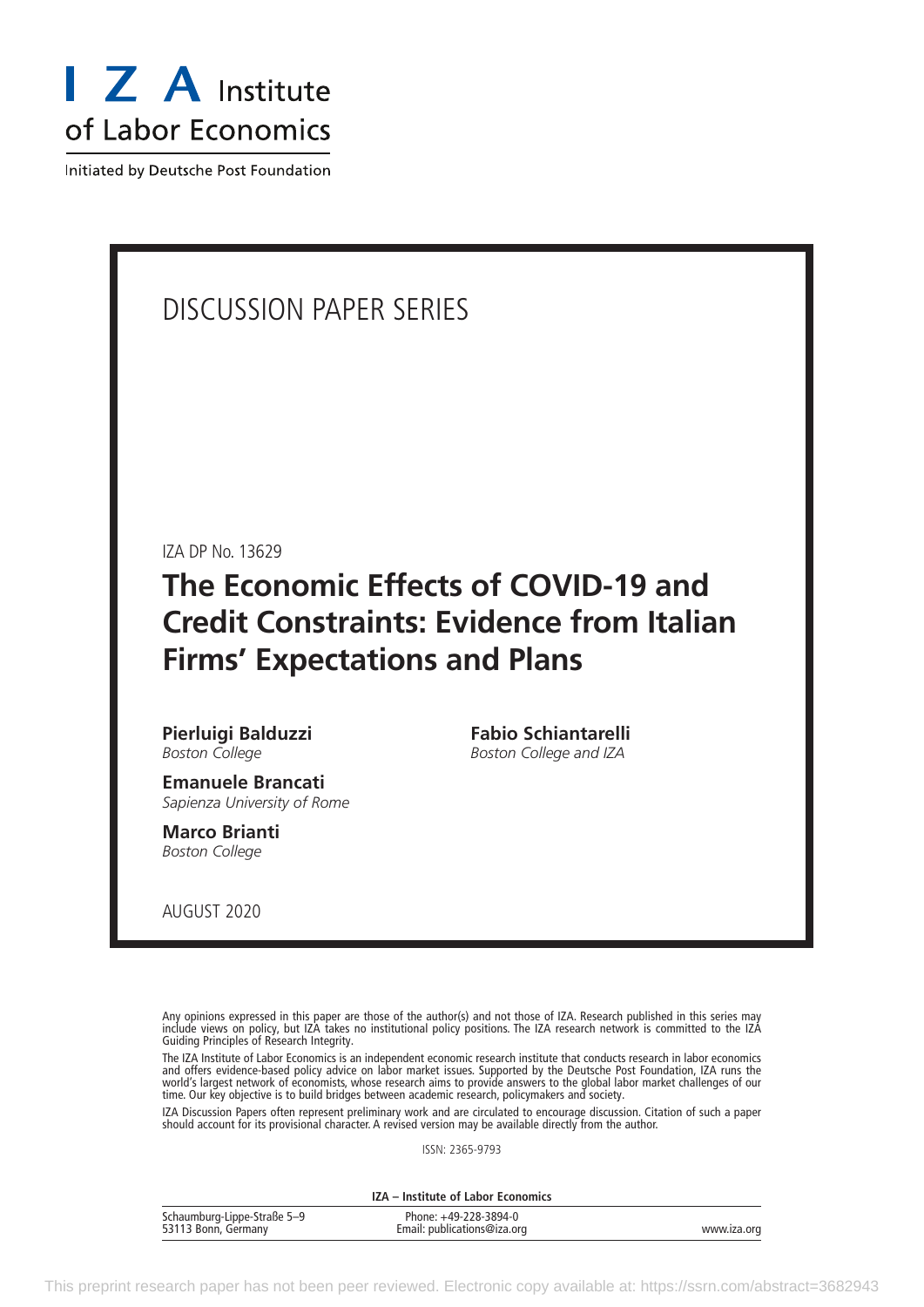## ABSTRACT

# **The Economic Effects of COVID-19 and Credit Constraints: Evidence from Italian Firms' Expectations and Plans\***

We investigate the economic effects of the COVID-19 pandemic and the role played by credit constraints in the transmission mechanism, using a novel survey of expectations and plans of Italian firms, taken just before and after the outbreak. Most firms revise downward their expectations for sales, orders, employment, and investment, while prices are expected to increase at a faster rate, with geographical and sectoral heterogeneity in the size of the effects. Credit constraints amplify the effects on factor demand and sales of the COVID-19 generated shocks. Credit-constrained firms also expect to charge higher prices, relative to unconstrained firms. The search for and availability of liquidity is a key determinant of firms' plans. Finally, both supply and demand shocks play a role in shaping firms' expectations and plans, with supply shocks being slightly more important in the aggregate.

| <b>JEL Classification:</b> | E2, E3, G30, I10                                              |
|----------------------------|---------------------------------------------------------------|
| Keywords:                  | COVID-19, pandemic, firms' expectations, firms' plans, credit |
|                            | constraints, prices, employment, investment, sales, orders    |

#### **Corresponding author:**

Fabio Schiantarelli Department of Economics Boston College 140 Commonwealth Avenue Chestnut Hill, MA 02467 USA E-mail: schianta@bc.edu

<sup>\*</sup> We would like to thank Monitoraggio Economia e Territorio for making the survey possible giving us access to the resulting data. Moreover, we would like to thank Rui Albuquerque, Susanto Basu, Ryan Chahrour, Marco Errico, Luca Gemmi, Pietro Grandi, Lisa Lynch, Jaromir Nosal, Massimiliano Stacchini, Philip Strahan, Rosen Valchev, and all the other participants to the Macroeconomics Lunch at Boston College for useful comments and suggestions.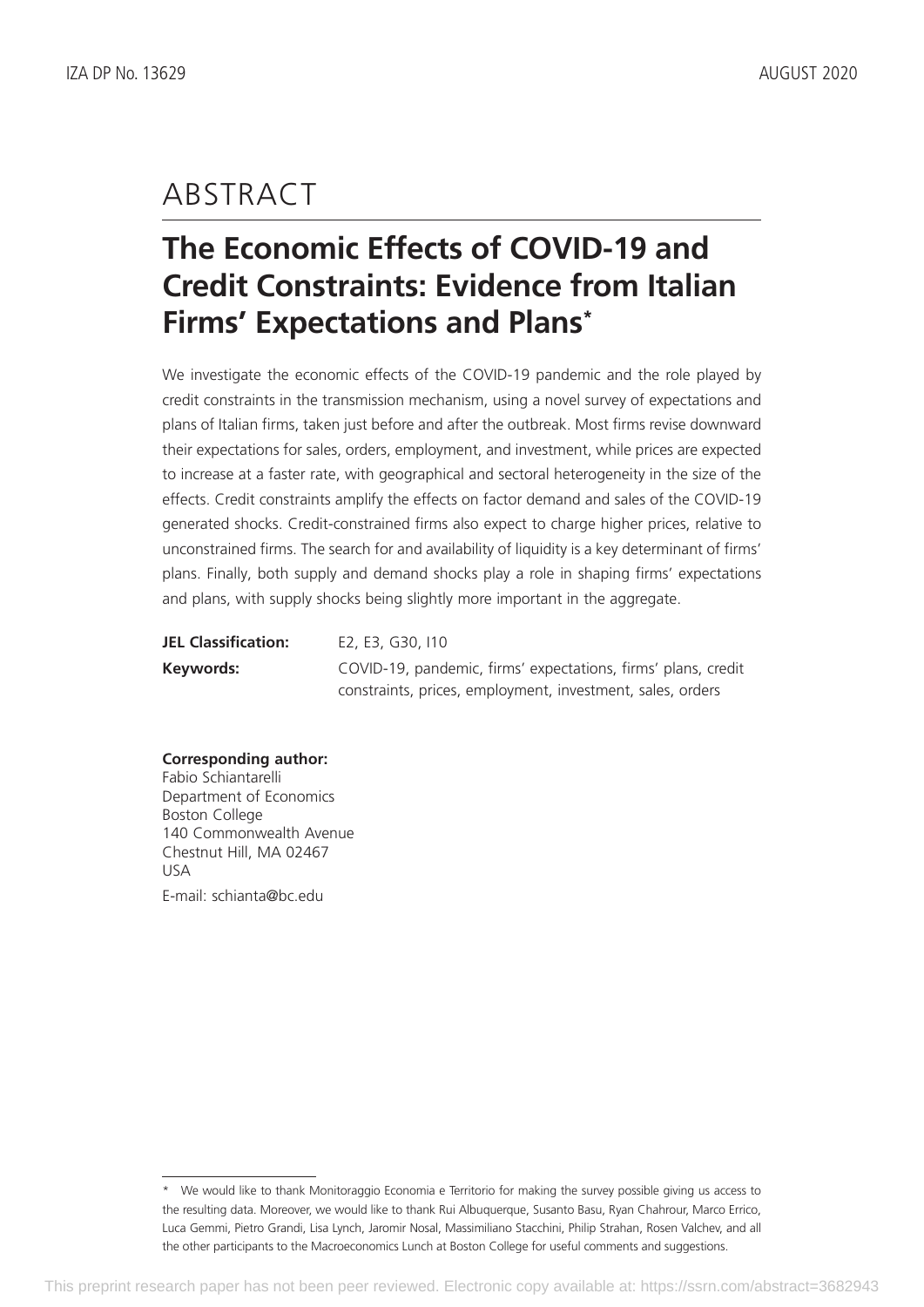#### 1 Introduction

This paper investigates the economic effects of the COVID-19 outbreak and the role played by financial frictions in the transmission of the associated shocks. We take advantage of a unique survey of Italian firms' expectations and plans taken immediately before and immediately after the pandemic outbreak. This data allows us to adopt an event study approach to analyze how firms' revision in expectations over a two-month window are affected by the COVID-19 pandemic.

Our analysis addresses three main research questions. First, we ask whether credit constraints amplify the shocks associated with the pandemic on firms' expected sales, orders, employment, and investment. Second, we analyze changes in firms pricing strategies and discuss how they are affected by financial frictions. Finally, we discuss the relative importance of supply and demand shocks, as perceived by firms at the beginning of the crisis.

Our empirical investigation exploits survey data on firms' expectations for sales and orders as well as plans for prices, employment, and investment. We collect this information between March 24 and April 7, 2020 – two weeks after the implementation of the first lockdown policies that followed the explosion in the number of cases and deaths. This survey covers firms in the manufacturing and production service sectors and is a special supplement to the pre COVID-19 wave of the Monitoraggio Economia e Territorio (MET) survey completed by mid-January, 2020 –one month before the official Italian "case zero" in Italy.<sup>1</sup> In addition to a wide set of firms' characteristics, the pre COVID-19 MET survey contains expectations on sales and pricing strategies for the next year, together with questions on loan applications that we employ to construct firm-specific proxies of financial constraints. Our matched dataset is composed of 7,800 firms for which we have full pre and post COVID-19 information in a two-month interval around the pandemic outbreak. For approximately 5,000 of them we also have complete balance-sheet information.

<sup>&</sup>lt;sup>1</sup>The original dataset is fully representative of all size classes (including micro-sized companies), geographic region, and two-digit levels in the manufacturing and production service sectors.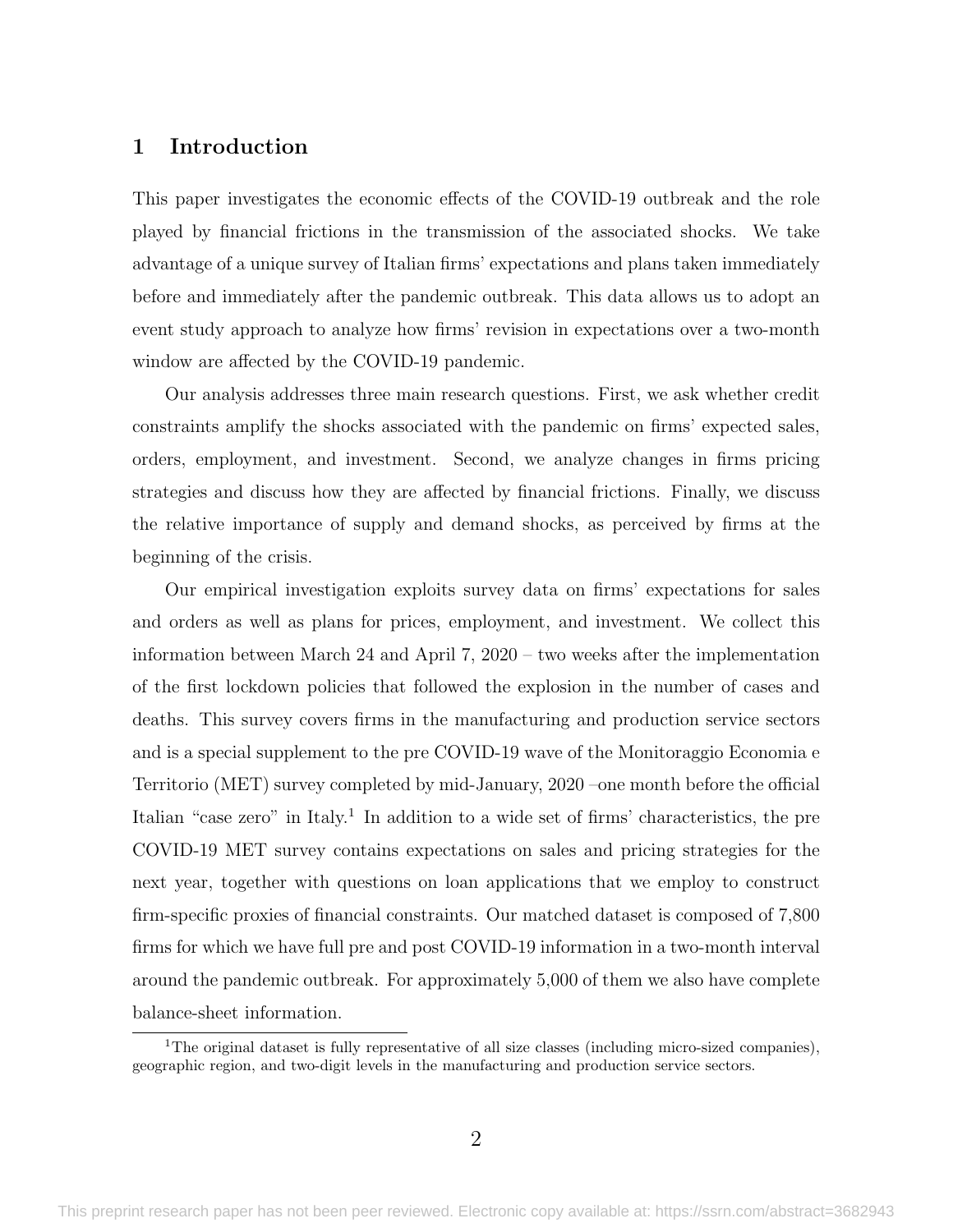There are several reasons why the Italian experience is relevant and interesting. First, Italy was the first Western country to be severely hit by the pandemic, which was largely unanticipated. It was also the first country in the world to implement a national lockdown policy. Second, there is significant geographical heterogeneity in the severity of the COVID-19 outbreak with some provinces in the North being hit the hardest. In addition, there is sectoral heterogeneity due to the differential government restrictions on production that forced some firms to shut down while other firms deemed essential stayed open throughout the entire pandemic. Third, Italian firms are predominantly small and privately-held, thus a priori more likely to be credit constrained. This feature makes the Italian industrial system a particularly instructive setting to explore the role of financial frictions.

Our empirical strategy is based on the assumption that the revision in firms' expectations between the two surveys is entirely due to the COVID-19 pandemic. This assumption is reasonable because the two surveys are taken within a short time interval and no other significant event occurred during that period. For expected sales and price plans the same questions were asked in both surveys so that we can calculate the revision in expectations over approximately the same 12-month horizon. For other variables such as orders, employment, and investment, we cannot exactly control for the pre COVID-19 expectations, but we use sales anticipation to account for firms' outlook before the pandemic. Our aim is to investigate how post COVID-19 expectations are affected by financing constraints, allowing for heterogeneous geographical and sectoral components of the pandemic shocks and controlling for pre COVID-19 expectations and a wide set of firm's characteristics.

Our analysis delivers a number of important and novel results. At a descriptive level, our survey data suggests that the COVID-19 outbreak induced a significant leftward shift of the distributions for expected sales and a rightward shift for price plans. In absolute values, these changes are larger for firms that are financially constrained, classified as non-essential, or located in provinces more severely hit by the pandemic, as measured by the number of COVID-19 related deaths.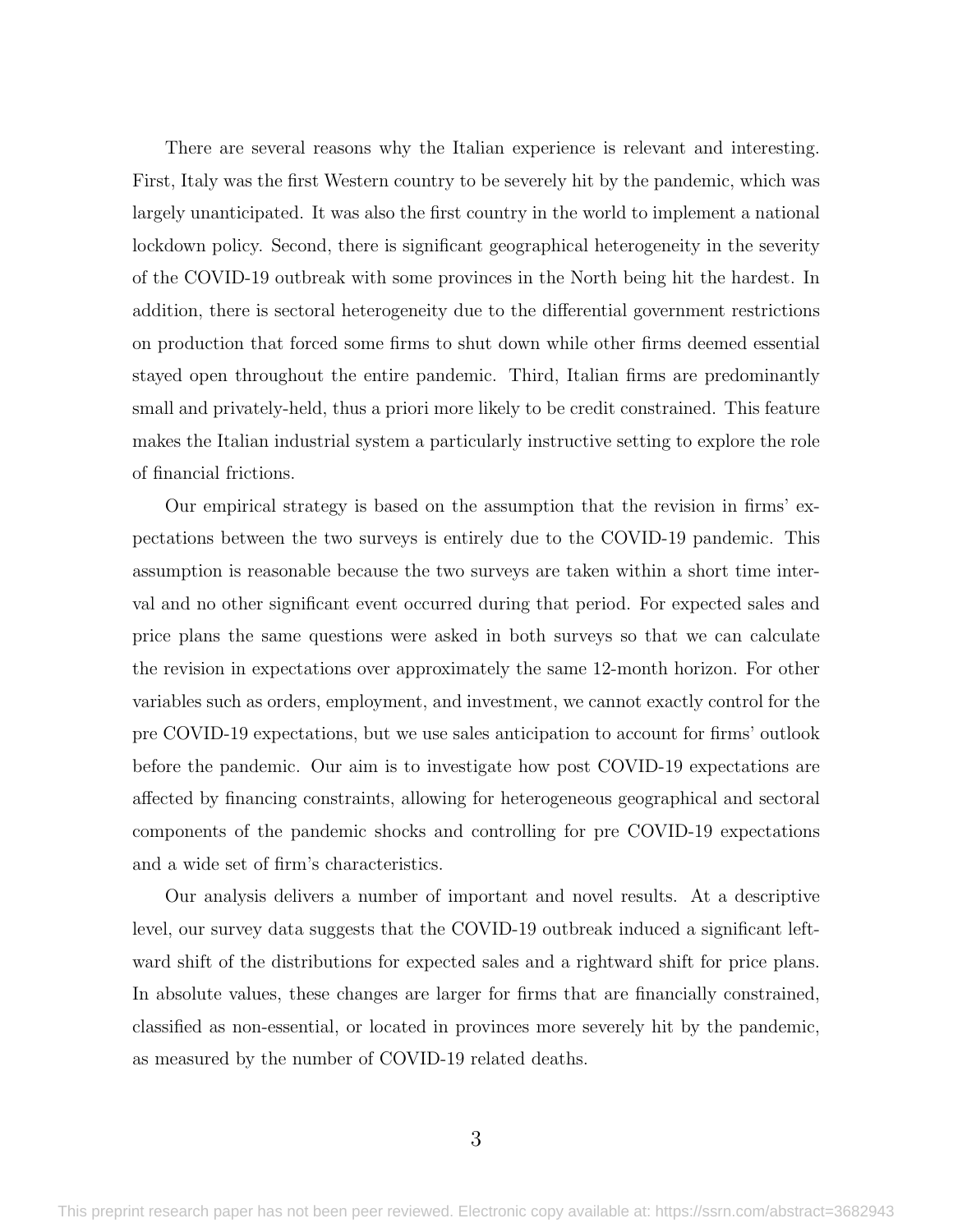Motivated by this descriptive evidence we investigate econometrically the determinants of firms' expectations and plans in a multivariate framework. Our econometric results show that financial frictions shape the effect of the COVID-19 outbreak on firms' sales and orders expectations and on firms' employment, investment, and price plans. Credit-constrained firms display a relatively more pessimistic outlook for sales and orders, and plan to reduce employment and investment relatively more than unconstrained firms. In other words, our results suggest that financial frictions amplify the effects of the shocks generated by the COVID-19 pandemic. In addition, our evidence supports the view that credit-constrained firms plan to increase prices relatively more (or to decrease prices relatively less) than unconstrained firms. This result is consistent with a markup strategy by financially-constrained firms aimed at boosting internal sources of funds even at the cost of future losses of their customer base.

We also investigate the effect of geographical and sectoral components of the shocks generated by the COVID-19 outbreak and the associated government response. Our evidence shows that firms in areas that were more severely affected by the COVID-19 epidemic display a significantly different reaction in terms of expectations and plans. Such firms are more pessimistic in terms of future sales and orders, plan to decrease investment and employment, and to increase prices by more, relative to firms located in provinces with fewer deaths. In addition, our evidence suggests that firms that were subject to more severe restrictions, because deemed to be non-essential, have more pessimistic sales and order expectations, and plan a larger decrease in both employment and investment.

Finally, we investigate whether the COVID-19 outbreak is affecting the markup of Italian firms also for reasons other than the existence of financing constraints. In the light of theories that emphasize collusive oligopoly considerations or variations in the number of firms, we explore two additional reasons for countercyclical markups: sectoral concentration and sectoral firm dynamics.<sup>2</sup> Sectoral concentration or measures of firms dynamics do not appear to significantly affect firms' pricing strategy on their own.

<sup>2</sup>See Section [5.4](#page-31-0) for more details.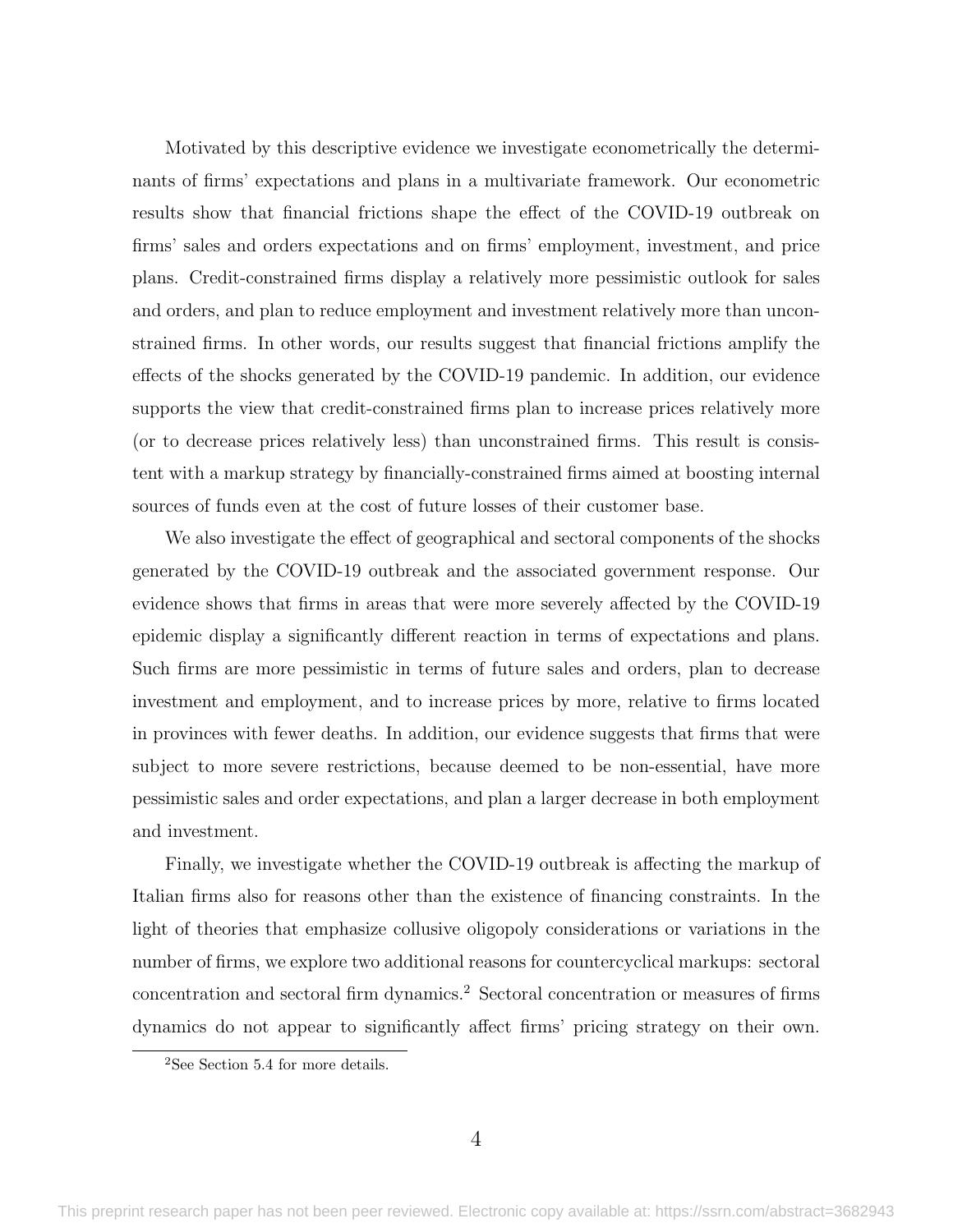Nevertheless, credit-constrained firms located in more concentrated or more dynamic sectors plan to increase prices relatively more than their credit-constrained counterpart located in less concentrated or less dynamic sectors. We conclude that, while there is ample evidence of countercyclical markups due to credit constraints consideration, other reasons for countercyclicality do not play an important role in shaping the effect of the COVID-19 outbreak on prices. As unconstrained firms represent the vast majority (80 percent) of our sample, an increase in prices coupled with a fall in sales, orders, and investment is suggestive of the supply component of the shocks generated by the pandemic being somewhat larger than the demand component.

The structure of the paper is as follows. In Section [2](#page-6-0) we discuss the related literature. Section [3](#page-10-0) describes the data sources. Section [4](#page-15-0) provides some descriptive evidence on the effects of the COVID-19 pandemic on sales and price expectations. Section [5](#page-20-0) presents the econometric results, while Section [6](#page-33-0) concludes the paper.

### <span id="page-6-0"></span>2 COVID-19 outbreak: related literature

The COVID-19 outbreak generates complex and multifaceted supply and demand shocks. On the supply side, the lockdown imposed on businesses obviously represents a very large, albeit temporary, adverse labor supply shock. The restrictions imposed by the authorities on labor input mobility are also likely to increase firms' costs or decrease the efficiency of labor if, for instance, teleworking is an imperfect substitute for working on site. Moreover, the increased morbidity and mortality, even independently from lockdown measures and restrictions on mobility, affects labor supply negatively. Although the effect of morbidity and mortality, per se, on the labor supply may be small, the fear and concerns generated by contagion and deaths may lead to substantial reduction in labor supply because workers may decide to report sick or take time off due to this fear. On the demand side, the pandemic shock may affect consumption and saving decisions due for instance to an increase in precautionary savings and a fall in consumption as a consequence of the increase in uncertainty. Such increase can also lead to a postponement of investment projects and, therefore, to a fall in investment demand. Moreover,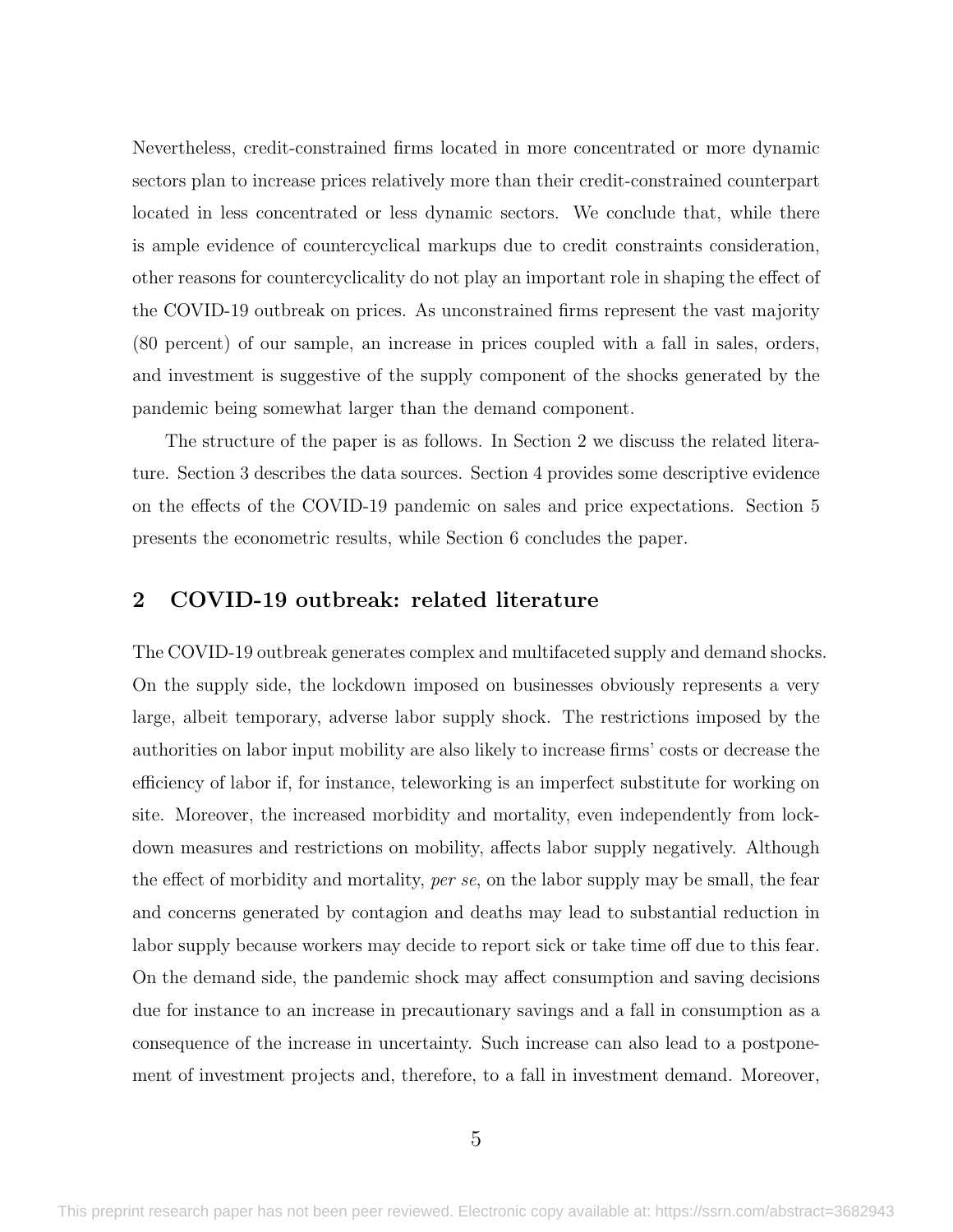the disruption of supply in one sector can be felt as a demand shock for upstream firms or a negative supply shocks for downstream firms.

Not surprisingly, the economic literature on the COVID-19 outbreak is multifaceted as well, with a rapid increase in the number of papers that analyze the economic consequences of the pandemic from a micro and macro perspective. Some of the micro papers are based on firm- and household-level survey evidence.<sup>3</sup> Other papers rely on different data sources.<sup>4</sup> With regard to the role of financial factors, [Acharya and Steffen](#page-35-0) [\(2020\)](#page-35-0) show that during the COVID-19 pandemic the US stock market had higher valuations for firms with access to liquidity through cash holdings or credit lines. [Ramelli](#page-39-0) [and Wagner](#page-39-0) [\(2020\)](#page-39-0) use US stock prices and corporate conference calls to show that initially investors negatively priced internationally-oriented firms. As the virus spread in Western countries, leverage and internal liquidity emerged as more important value drivers. None of the papers above does or can explore fully the effect of the COVID-19 pandemic on expectations or plans for both quantities, factor demand, and prices, accounting also for financial frictions in the transmission mechanism. Moreover, the availability of expectations just before and just after the COVID-19 outbreak allows us to use the shortness of the window to identify the economic effects of the pandemic. Furthermore, we are in a unique position to account for firm-specific measures of financial frictions based on survey information about loan applications.

<sup>3</sup>[Bartik et al.](#page-35-1) [\(2020\)](#page-35-1) on US small businesses' conditions and decisions, [Balleer et al.](#page-35-2) [\(2020\)](#page-35-2) on German firms' price plans and the role of demand versus supply shocks, [Buchheim et al.](#page-36-0) [\(2020\)](#page-36-0) on the effect of country-wide policy actions and local conditions on German firms' outlook and the uncertainty associated with it, [Buchheim et al.](#page-36-1) [\(2020\)](#page-36-1) on German firms' mitigation strategies, and [Baert et al.](#page-35-3) [\(2020\)](#page-35-3) on Flemish employees' teleworking. See also [Coibion et al.](#page-37-0) [\(2020\)](#page-37-0) on US household labor-market experience and [Briscese et al.](#page-36-2) [\(2020\)](#page-36-2) on Italian household compliance with government mandated restrictions. [Brancati and Brancati](#page-36-3) [\(2020\)](#page-36-3) provide some evidence on the COVID-19 pandemic for innovative and international-oriented companies on the same dataset.

<sup>4</sup>[Bekaert et al.](#page-35-4) [\(2020\)](#page-35-4) rely on Survey of Professional Forecaster to disentangle aggregate demand and supply shocks generated by the COVID-19 outbreak. In a similar vein, [Brinca et al.](#page-36-4) [\(2020\)](#page-36-4) use sign restrictions in a structural VAR to identify the supply and demand component of the COVID-19 related shocks at a sectoral level. [Andersen et al.](#page-35-5) [\(2020\)](#page-35-5) use customer transactions from a Danish bank to analyze individuals responses. [Hassan et al.](#page-38-0) [\(2020\)](#page-38-0) develop text-based measures of costs, benefits, and risks for listed firms in a large number of countries. [Baker et al.](#page-35-6) [\(2020\)](#page-35-6) use news-paper measures of the increase in uncertainty for the US, the UK, and other countries. Finally, [Caggiano et al.](#page-36-5) [\(2020\)](#page-36-5) use a structural VAR to show how the effects of the COVID-19 induced uncertainty can be amplified by worsening in financial frictions.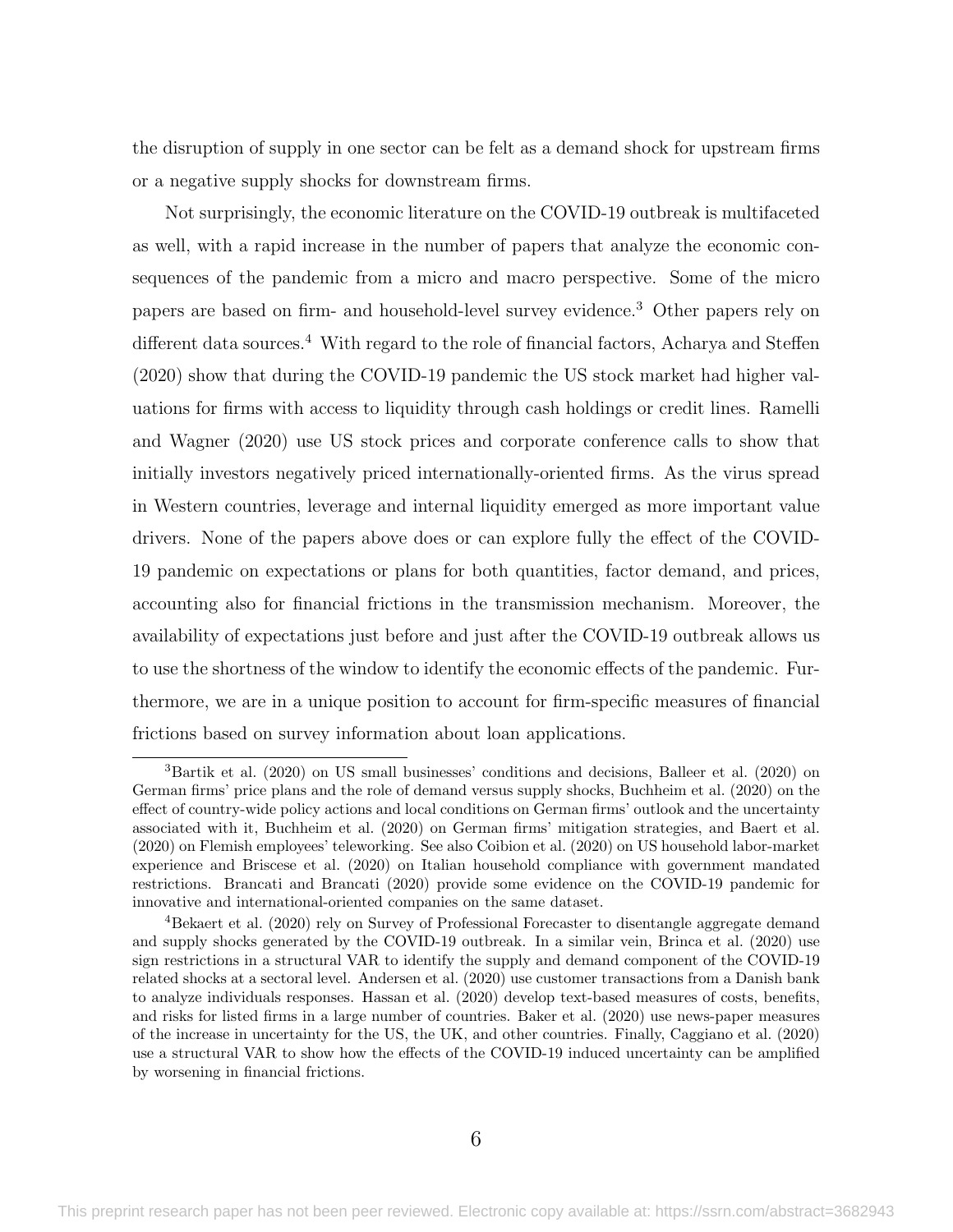Finally, a different set of contributions has enriched standard macro models with features that capture the COVID-19 related shocks.<sup>5</sup> Some of these papers have a multi-sector and/or input-output structure, and allow for nominal wage rigidities and financial constraints [\(Baqaee and Farhi, 2020b;](#page-35-7) [Faria-e Castro, 2020;](#page-37-1) [Guerrieri et al.,](#page-38-1) [2020;](#page-38-1) [Woodford, 2020\)](#page-39-1). Our empirical contribution also emphasizes the importance of sectoral heterogeneity, due, for instance, to the essential classification of firms, as well as the role of financial constraints in the transmission mechanism. In addition, we document the importance of spatial heterogeneity in the intensity of the COVID-19 related shocks. Moreover, we provide firm-level evidence on the relative importance of demand, cost, and markup shocks and describe the aggregate implications they give rise to. Our results can be compared with those obtained in the calibrated models we have just mentioned. In the aggregate, we document a slight increase in firms' prices, together with a large fall in sales. This result is consistent with the simulations in [Baqaee and Farhi](#page-35-7) [\(2020b\)](#page-35-7) that allow for sectoral and aggregate shocks. More broadly, our findings are consistent with those obtained in models that generate a large fall in output but a moderate price response (e.g., [Eichenbaum et al., 2020a\)](#page-37-2).

More generally, our paper contributes to the overall debate on the role of capital market imperfections in the amplification or mitigation of macroeconomic shocks and on the sensitivity of different types of firms to such shocks. The idea behind amplification is that when a shock occurs, the net worth of the firm (or the bank) is impacted, leading to a change in the wedge between internal and external finance and, hence, in investment and labor decisions. There has been a lively debate in the context of DSGE models on whether amplification occurs or not.<sup>6</sup> From an empirical standpoint, there is firm-level evidence in favor of amplification of demand shocks, such as monetary

<sup>5</sup>See also [Baqaee and Farhi](#page-35-8) [\(2020a\)](#page-35-8), [Basu and Bundick](#page-35-9) [\(2020\)](#page-35-9), [Bigio et al.](#page-36-6) [\(2020\)](#page-36-6), [Bodenstein](#page-36-7) [et al.](#page-36-7) [\(2020\)](#page-36-7), [Eichenbaum et al.](#page-37-2) [\(2020a\)](#page-37-2), [Eichenbaum et al.](#page-37-3) [\(2020b\)](#page-37-3), [Fern´andez-Villaverde and Jones](#page-37-4) [\(2020\)](#page-37-4), [Fornaro and Wolf](#page-37-5) [\(2020\)](#page-37-5), [Kaplan et al.](#page-38-2) [\(2020\)](#page-38-2), [Krueger et al.](#page-38-3) [\(2020\)](#page-38-3), and [McKibbin and](#page-38-4) [Fernando](#page-38-4) [\(2020\)](#page-38-4).

 $6$ The seminal papers are [Bernanke et al.](#page-36-8) [\(1999\)](#page-36-8) and [Carlstrom and Fuerst](#page-36-9) [\(1997\)](#page-36-9). The presence or absence of amplification depends upon the nature of the shock itself, the nature of the financial contract, and the parameterization of the model. See, for instance, [Gertler and Karadi](#page-37-6) [\(2011\)](#page-37-6), [Carlstrom et al.](#page-36-10) [\(2016\)](#page-36-10), and [Dmitriev and Hoddenbagh](#page-37-7) [\(2017\)](#page-37-7).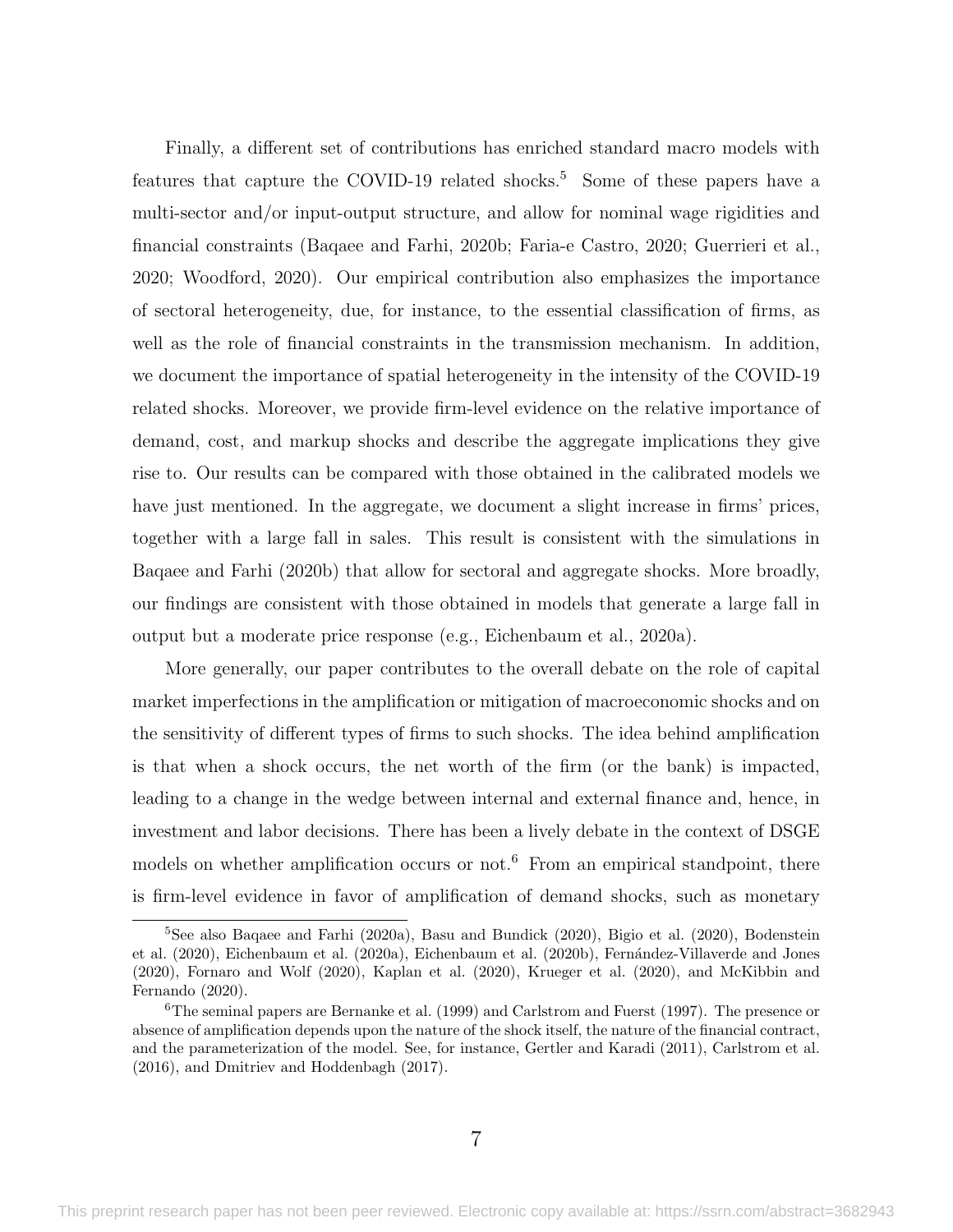policy shocks, for firms that are more likely to be financially constrained. Moreover, there is evidence that such firms are more sensitive to shocks to banks' balance sheet and to uncertainty shocks. In this area the challenge is the identification of truly unanticipated exogenous shocks.<sup>7</sup> The COVID-19 event represents an ideal laboratory because it generates shocks that are exogenous and unanticipated, and this allows us to present new evidence on the role of financing constraints in the transmission of nonmonetary shocks. Our evidence suggests that financing constraints enhance the effects of the shocks generated by the COVID-19 pandemic on factor demand and output decisions.

Moreover, the availability of price expectations/plans in our data is an opportunity to investigate the effect of financial constraints on firms' pricing strategies. Our findings that financially constrained firms expect to charge higher prices is consistent with previous theoretical and empirical work on the price setting of constrained firms.<sup>8</sup> The basic logic is that in a downturn firms find it optimal to increase prices in order to raise current liquidity, due to greater difficulties to access external finance, instead of investing in building their customer base.

In addition to financing constraints, there can be other explantions for countercyclical markups. In the context of a collusive oligopoly model, for instance, markups may be countercyclical because firms are less able to collude during booms: when demand is high, the benefit from deviating by lowering prices increases and the oligopoly must lower its markup in order to maintain discipline.<sup>9</sup> Moreover, when entry and

<sup>&</sup>lt;sup>7</sup>The literature that bears directly or indirectly on this issue is too vast to review here. We just mention the seminal contributions by [Gertler and Gilchrist](#page-37-8) [\(1994\)](#page-37-8) using semi-aggregate data, [Kashyap](#page-38-5) [et al.](#page-38-5) [\(1994\)](#page-38-5) –although the original aim of the paper was to investigate the bank-lending channel– using firm-level data. For evidence on the effects of shocks to the banking system during the financial crisis or the sovereign debt crisis, on different type of firms see [Chodorow-Reich](#page-37-9) [\(2014\)](#page-37-9) and [Balduzzi](#page-35-10) [et al.](#page-35-10) [\(2018\)](#page-35-10) among others. For evidence on the effects of uncertainty shocks in presence of financing constraints see [Gilchrist et al.](#page-38-6) [\(2014\)](#page-38-6) and [Alfaro et al.](#page-35-11) [\(2018\)](#page-35-11).

<sup>8</sup>The seminal papers in the area are [Gottfries](#page-38-7) [\(1991\)](#page-38-7) and [Chevalier and Scharfstein](#page-37-10) [\(1995\)](#page-37-10). A recent important contribution providing empirical evidence in support of this mechanism is [Gilchrist](#page-38-8) [et al.](#page-38-8) [\(2017\)](#page-38-8). [Kim](#page-38-9) [\(2020\)](#page-38-9), instead, provides evidence that firms affected by a negative financial shock decrease prices in the short run in order to liquidate inventories and generate additional cash flow, followed by a price increase in the medium run.

<sup>9</sup>[Rotemberg and Saloner](#page-39-2) [\(1986\)](#page-39-2), [Rotemberg and Woodford](#page-39-3) [\(1991\)](#page-39-3), [Rotemberg and Woodford](#page-39-4) [\(1992\)](#page-39-4), and [Rotemberg and Woodford](#page-39-5) [\(1993\)](#page-39-5).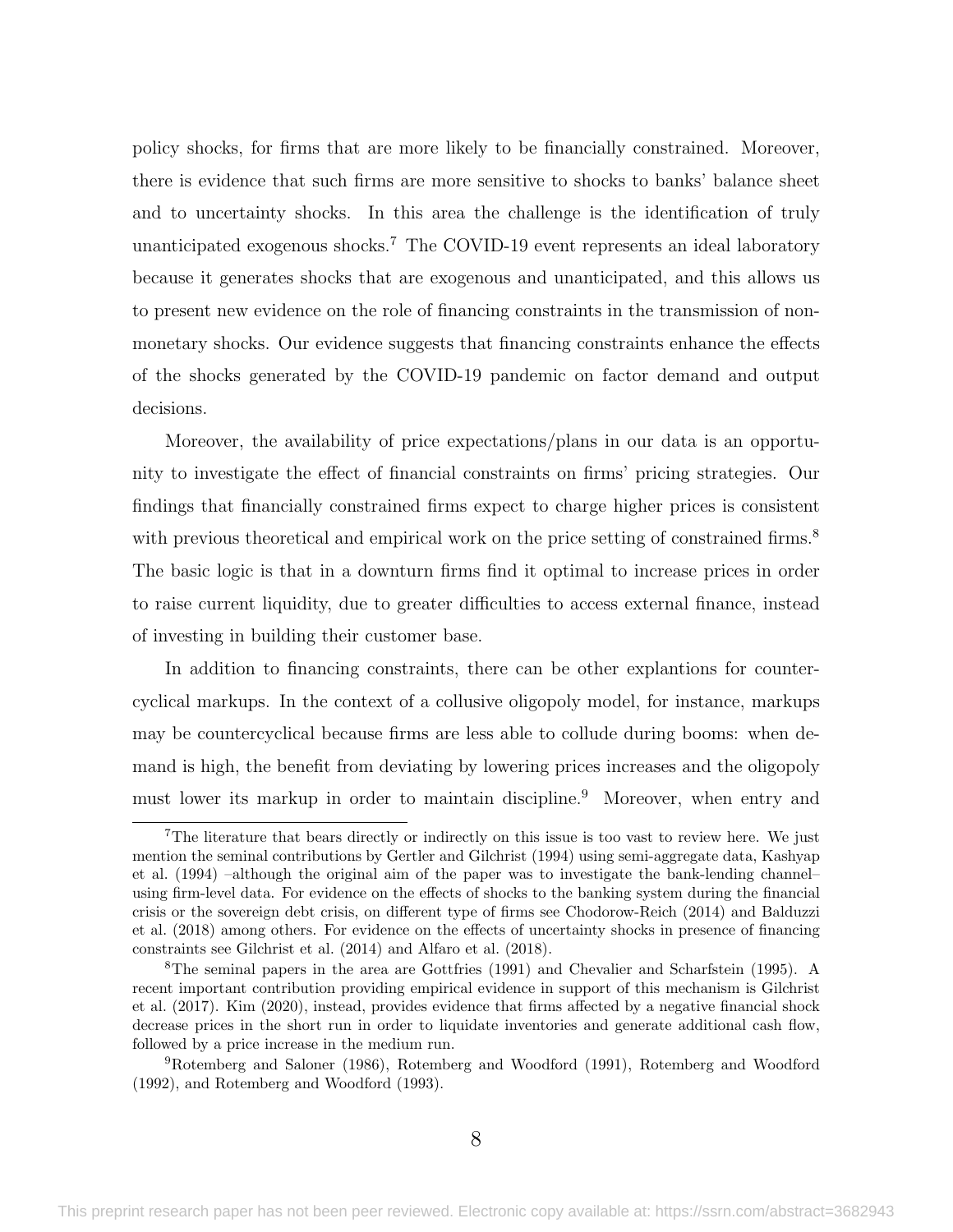exit is possible, changes in demand prociclically affect the number of firms leading to a countercyclical change in the degree of competitiveness in a sector. In periods of low demand, therefore, prices can be set higher relative to marginal cost while the opposite is true in a period of high demand.<sup>10</sup> Our evidence for unconstrained firms does not provide support for countercyclical markup movements due to a collusive oligopoly mechanism or the entry/exit of firms in the aftermath of the COVID-19 outbreak. More specifically, prices are not set to be higher in highly concentrated sectors or in sectors characterized by greater churning or mortality of firms. For credit-constrained companies there is, instead, evidence that sectoral concentration and churning affect firms' ability to set higher prices in order to boost current liquidity.

### <span id="page-10-0"></span>3 Data sources and description

Our main source of data is a firm-level survey designed to explore the consequences of the COVID-19 outbreak, combined with the 2019 wave of the MET survey on the Italian industrial system.<sup>11</sup> Unlike other surveys, MET provides information on every size class including micro-sized companies with less than ten employees. The survey is representative of the manufacturing sectors (60% of the sample) and the production-service industry  $(40\%)$ , with a total coverage of 38 NACE Rev. 2 3 digit sectors.<sup>12</sup> Coherently with the timing of the previous waves, the administration of the 2019-survey ended in mid-January of the following year, right before the outbreak of the COVID-19 pandemic for Italy (the first reported case was on February 1, 2020). This unique characteristic makes the 2019-wave MET survey an essential source of information providing a comprehensive snapshot of firms' conditions just before entering the COVID-19 outbreak.

<sup>10</sup>[Chatterjee and Cooper](#page-36-11) [\(1989\)](#page-36-11), [Chatterjee et al.](#page-36-12) [\(1993\)](#page-36-12), and [Bilbiie et al.](#page-36-13) [\(2012\)](#page-36-13). [Bilbiie et al.](#page-36-13) [\(2012\)](#page-36-13) also allow for an elasticity of demand that is higher in downturns using [Feenstra](#page-37-11) [\(2003\)](#page-37-11).

<sup>&</sup>lt;sup>11</sup>MET, *Monitoraggio Economia e Territorio*, is a private research center surveying a large number of Italian companies on a regular basis. It is one of the most comprehensive survey administrated in a single European country, with an original sample comprising seven waves – 2008, 2009, 2011, 2013, 2015, 2017, and 2019 – and roughly 25,000 observations in the cross section. The survey follows a sampling scheme representative at the firm size, geographic region, and industry levels.

<sup>&</sup>lt;sup>12</sup>Production services sectors are: distributive trades, transportation and storage services, information and communication services, administrative and support service activities.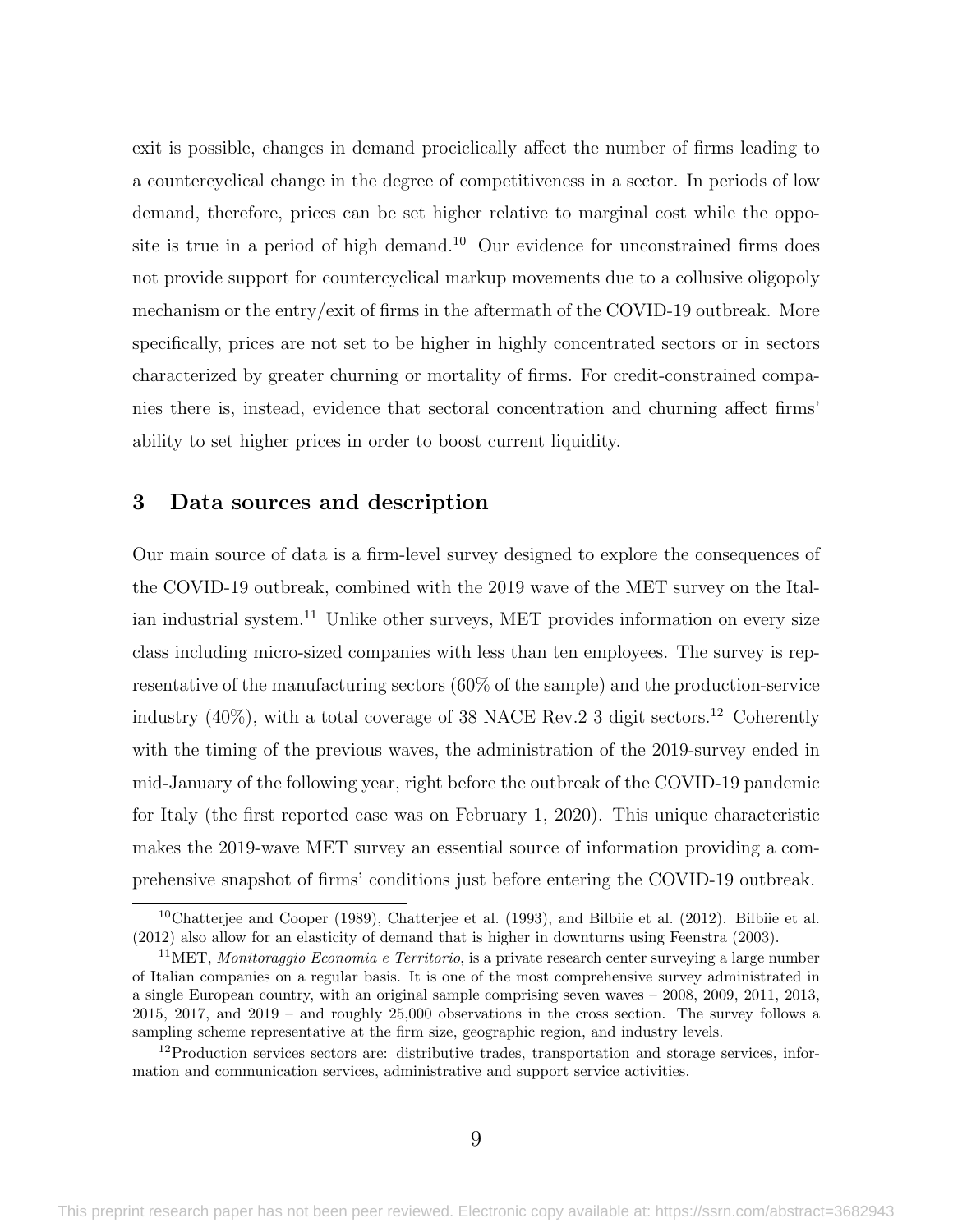The original questionnaire contains a wealth of information on firms' performances and strategies, including data on direct proxies for firms' financial constrains, banklending relationships, supply-chain internationalization, and R&D processes. This information is supplemented with that contained in a second survey specifically conceived to study the effect of the COVID-19 pandemic and administrated to the entire sample of respondents of the original questionnaire. This allows one to have information on both the pre and post COVID-19 expectations and plans for each company. To avoid excessive variation in the information set of the respondents, the timing of the survey was restricted in a 2-week window between March 24, and April 7, 2020. The administration started 13 days after the generalized initial lockdown imposed by the Italian government (March 11, then revised in March 22), so as to leave each firm enough time to update its beliefs and plans. This post COVID-19 survey had a final response rate of 33%, which is substantial for such a small time window, with a final number of completed interviews for about 7,800 companies. The distribution of respondents across macro-sectors, geographical macro-regions, and size-classes is similar to the one in the original survey (see Appendix B for details), but endogenous selection of the respondents is possible. We will take care of this issue by employing ex post stratification weights for the COVID-19 survey that are calibrated to reproduce the population aggregates from the sample of respondents. However, in estimation we will experiment both with weighted and unweighted data, and discuss any difference that may arise (see Section [5\)](#page-20-0).

The post COVID-19 survey is composed of three main blocks. The first one replicates the original questions on expected changes in future sales and prices so to have the exact correspondence needed to construct a revision in firms' expectations around the COVID-19 pandemic. A second block of questions asks about firms' expectations and plans following the Coronavirus outbreak on new orders, number of workers employed, expenditure in tangible investments, expenditure in intangible investments over the next 12 months, in addition to sales growth in the following three and 12 months.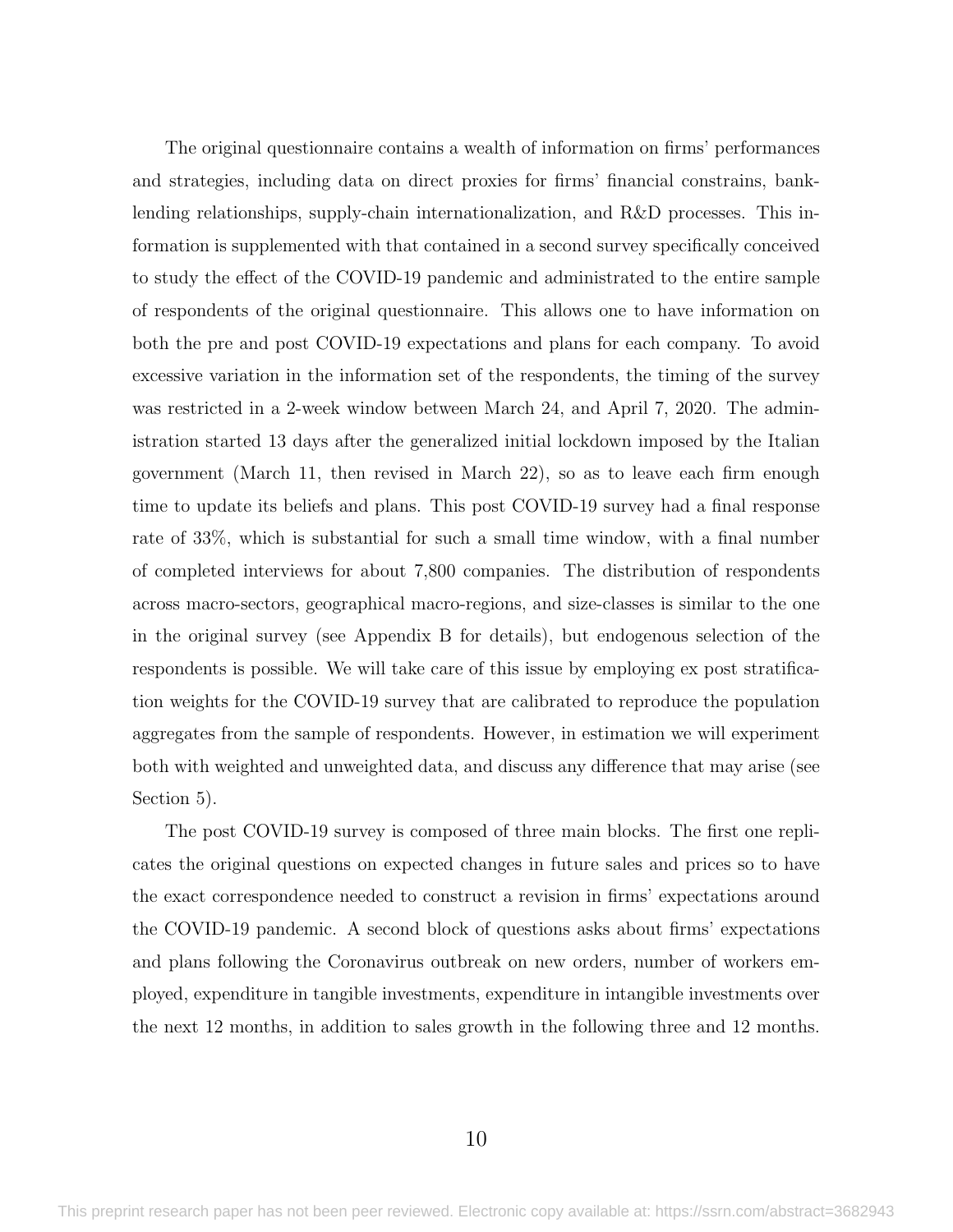These variables are effectively continuous.<sup>13</sup> Finally, a third block of questions directly asks about actual actions of the firms and about the difficulties in accessing credit, following the COVID-19 outbreak.

A critical issue that needs to be discussed is whether firms' expectations actually reflect the dynamic of the underlying variables they refer to. While we cannot say much on the validity of firms' beliefs after the COVID-19 outbreak, we performed a number of validation tests based on past waves of the MET survey. First of all, we exploit the panel dimension of the original dataset (between 2008 and 2019) and regress realized sales growth on the expectations held at the beginning of the period, together with province, sector, and year dummies. We show that firms' expectations are positively and significantly correlated with realized future sales, with a sizable predictive power: the Rsquare increases from 0.039 to 0.210 when they are included as regressors. Importantly, if we restrict the analysis only to the sovereign debt crisis period firms' expectations gain even more significance and the incremental R-squared reaches 0.333 (as shown in Table [B2](#page-61-0) of Appendix B). As for pricing plans, the lack of firm-level data on actual prices does not allow for a similar validation exercise. However, once we aggregate firm-level expectations for the manufacturing sector (from the 2017-wave of the MET survey, closed in January 2018) we obtain an expected inflation rate of 1.39%, which is similar to the  $1.1\%$  observed inflation for domestic manufacturing goods in 2018.<sup>14</sup> Overall, this evidence suggests that firms' expectations are informative about the future dynamics of the actual variables, and that this is especially true in times of crisis.

In completing the dataset we will use in our empirical work, we match the firm-level surveys with 2018 official balance-sheet data (CRIF-Cribis D&B database) in order to

<sup>&</sup>lt;sup>13</sup>We use the word effectively because firms were asked to provide a numerical value for expected changes below -5% or above +5%. For values within this range, they could simply indicate no change, even though some firms still provided a numerical answer. Overall, only 20% of the companies in our dataset reported a value of zero and our results are not sensible to their exclusion from the estimating sample.

<sup>&</sup>lt;sup>14</sup>In aggregating firm-level data we employ sampling weights to reproduce the number of companies in the population and weigh each observation for the level of sales (we will discuss the weighting again in Section [4.1\)](#page-15-1). See [https://www.istat.it/it/files//2019/03/PPI\\_CPP\\_PPS\\_0219\\_IVtrim18.pdf](https://www.istat.it/it/files//2019/03/PPI_CPP_PPS_0219_IVtrim18.pdf) for the Producer Price Index. Note that, because price expectation data is available only from the 2017 wave, we cannot perform aggregate validation exercises for earlier periods.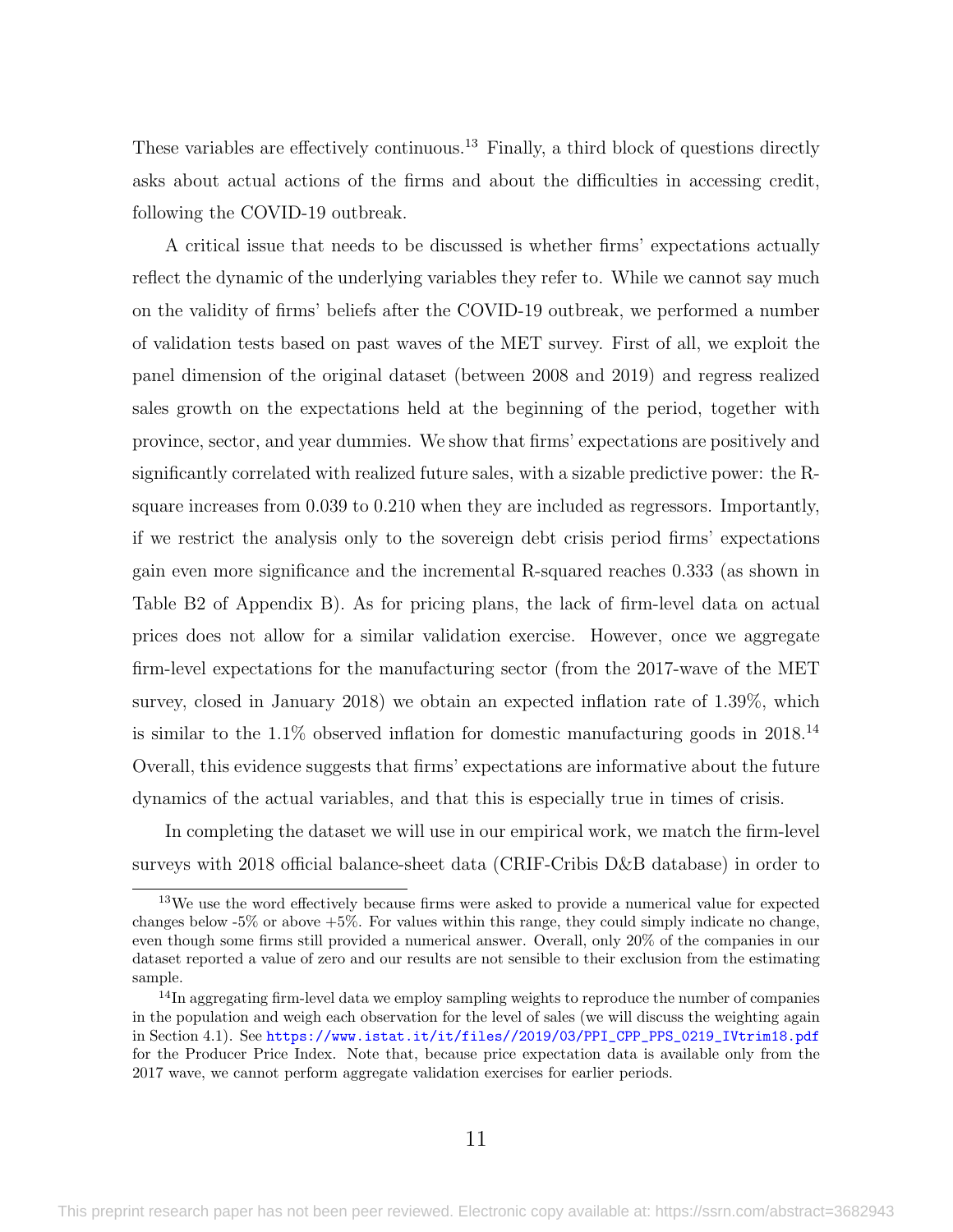control for predetermined firm's characteristics such as size and age. As a result of this matching, the estimating sample was reduced by roughly 35%, resulting into a final size of about  $5,000$  firms.<sup>15</sup>

Finally, we gather data on the geographical diffusion of the pandemic from official releases of the Italian Department of Civil Protection (Presidency of the Council of Minister). This data allows us to explore the consequences of the heterogeneity in the geographical diffusion of the COVID-19 outbreak.<sup>16</sup> In the next subsections we present details of the construction of our main measures for credit constraints, geographical exposure to the pandemic, and sectoral heterogeneity associated with the essential classification of companies. Further details on variable definitions are contained in Table [A1,](#page-57-0) while summary statistics for the firm-level survey and balance-sheet data are presented in Table [A2.](#page-59-0)

#### 3.1 Credit constraints

In constructing our measure for credit constraints we exploit unique information in the 2019 MET survey about bank loan applications. In particular, firms were asked if they applied for a loan in the past year and about the resulting outcome. In case of a loan application, firms were allowed to choose one of the following options: (i) the loan was granted at favorable conditions; (ii) the loan was granted at slightly less favorable conditions; (iii) the loan was granted but at very unfavorable conditions; (iv) the loan was denied. Moreover, in absence of a loan application, the questionnaire asks firms whether they did not apply because: (v) there was no need of external funds; or (vi) they knew the application would have been denied. Exploiting all this information, we have classified as credit constrained those firms that replied either (iii), (iv), or (vi) In other words, we regard a company to be constrained by banks if the loan application was rejected, accepted but at substantially worse conditions, or if the firm did not apply

<sup>&</sup>lt;sup>15</sup>To reduce the influence of outliers, balance-sheet variables are censored at the  $1\%$  and some observations are excluded because of measurement errors (negative or nil assets, negative or nil sales).

 $^{16}$ Data available from <https://github.com/pcm-dpc/covid-19>.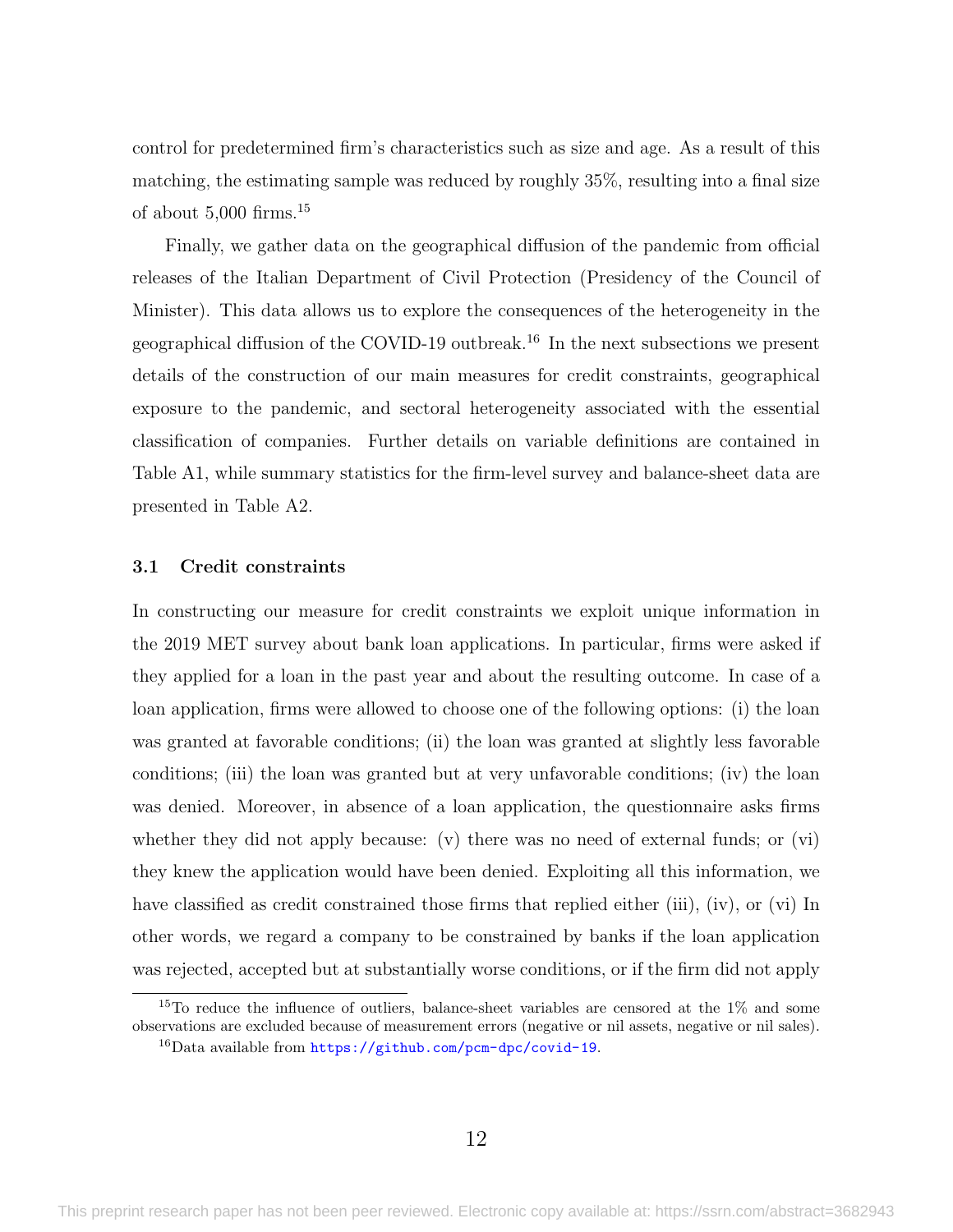because it expected to be rejected. Overall, almost one fifth of the firms in our sample (18%) are classified as constrained.

#### 3.2 Geographical diffusion of the pandemic

In order to explore geographical heterogeneity in the effects of the COVID-19 outbreak, we gather data on the number of positive cases in each province (107 geographical levels) and on the cumulative deaths at the regional level (20 regions). While both variables are measured with errors, the number of deaths is likely to be more precise.<sup>17</sup> We develop a measure of local exposure by imputing the cumulated number of regional deaths to each province within a region, using the proportion of COVID-19 cases in each province. Notice that this measure captures both the perceived and actual epidemiological severity of the COVID-19 outbreak at a provincial level, as deaths and number of positive cases were at the center of the attention of all media outlets. In constructing our measure, we employed data for the day before the interview of each firm, but we also tested other timings with no significant change in our results. We have experimented using different measures of the geographical dimension of the severity of the COVID-19 outbreak and provide a discussion of the results in Footnote [28.](#page-23-0)

#### 3.3 Essential vs. non-essential classification

Another dimension of heterogeneity in firms' exposure to the COVID-19 shocks is related to the regulatory restrictions on production imposed by the Italian government. While firms operating in essential sectors could remain open throughout the pandemic, companies in sectors that were considered non-essential were forced to shut down. Essential and non-essential firms are defined using the same 6-digit sectoral classification

<sup>&</sup>lt;sup>17</sup>Individuals who die due to the virus are previously admitted to the hospital and usually tested for the virus. This implies that most of the hospital deaths related to the COVID-19 are recorded. The number of deaths is subject to a downward bias because the government records a death for COVID-19 only if the patient has been tested and that is not necessarily the case when the death occurs at home or at a nursing home. However, since a large fraction of individuals who contract the virus are asymptomatic or have only mild symptoms, they are generally not tested and not recorded as positive cases. This means that the measurement error for the number of positive cases is likely to be greater than the measurement error for the number of deaths.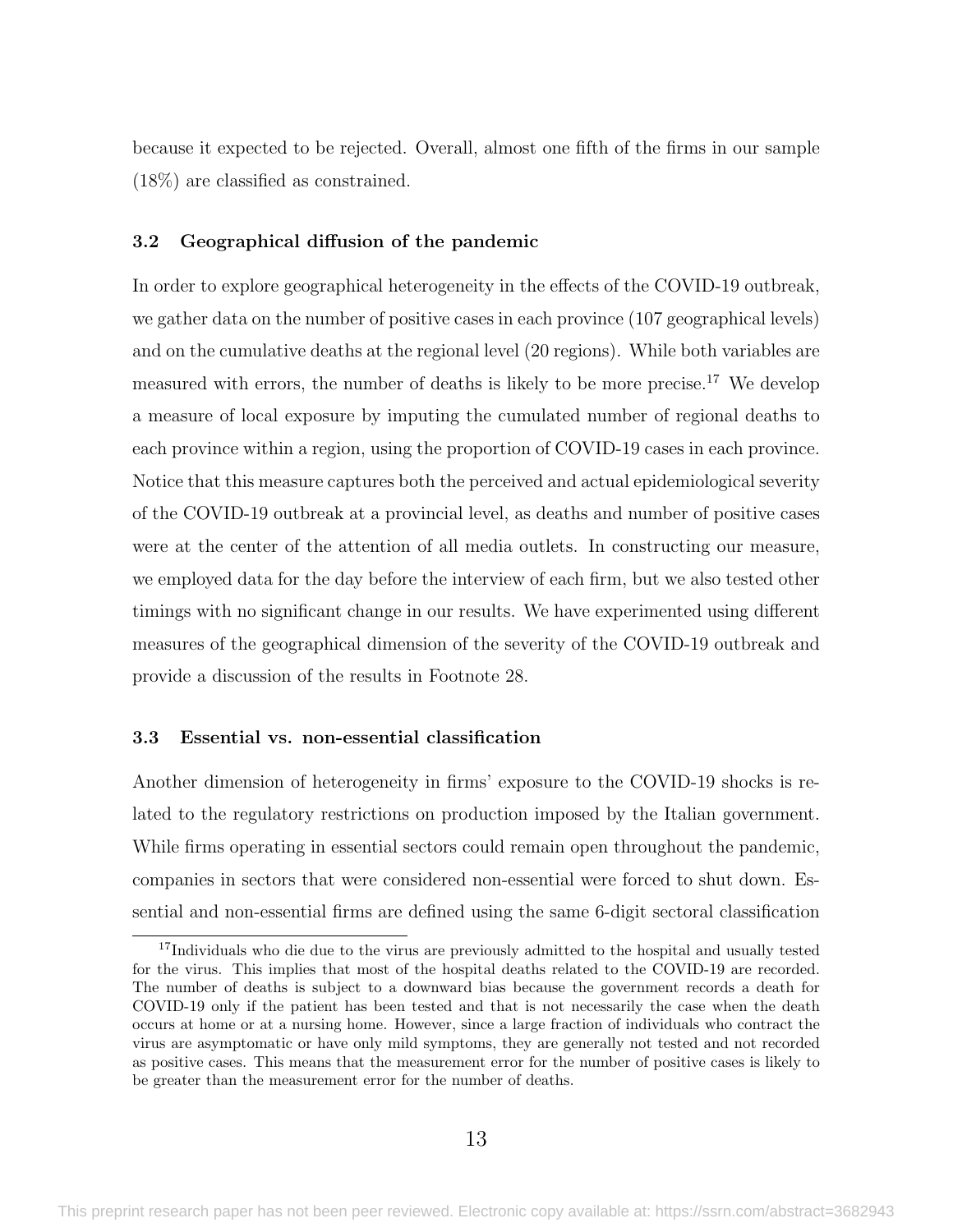adopted by the Italian government in the decree of March 22. Moreover, main suppliers to firms in essential sectors were also allowed to stay in business and classified as essential. We can identify this additional set of companies because we have information on whether a firm stayed open despite belonging to a non-essential sector (from the COVID-19 survey). Overall, 59% of the firms in our sample were classified as essential, while  $41\%$  of the firms were subject to a forced closure during the lockdown period.

#### <span id="page-15-0"></span>4 Descriptive evidence

This section presents some descriptive statistics for sales and domestic prices growth expectations/plans for the matched (with balance-sheet data) sample of 5,000 firms used in estimation. First, we report the pre and post COVID-19 unconditional distributions and discuss the aggregate implications of the outbreak. We then analyze how changes in expected sales and prices depend upon the financial status of the company or the geographical and sectoral component of the shock. We also describe the joint distribution of expected changes in sales and prices. This preliminary look at the data is meant to identify some potential factors driving the effects of the COVID-19 pandemic on sales and prices, and it is a prologue to the multivariate analysis in Section [5.](#page-20-0) Since we are interested in the effects of the COVID-19 outbreak on the entire economy, the descriptive evidence presented in this section employs post-stratification weights for the post COVID-19 survey that are calibrated to reproduce the overall Italian industrial structure. These weights may be only approximately correct for the 5,000 firms survey if there are further selection issues generated by matching the survey data with the balance-sheet data.<sup>18</sup> We will discuss this issue in Section [5](#page-20-0) (see Footnote [26\)](#page-20-1).

#### <span id="page-15-1"></span>4.1 General consequences of the COVID-19 outbreak

We focus on sales' expectations and price plans as we can rely on two identical questions contained in the original 2019 MET survey and repeated in the March 2020 survey. The

<sup>&</sup>lt;sup>18</sup>Unless specified otherwise, the picture from the unweighted sample is essentially in line with the one presented. The similarity is even greater when calculating the weighted statistics using the 7,800 firms sample.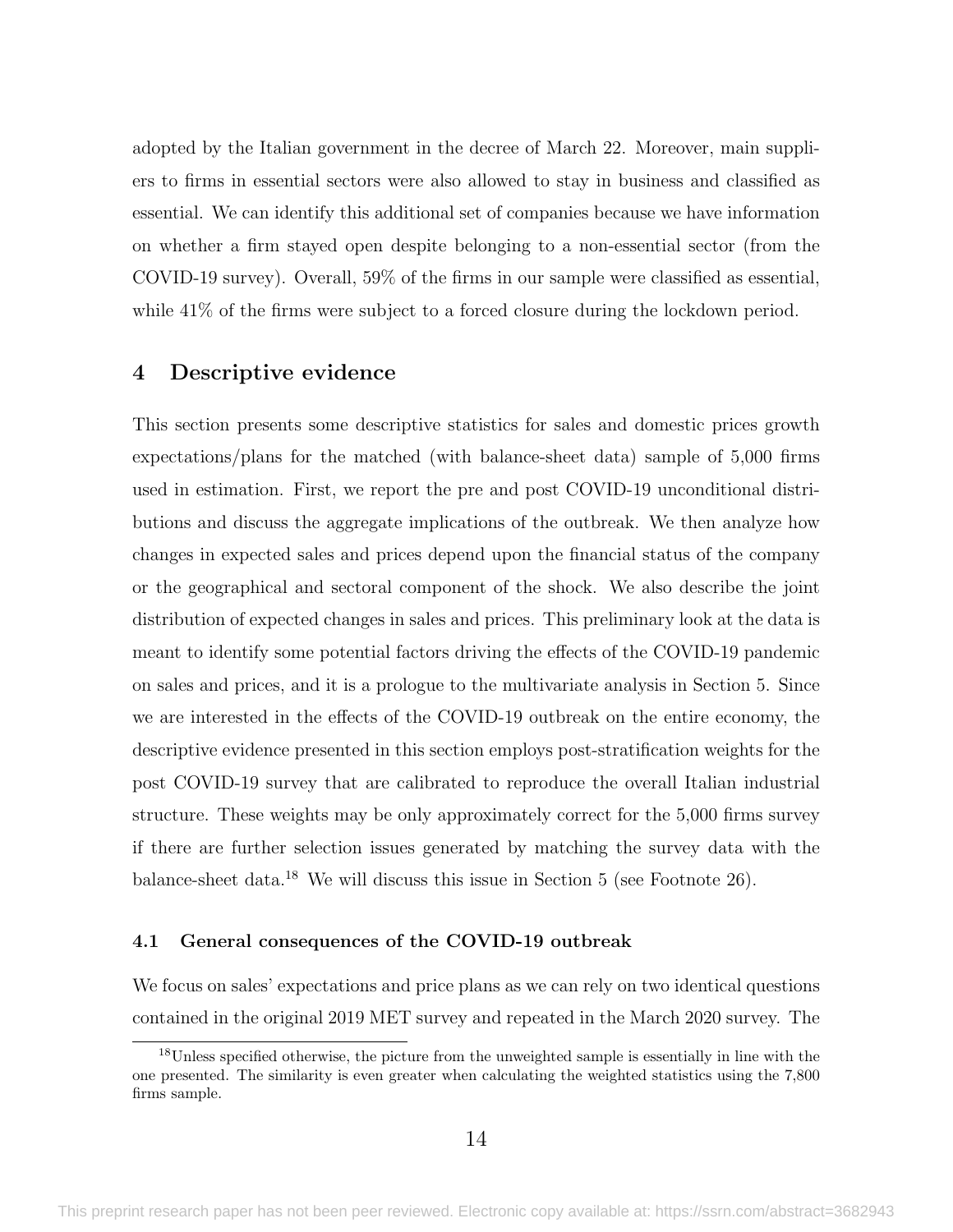first question asks about the expected sales growth over the next 12 months. Firms were allowed to give a categorical answer on the expected change: i. very negative (less than -15%); ii. negative (between -15% and -5%); iii. stable (between -5% and  $+5\%$ ); iv. positive (between 5% and 15%); and v. very positive (more than 15%). As for prices, firms were directly asked for the expected (continuous) percentage change over the next 12 months.

The upper and bottom panels of Figure [1](#page-40-0) present the distribution for pre and post COVID-19 expected sales growth over the next year. The leftward shift of the distribution is quite evident, with about 80% of firms reporting either expectations about a contraction (between  $-5\%$  and  $-15\%$ ) or a large contraction (less that  $-15\%$ ) in sales. Before the COVID-19 outbreak, instead, 60% of firms expected sales to be fairly stable, with about 20% of companies forecasting future increases. Figure [2](#page-41-0) shows the same expected dynamics for (discretized) domestic prices. In this case, we observe a rightward shift in the price distribution, with the unweighted mean increasing from 1.1% to 7% in the most recent survey (see also Table [A2\)](#page-59-0).<sup>19</sup> If we weight each answer by firms' sales and by the sampling weights –that reproduce the population of companies– we obtain, instead, a moderate aggregate upward revision in expected firms' prices of thirteen basis points (from 2.48% to 2.61%). This preliminary evidence suggests that while both the demand and supply components of the shocks are playing an important role, the supply component is slightly more important in the aggregate. This moderate price response is consistent with the simulation results in [Baqaee and Farhi](#page-35-7) [\(2020b\)](#page-35-7) and [Eichenbaum et al.](#page-37-2) [\(2020a\)](#page-37-2). We will return to these issues when discussing whether the price increase is due to a rise in costs or to countercyclical markups.<sup>20</sup>

Note, however, that behind this aggregate figure there is a very heterogeneous experience across individual firms. This heterogeneity extends to the correlation between expected sales and price changes, as can be seen by calculating the joint distribution of

<sup>&</sup>lt;sup>19</sup>The Kolmogorov-Smirnov test indicates that we can reject the hypothesis of identical pre and post distributions for expected sales and prices growth with a p-value approximately equal to zero. Some care should be used in interpreting the result for sales because of the reduced accuracy of the test with a categorical variable.

<sup>&</sup>lt;sup>20</sup>See Sections [4.2,](#page-17-0) [5.2,](#page-28-0) and [5.4.](#page-31-0)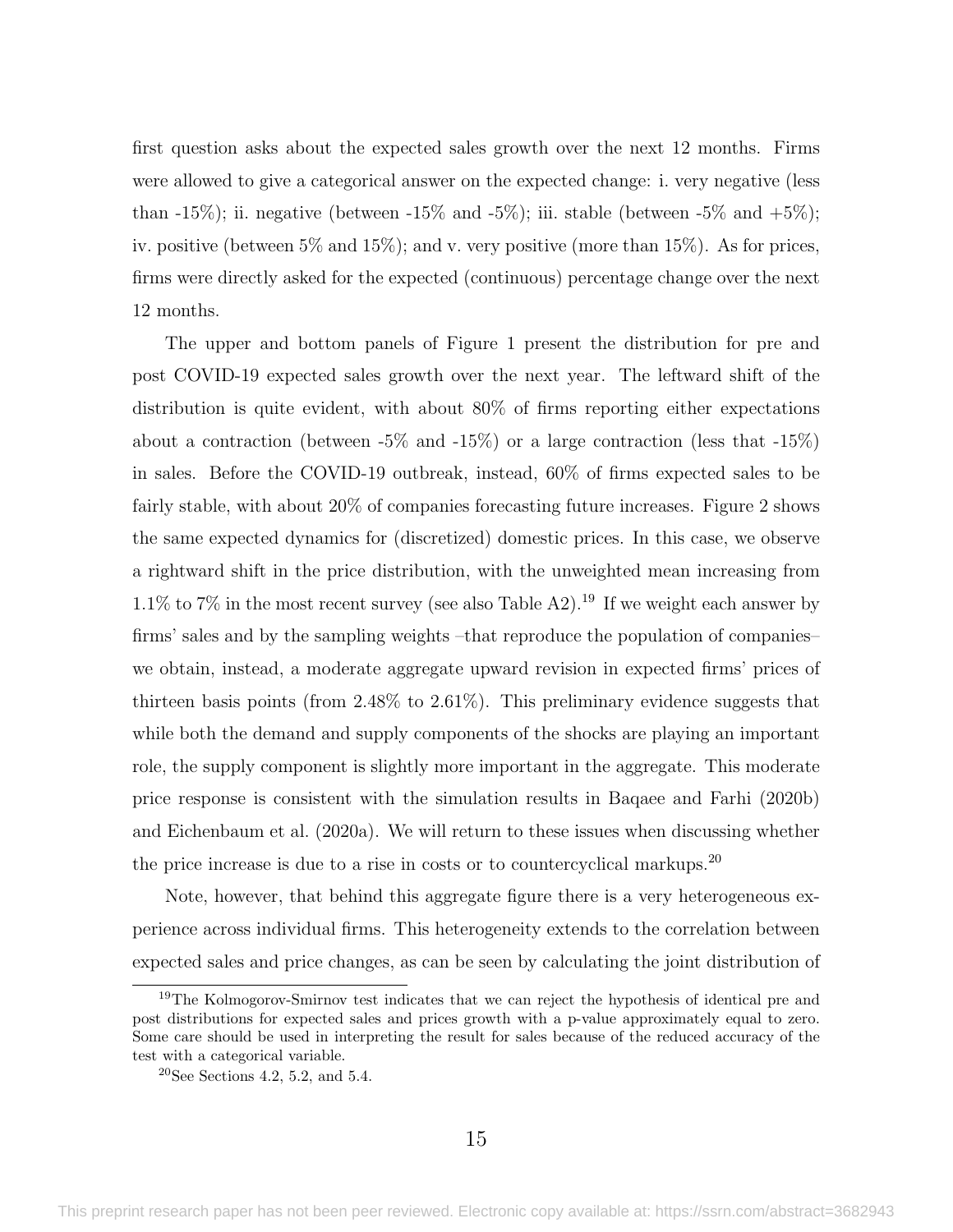prices and sales changes. In the first panel of Table [1](#page-47-0) we report the percentage of firms, over the entire sample, indicating price increases, stability, or decreases conditional on the categorical expectations for sales. A plurality of firms indicates that they expect a decrease in sales and an increase in prices (32.7%). This represent almost half (44.9%) of the firms that expect sales to decrease. The percentage of those indicating no price changes or negative price changes and a fall in sales are smaller but still sizable: 24.7% and 15.4%, respectively (33.9% and 21.1% of the firms expecting a decrease in sales). This means that, whereas most of the firms expect a decrease in sales (72.8%), the price response to the COVID-19 outbreak is heterogeneous. This suggests that the relative importance of demand and supply shocks differs across types of firms. We will explore this heterogenity in the descriptive statistics that will follow and in our econometric analysis.

Finally, Figure [3](#page-42-0) shows the discretized distribution of sales expectations over the next three months together with sales expectations over the next 12 months calculated from the continuous measures of sales provided by the supplemental post COVID-19 survey. The two distributions show that the COVID-19 shock is associated with a fall in expected sales at all horizons. In addition, the expected decrease in sales over the next three months (-23.9%) is larger that in the next 12 months (-19.3%). This implies that firms in our sample expect a steep initial fall followed by a very slow recovery. We obtain the same qualitative results when we use the expected fall in sales weighted with their initial level and with sample weights (-15.5% and -10.2%, respectively). We conclude that over this time horizon here is evidence of very asymmetric  $V$ -shaped expectations or a L-shaped rotated few degrees counter-clock wise.

#### <span id="page-17-0"></span>4.2 Role of financial frictions

This subsection provides some preliminary evidence on how financial frictions affect firms' sales and price expectations in the aftermath of the COVID-19 outbreak. The upper panel of Figure [4](#page-43-0) reports the post COVID-19 distributions for both types of firms' sales expectations. More than 60% of financially-constrained firms expect sales to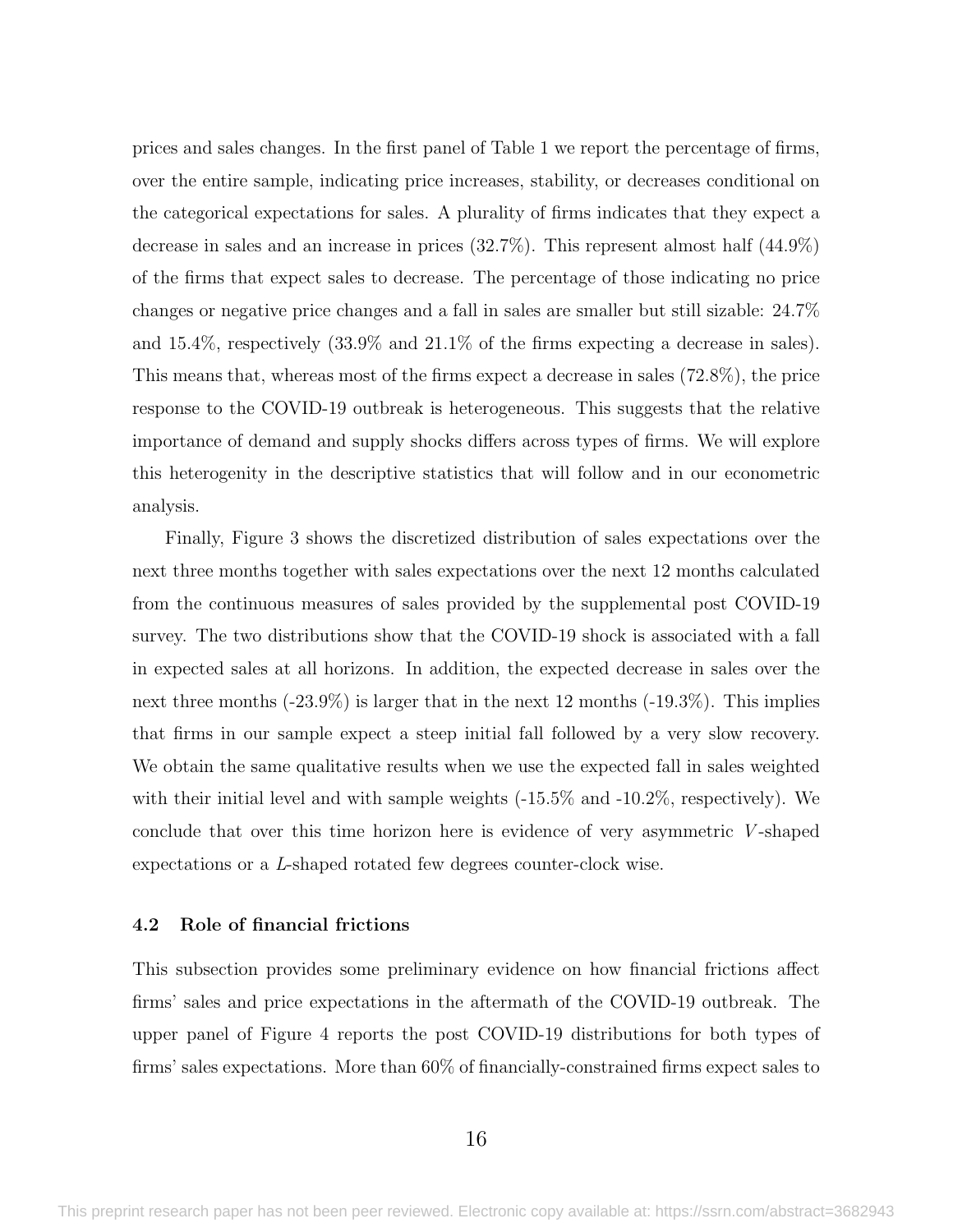decrease by more than 15% versus around 45% of unconstrained firms. The comparable histograms for domestic price plans is shown in the bottom panel of Figure [4.](#page-43-0) Although visually it is not easy to detect a change, the average increase in expected price for financially-constrained firms is 8.2%, while for financially unconstrained firms is only  $6.8\%$ <sup>21</sup> This represents *prima facie* evidence of different pricing decisions depending upon the severity of financial frictions.<sup>22</sup> This picture is confirmed if we look at the joint distribution of expected sales and price changes. The percentage of firms expecting price increases when sales are expected to decrease is higher for credit-rationed firms: 42.5%, versus 32.7% for the entire sample (see Table [1](#page-47-0) Panel 2).

#### 4.3 Geographical and sectoral heterogeneity

In this subsection we present some descriptive evidence on the geographical and sectoral heterogeneity of the COVID-19 outbreak and on its effects. Figure [5](#page-44-0) displays the heterogeneity in the number of cumulative deaths across the Italy. While some provinces in the North suffered from a large number of deaths, the pandemic was significantly less severe in Central and Southern regions, although there is substantial variation also within these macro areas. In the top panel of Figure [6](#page-45-0) we exploit this geographical heterogeneity to further explore the effect of the COVID-19 outbreak on expected sales growth, depending upon the level of exposure to the pandemic. High exposure is defined as being located in a province in the top quartile of the distribution of deaths. In high mortality areas, firms are more pessimistic about sales than in provinces with lower exposure (53.4% vs. 47.2% expect a fall in sales below 15%). Although we do not present the graph, prices are expected to increase more in areas with high exposure to COVID-19: the average expected change is 9.3% versus 6.2% in low exposure areas. Moreover, the percentage of firms planning price increases when sales are expected to

<sup>&</sup>lt;sup>21</sup>The Kolmogorov-Smirnov test indicates that we can reject the hypothesis of identical revisions of sales and price growth expectations between financially constrained and financially unconstrained firms (p-value of less than  $1\%$ ).

<sup>&</sup>lt;sup>22</sup>Note that the differences between credit and not credit-constrained firms are much smaller for pre COVID-19 expectations. We do not report the figures for reason of space. A similar remark applies when we partition the sample by firms located in area with a high number of deaths and essential/non-essential firms.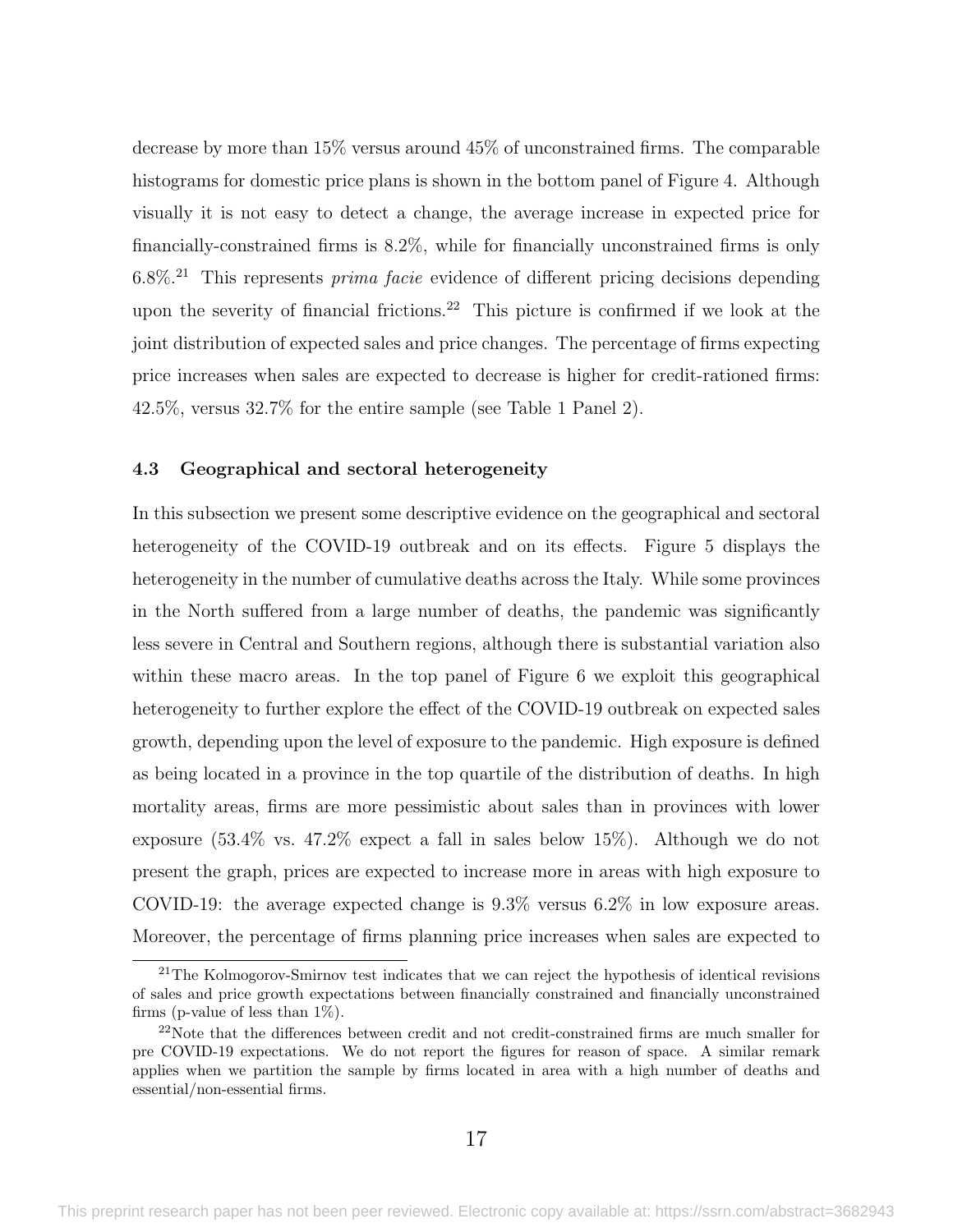decrease is higher for firms located in high COVID-19 death area: 41.5%, versus 32.7% for the entire sample (see Table [1](#page-47-0) Panel 4).

In the bottom panel of Figure [6](#page-45-0) we report the post COVID-19 expectations of future sales for essential and non-essential firms. Non-essential firms are on average more pessimistic than essential companies: 52.7% of firms that shut down expect a fall in sales greater than 15%, while only 38.6% of essential firms expect such a large fall. As for prices, there is no evidence of a significant difference in the average expected change for essential and non-essential companies.<sup>23</sup> The percentage of firms planning price increases when sales are expected to decrease is somewhat higher for essential firms: 35.6%, compared to 32.7% in the entire sample (see Table [1](#page-47-0) Panel 7).

#### 4.4 Firms' actual response to the shock

Although the emphasis of the paper is on firms' expectations and plans, it is also interesting to briefly discuss the actions they have taken or were forced to take in response to the COVID-19 outbreak.

Figure [7](#page-46-0) shows the percentage of firms that: (i) adopted teleworking; (ii) temporarily reduced employment or (iii) hours worked; were in (iv) complete or (v) partial shutdown; (vi) applied for government programs. Firms were allowed to choose up to three categories in the list. Importantly, almost 50% of the firms decided to temporarily shut down (this is also a result of the restrictions imposed by the government) while only a negligible fraction of them have been willing to partially shut down. Note that we use the information on not shutting down in non-essential sectors to finesse our definition of who is classified as an essential firm. In addition, a large group of firms (30.9%) adopted teleworking, and more firms opted for reducing the hours worked (21.4%) rather than reducing the level of employment (12.1%). The more prevalent use of reductions in hours most likely reflects the fact that firms would rather avoid

<sup>&</sup>lt;sup>23</sup>The Kolmogorov-Smirnov test suggests that the revision in sales growth is significantly different for essential versus non-essential firms, while it is not significantly different for the exposure to deaths. The caveat of using the Kolmogorov-Smirnov test for categorical variables still applies. For the revision of prices across our geographical or sectoral partition, we cannot reject the hypothesis that the two distributions are identical.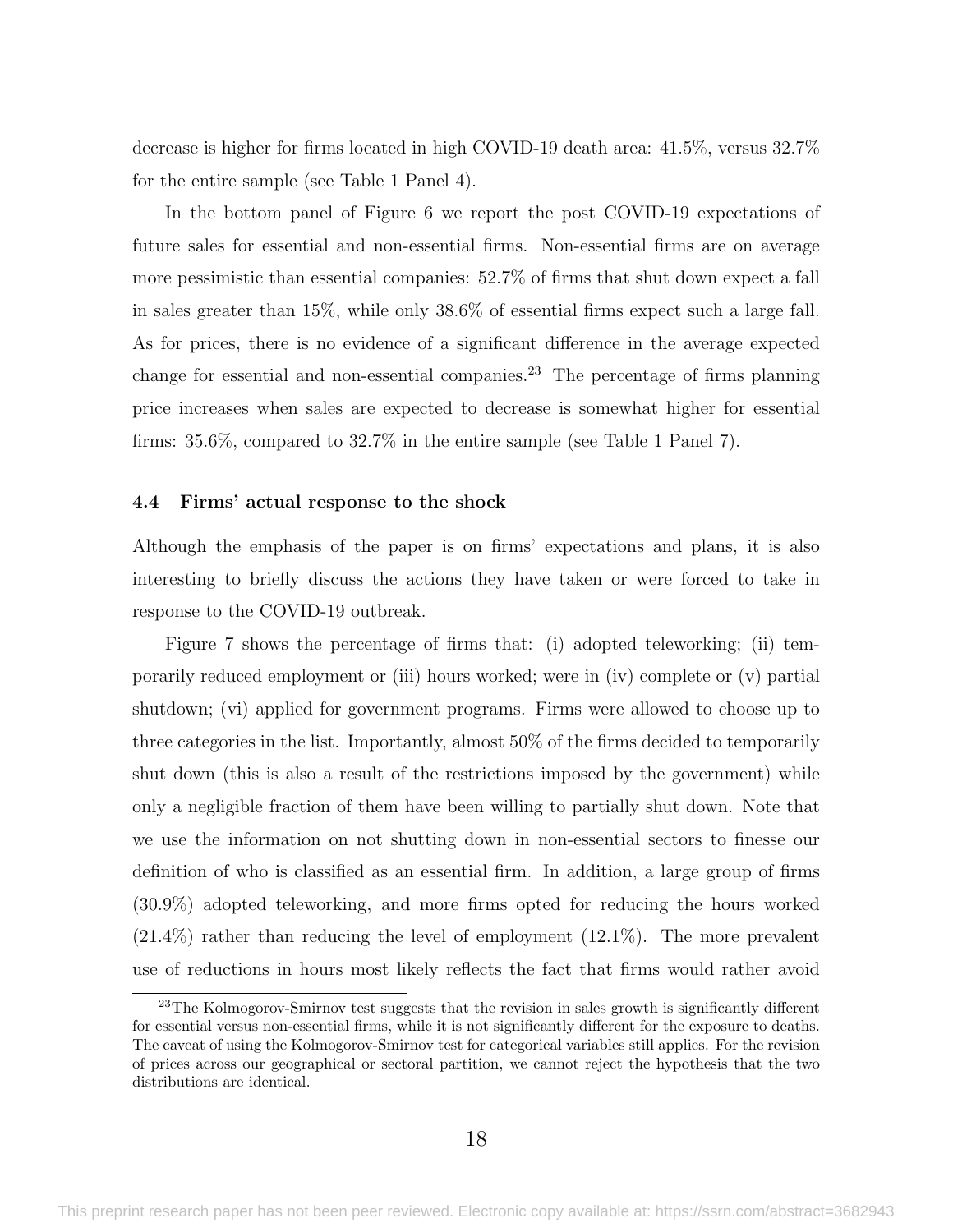separating permanently from their employees. The use of teleworking by firms raises the issue of its efficiency relative to on-site work. If the two modes are not perfect substitutes moving to teleworking constitutes an adverse cost shocks.

#### <span id="page-20-0"></span>5 Econometric strategy and results

In our empirical work we take advantage of the availability of pre and post COVID-19 expectations for sales and prices (at a one-year horizon) to model the revision in firms' expectations around the COVID-19 outbreak in Italy, that was largely unanticipated. For other continuous variables, such as sales over the next three months, orders, employment, and investment over the next 12 months, we do not have the correspondent expectations formed before the COVID-19 episode. In this case, we will use past expectations for sales to control for the pre COVID-19 information set. Recall that the two surveys where taken only two months apart and, therefore, we assume that they reflect expectations in the yearly growth rate over approximately the same time horizon. The short length of the interval also motivates our assumption that the pandemic is the dominant factor in determining firms' expectation revisions.

In specifying our estimating equation, we assume that the innovation in expectations about marginal net returns generated by the shocks described above is the sum of: a common component  $\eta_t$ ; a component that is proportional to the log of one plus the number of deaths at a provincial level,  $\text{Deaths}_{i,t}$ ; and a component that reflects the essential or non-essential status of the firm, Essential<sub>i,t</sub>. We assume that the effect of these three components on a firm's decisions depend upon whether or not it was credit constrained at time  $t - 1$ ,  $\mathbf{CC}_{i,t-1}$ . More specifically, our empirical estimation will be based on variants of the following model:

<span id="page-20-1"></span>
$$
\mathbb{E}^{i}(y_{i,t+1}|\text{post COVID-19}) - \mathbb{E}^{i}(y_{i,t+1}|\text{pre COVID-19}) = \alpha(\text{CC}_{i,t-1})\eta_{t}
$$
  
+  $\beta_{1}(\text{CC}_{i,t-1})\text{Deaths}_{i,t} + \beta_{2}(\text{CC}_{i,t-1})\text{Essential}_{i,t} + \gamma' x_{i,t-1} + \lambda_{s} + \lambda_{r} + \varepsilon_{i,t}$  (1)

where  $y_{i,t+1}$  represents the growth rate of sales, prices, orders, employment, investment in tangible assets, and investment in intangible assets of firm i between periods t and  $t+$ 

19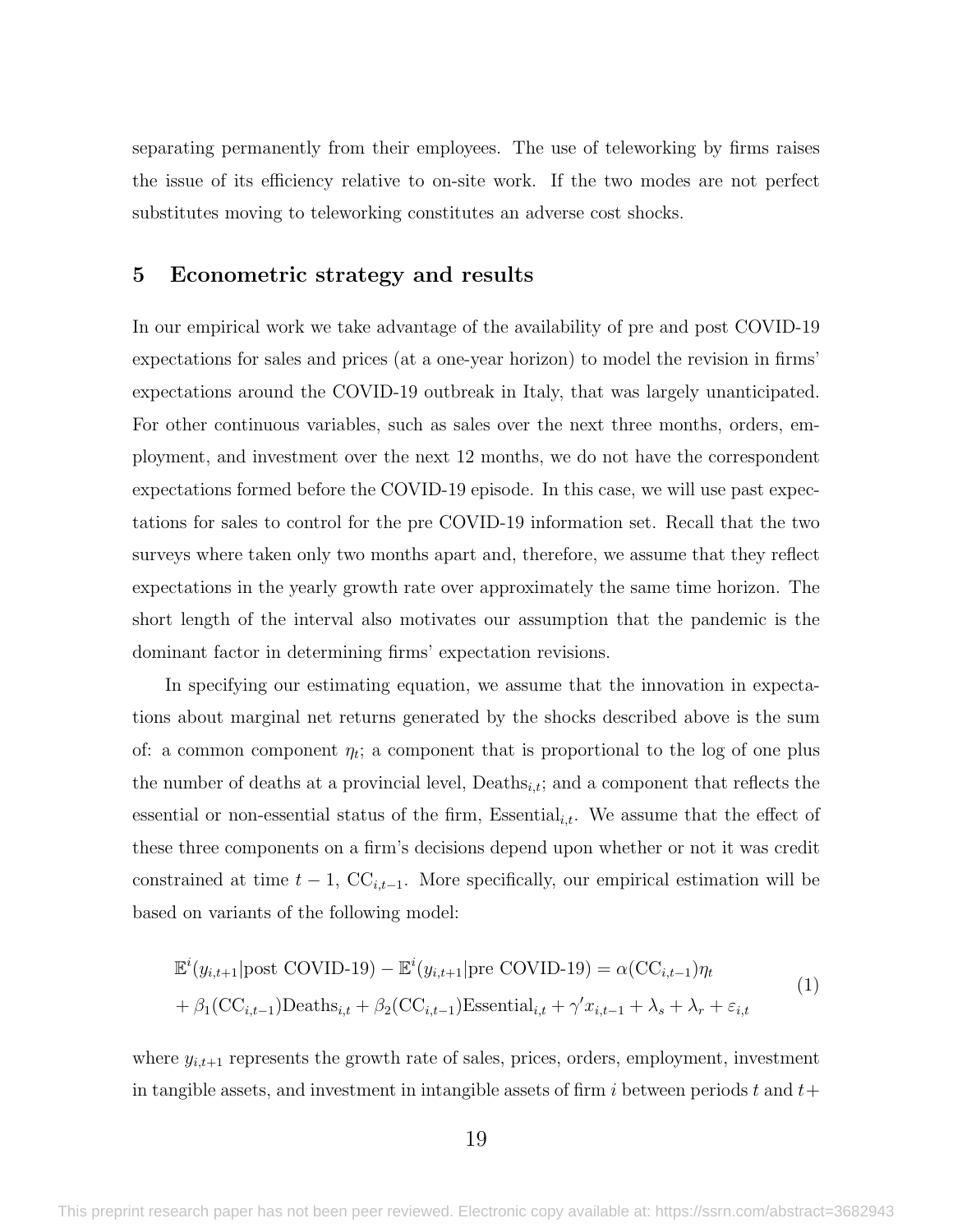1; and  $\mathbb{E}^i(y_{i,t+1}|\mathcal{I})$  denotes the expectations formed by firm i on  $y_{i,t+1}$  with information set  $\mathcal{I} = \{ \text{pre COVID-19}, \text{post COVID-19} \}.$ 

In the model we also control for a set of firms' characteristics and initial conditions  $x_{i,t-1}$ . We will start from a simple specification where  $x_{i,t-1}$  is composed of the log of total assets (Size<sub>i,t−1</sub>), log of one plus age (Age<sub>i,t−1</sub>), and of log of population at the provincial level (Population<sub>i,t−1</sub>). The inclusion of Population<sub>i,t−1</sub> is meant to make certain that  $Deaths_{i,t}$  does not simply capture the demographic size of the province. In a robustness exercise we also include log provincial value added per capita as a proxy for local productivity and the log number of blood donation per capita as a proxy for social capital, and show that our results for  $\text{Death}_{i,t}$  are robust to their inclusion (see the [Online Appendix\)](https://sites.google.com/site/emanuelebrancati/research/separate-online-appendix). We also include the pre COVID-19 expectations  $(\mathbb{E}^i[y_{i,t+1}]$  pre COVID-19]) to allow the cross-sectional difference in expectation revisions to be related to the initial outlook of the firm. Finally, in a richer specification, we augment the model with a set of dummies indicating whether firm  $i$  is importing (Import<sub>i,t−1</sub>), exporting (Export<sub>i,t−1</sub>), part of a group (Group<sub>i,t−1</sub>), family run (Family<sub>i,t−1</sub>), and investing in R&D (R&D<sub>i,t−1</sub>), as well as a continuous variable indicating the percentage of graduate employees (Graduate<sub>i,t−1</sub>).<sup>24</sup> In all specifications we also include 88 two-digit sector dummies,  $\lambda_s$ , and 20 region fixed effects,  $\lambda_r$ , to account for several sources of sectoral and geographical heterogeneity. Note that the inclusion of a rich set of industrial controls, together with some of the firm-specific measures in  $x_{i,t-1}$  (especially size, age, R&D, and internationalization), also capture most of the firms' ability to substitute on-site work with telework.

The inclusion of these controls can be rationalized in two non-mutually-exclusive ways: (a) there may be an additional component of the shock that varies with such firms' characteristics, or (b) the response to the common shocks depends upon such characteristics. Conditional on  $x_{i,t-1}$  and the region  $(\lambda_r)$  and sector  $(\lambda_s)$  dummies, we assume that the error term  $\varepsilon_{i,t}$  in Equation [1,](#page-20-1) that captures other unobservable components generated by the COVID-19 pandemic, approximation errors, and measurement

<sup>&</sup>lt;sup>24</sup>The subscript  $t-1$  indicates variables from 2018 balance-sheets or from the pre COVID-19 MET survey.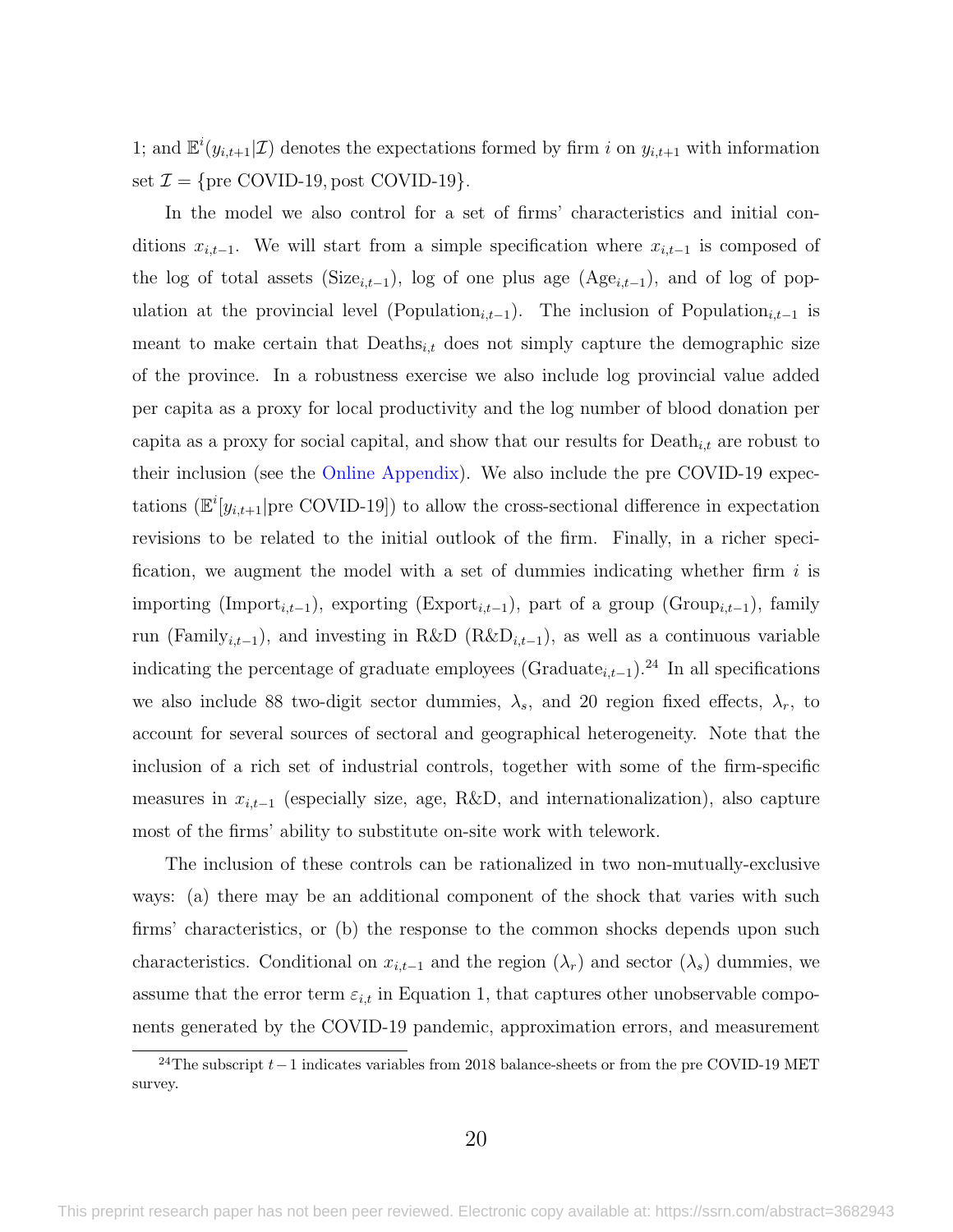errors, is uncorrelated with  $\mathrm{CC}_{i,t}$ , Deaths<sub>i,t</sub>, and Essential<sub>i,t</sub>. Under these assumptions, the coefficient on these variables can be estimated consistently.

We estimate our model both with the unweighted and the weighted sample, using the ex post stratification weights for the COVID-19 survey. We use the weighted results as our benchmark throughout the main body of the paper, but present in the [Online](https://sites.google.com/site/emanuelebrancati/research/separate-online-appendix) [Appendix](https://sites.google.com/site/emanuelebrancati/research/separate-online-appendix) the results from the unweighted sample and discuss in the text any difference between the two. On the whole, the results are similar with a limited number of exceptions. We focus on the weighted estimates for two reasons. First, we want results to be as representative as possible of the effects of the COVID-19 outbreak on the overall Italian economy. Second, the weighting scheme assuages concerns about causal inference due to the possible endogenous selection of companies in the sample. The latter may be induced by the very administration of the COVID-19 survey that was concentrated in a short time window during the lockdown. If firms that were less affected by the pandemic, such as those in essential sectors or located in areas with lower deaths, had a higher probability of being sampled and if this selection is correlated with the error terms, the post-estimation weights may help achieving consistency of the estimates (see [Solon et al., 2015](#page-39-6) for a discussion and further references).<sup>25</sup> As we have noted before, the post-stratification weights were calibrated to reproduce the aggregate population starting from the full set of 7,800 firms interviewed in the COVID-19 survey. Because we focus on the subsample of 5,000 firms with complete balance-sheet data, the weighted analysis may still not be perfectly representative of the manufacturing and productive services sector.<sup>26</sup>

<sup>&</sup>lt;sup>25</sup>The comparison of weighted and unweighted descriptive statistics in Table [A2](#page-59-0) provides, indeed, some evidence in favor of an oversampling of companies that were less exposed to the pandemic shock. We also tested the need of sampling weights with the statistic proposed by [DuMouchel and Duncan](#page-37-12) [\(1983\)](#page-37-12). The test speaks in favor of a weighted estimation because weights and their interactions with the independent variables add significant explained variance to the overall model (p-values are virtually zero).

<sup>26</sup>A Probit model of the probability of appearing in the matched 5,000 sample, conditional on being in the 7,800 firms sample, suggests that the number of deaths does not affect significantly such probability, but being essential increases it, while being financially constrained decreases it. Some of the controls, such as size, are also significant. This suggests that in the estimating sample, relative to the 7,800 firms sample and conditional on the controls, we have firms that in same dimensions (for instance, essential status and financial constraints) tend to be less severely affected by the pandemic.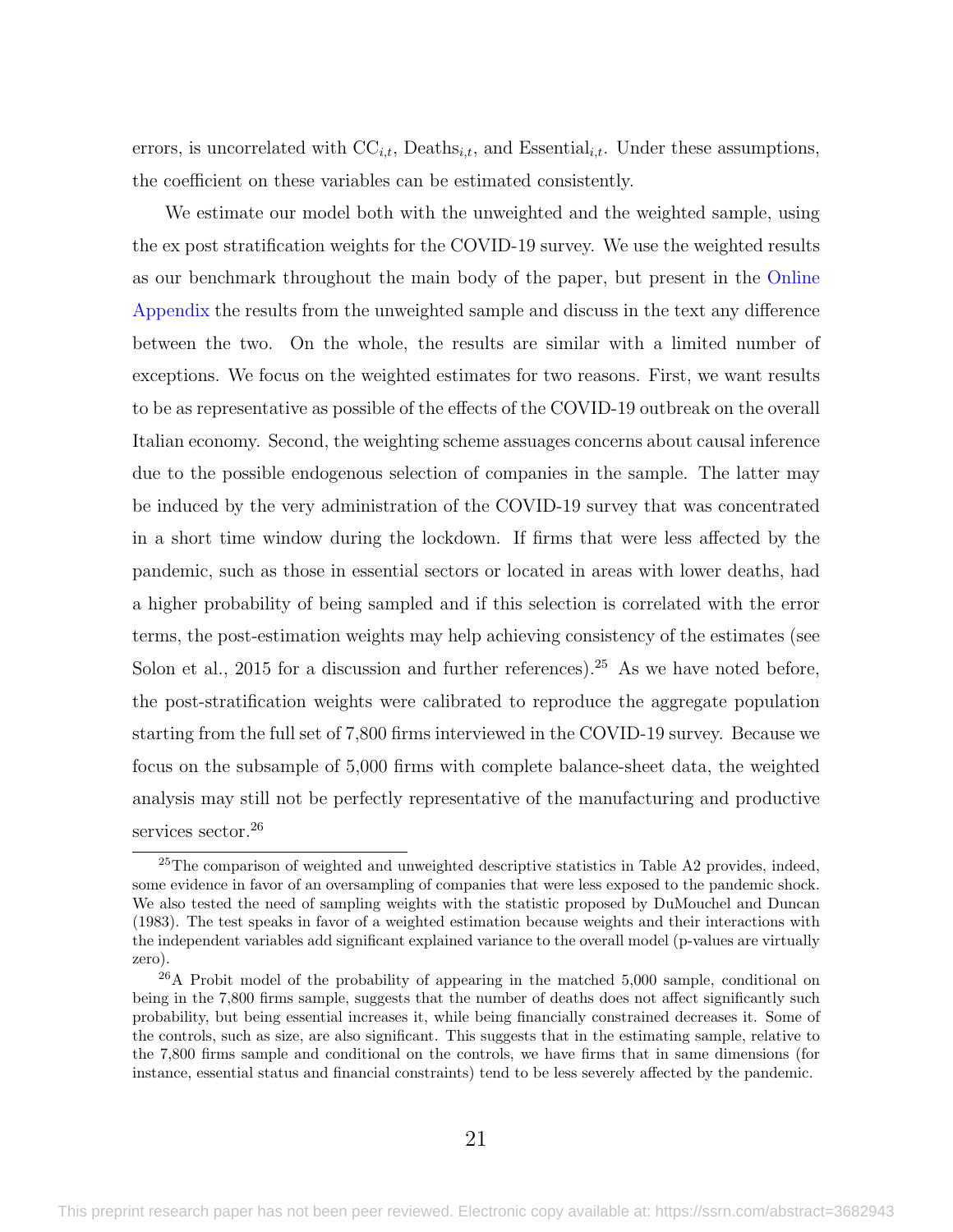The structure of the section is as follows. In Sub-section [5.1](#page-23-1) we present results for a model where the effect of the geographical and sectoral components (Deaths<sub>it</sub> and Essential $i_{i,t}$ , respectively) do not depend on initial financial conditions. This implies that  $\beta_1$  and  $\beta_2$  are assumed to be constant. In Sub-section [5.2](#page-28-0) we further explore the role of financing constraints during the COVID-19 outbreak, using this baseline model. In Sub-section [5.3](#page-29-0) we relax the assumption on  $\beta_1$  and  $\beta_2$  and test whether the effects of Deaths<sub>i,t</sub> and Essential<sub>i,t</sub> depend on pre COVID-19 credit constrains, CC<sub>i,t−1</sub>. Finally, in Sub-section [5.4](#page-31-0) we add further interactions to discuss additional evidence of the role of markup changes.

#### <span id="page-23-1"></span>5.1 Results from the baseline model

The results presented in this section are based on estimates of the following model:

<span id="page-23-0"></span>
$$
\mathbb{E}^{i}(y_{i,t+1}|\text{post COVID-19}) = \delta \mathbb{E}^{i}(y_{i,t+1}|\text{pre COVID-19}) + \alpha_0 + \alpha_1 \text{CC}_{i,t-1}
$$
  
+  $\beta_1 \text{Deaths}_{i,t} + \beta_2 \text{Essential}_{i,t} + \tilde{\gamma}' \tilde{x}_{i,t-1} + \lambda_s + \lambda_r + \varepsilon_{i,t}$  (2)

Note that Equation [2](#page-23-0) is a re-parameterization of Equation [1](#page-20-1) in which we have moved the pre COVID-19 expectations to the right-hand side. Its coefficient  $\delta$  equals one plus the element of  $\gamma$  associated with the pre COVID-19 expectations in Equation [1.](#page-20-1) Now,  $\tilde{x}_{i,t-1}$  denotes the firms' characteristics excluding the  $\mathbb{E}^{i}(y_{i,t+1}|\text{pre COVID-19}).$ In addition, the essential restriction imposed in this equation is that  $\beta_1$  and  $\beta_2$  do not depend on firms being financially constrained. Moreover, for notational simplicity we have subsumed  $\eta_t$  into  $\alpha_0$  and  $\alpha_1$ .

The first two columns of Table [2](#page-48-0) contain the results of OLS models for the one-year ahead expected sales growth (numbered from one to five according to increasing levels of optimism). Columns 3 and 4 report the estimates for ordered logit models for the same variable, while in column 5 we employ the categorical revision in expectations as an alternative dependent variable (post-pre COVID-19).<sup>27</sup> For the first two models, we

 $27$ In this case, we define nine order categories based on the number of steps the revision can take. For instance, going from the expectation of a change in prices between minus/plus 5% to being very pessimistic (less than -15%) is a two step negative change.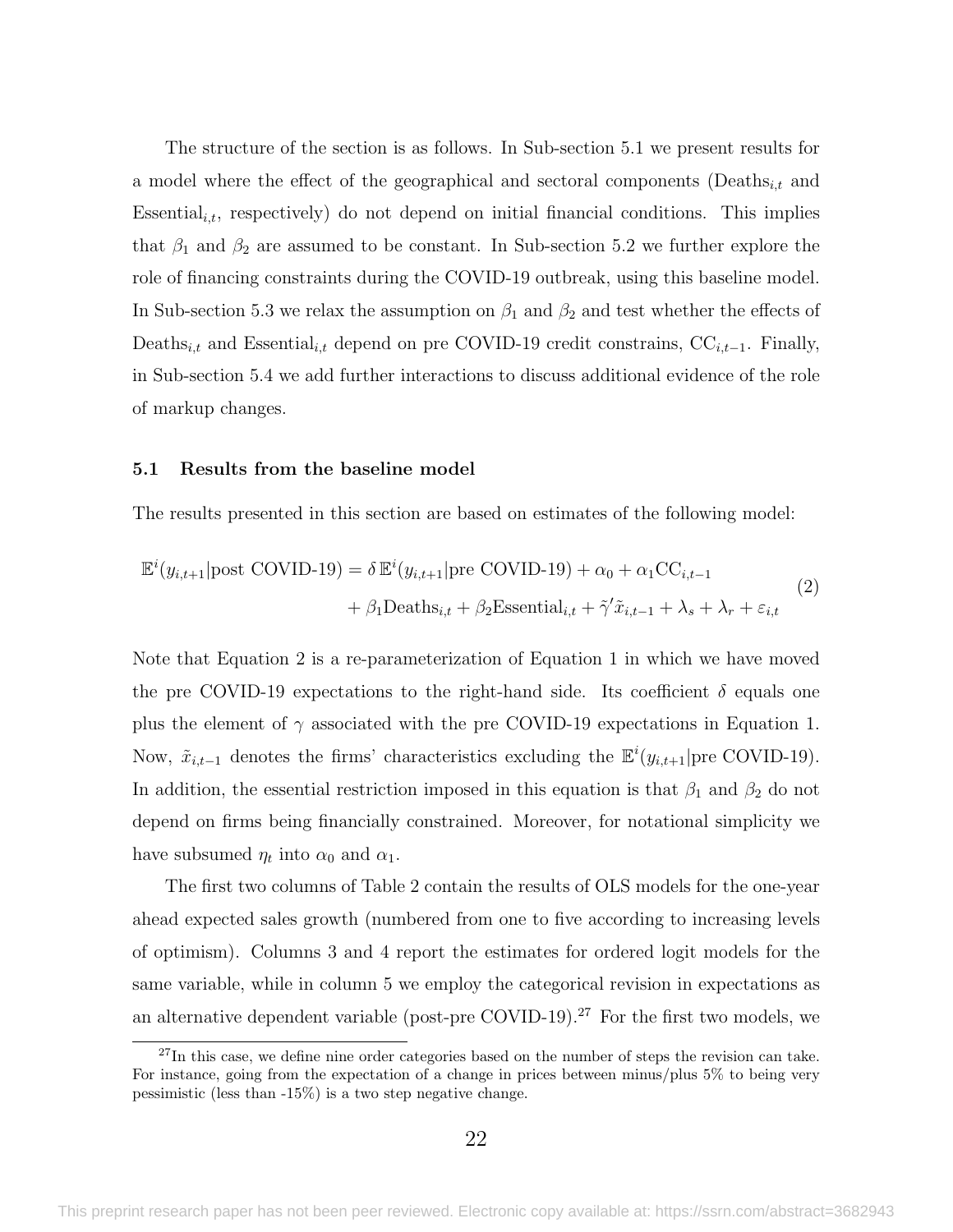present both a narrow and wide set of control variables  $\tilde{x}_{i,t-1}$ , while, for the last models, we present results only with the wide set of controls. In all specifications, the geographical component of the shocks generated by the COVID-19 outbreak plays a significantly role, as firms located in a province with a higher number of deaths are affected more negatively than firms in areas with lower exposure. Our interpretation is that the more severe effects are related both to the innovation in the actual and perceived severity of the crisis, as reflected in the reported number of deaths and positive cases.<sup>28</sup> Moreover, the negative effect of the COVID-19 event is significantly attenuated if the firm is classified as essential. This result underlines the importance of the restrictive measures on production taken by the Italian government in shaping the economic effect of the COVID-19 outbreak.

Importantly, firms that were credit constrained before the outbreak are significantly more pessimistic about their future sales. This is consistent with firms decreasing employment and investment due to the financial frictions they face and, hence, decreasing production. This could be also consistent with financially-constrained firms expecting lower price growth, but we will show below that this is not the case. All these results are robust to the choice of the set of control variables. Given the categorical nature of the variables, it is not straightforward to make statements about the size of the effects. We will do so later in Table [4](#page-50-0) when we use continuous variables.<sup>29</sup>

<sup>28</sup>We have experimented with several measures of the geographical intensity of the COVID-19 outbreak, in addition to the log of the imputed number of deaths at the provincial level. For instance, we have tested whether log deaths and log population have coefficients which are equal in absolute value and with opposite signs, in which case we could enter the log mortality rate as the only regressor. We cannot reject this restriction for expected sale growth, but we reject it for expected price growth. For this reason we have decided to present the specification in which the restriction is not imposed. Moreover, we have also replaced the reported number of deaths with the number of actual deaths in excess of those that occurred in the same month over the past ten years, which may be a better measure of the actual mortality associated with COVID-19. This variable, independently from how it is entered, is never significant, suggesting that part of the effects of  $Deaths_{i,t}$  reflects the fact that the number of deaths and cases (which we used in imputing to the province level the regional number of deaths) were the figures that received the greater attention in the media. See Table [B3](#page-62-0) in Appendix [B](#page-60-0) for detailed results. In addition, in the [Online Appendix](https://sites.google.com/site/emanuelebrancati/research/separate-online-appendix) we report a set of results using the log of one plus the number of reported provincial cases as opposed to  $Deaths_{i,t}$ . Our basic conclusions still hold but the coefficients are somewhat less precisely estimated than the ones using  $\text{Deaths}_{i,t}$ .

 $^{29}$ As a robustness check, we also run a multinomial logit model and the overall message is very similar to one obtained in the case of the ordered logit model. See Table [B4](#page-63-0) in the Appendix [B.](#page-60-0)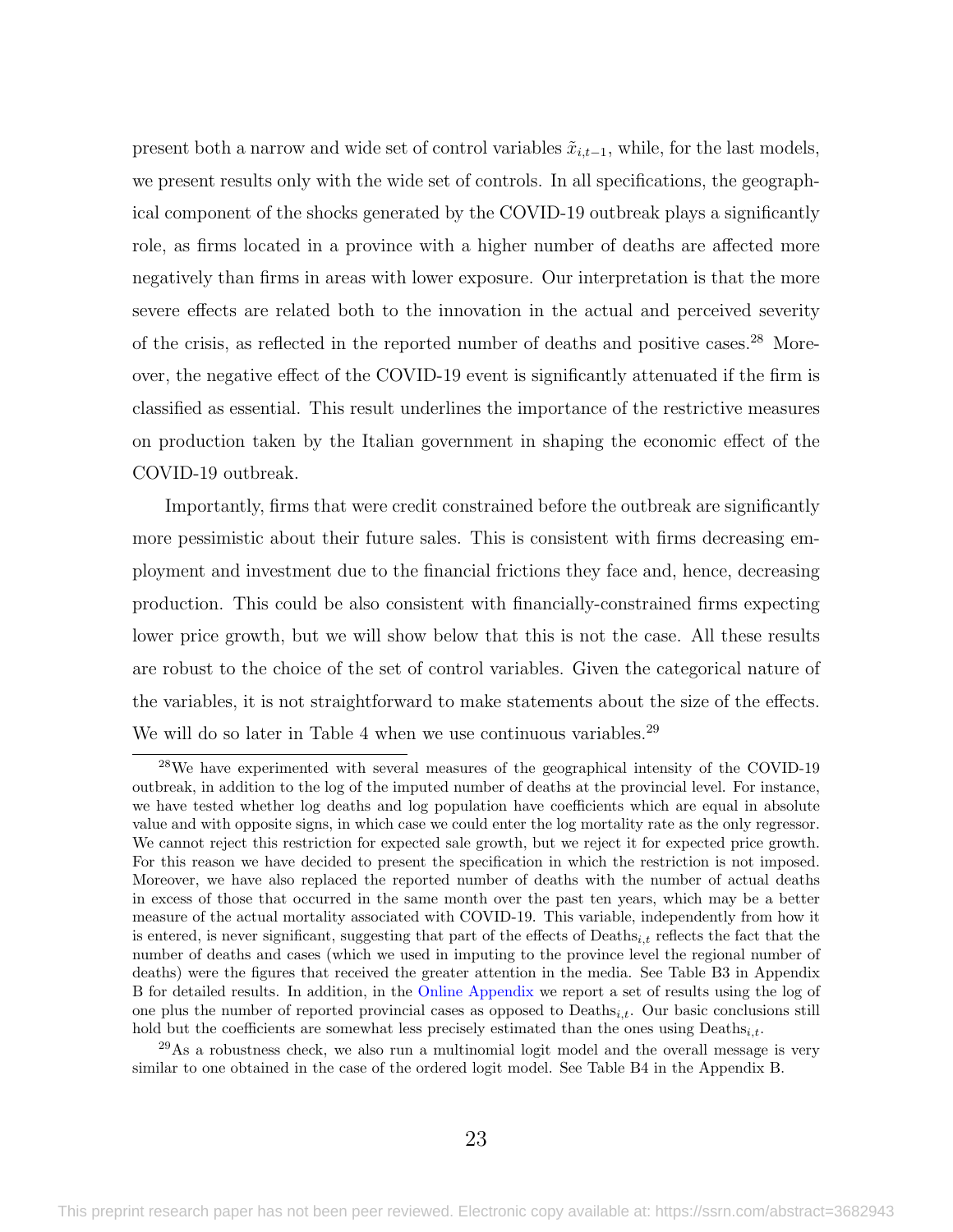In the first four columns where the dependent variables are the expectations formed after the outbreak the sign of the coefficient of the categorical variable suggests that firms with more pessimistic (optimistic) pre COVID-19 expectations are more (less) likely to be pessimistic about post COVID-19 expected sales. In the fifth column the sign of past expectations is reversed –as one would expect– because the dependent variable is the revision in expectations. As for the other controls, larger firms hold more optimistic expectations about sales. Given size, however, younger firms are more optimistic about the future. The latter result is possibly linked to the higher dynamism and capability of adaptation of young companies. Finally, export-oriented firms hold more pessimistic expectations, possibly because of the global nature of the COVID-19 pandemic, as well as the protectionist and other restrictive measures adopted by national governments.

In Table [3](#page-49-0) we analyze the effect of the COVID-19 event on domestic price plans. In terms of included regressors, this specification is similar to the one in Table [2,](#page-48-0) with the exception of having included lagged expected price changes, as opposed to lagged sales growth, as a control. Since price expectations are continuous, we only estimate an OLS specification. Also in this case, deaths at the province level and credit constraints play an important role for domestic prices: everything else equal, prices tend to be higher in provinces with a higher death rate or for financially constrained firms. The positive coefficient on  $\text{Deaths}_{i,t}$  is consistent with supply shocks being more important relatively to demand shocks in the geographical component of the COVID-19 generated shocks. We have also included the essential status of the firm, but its coefficient is never significant. This is somewhat surprising because one might have thought that essential firms faced a less unfavorable cost shocks compared to the non-essential ones. Among the additional controls, size is the only variable that matters for domestic prices, while other variables are statistically not significant.

Quantitatively, as deaths are expressed in units of standard deviation, the results imply that a one-standard deviation increase in the log of deaths (approximately five deaths) raises price growth by approximately 2.5 percentage points. Moreover, a creditrationed firm will increase price growth between four and six additional percentage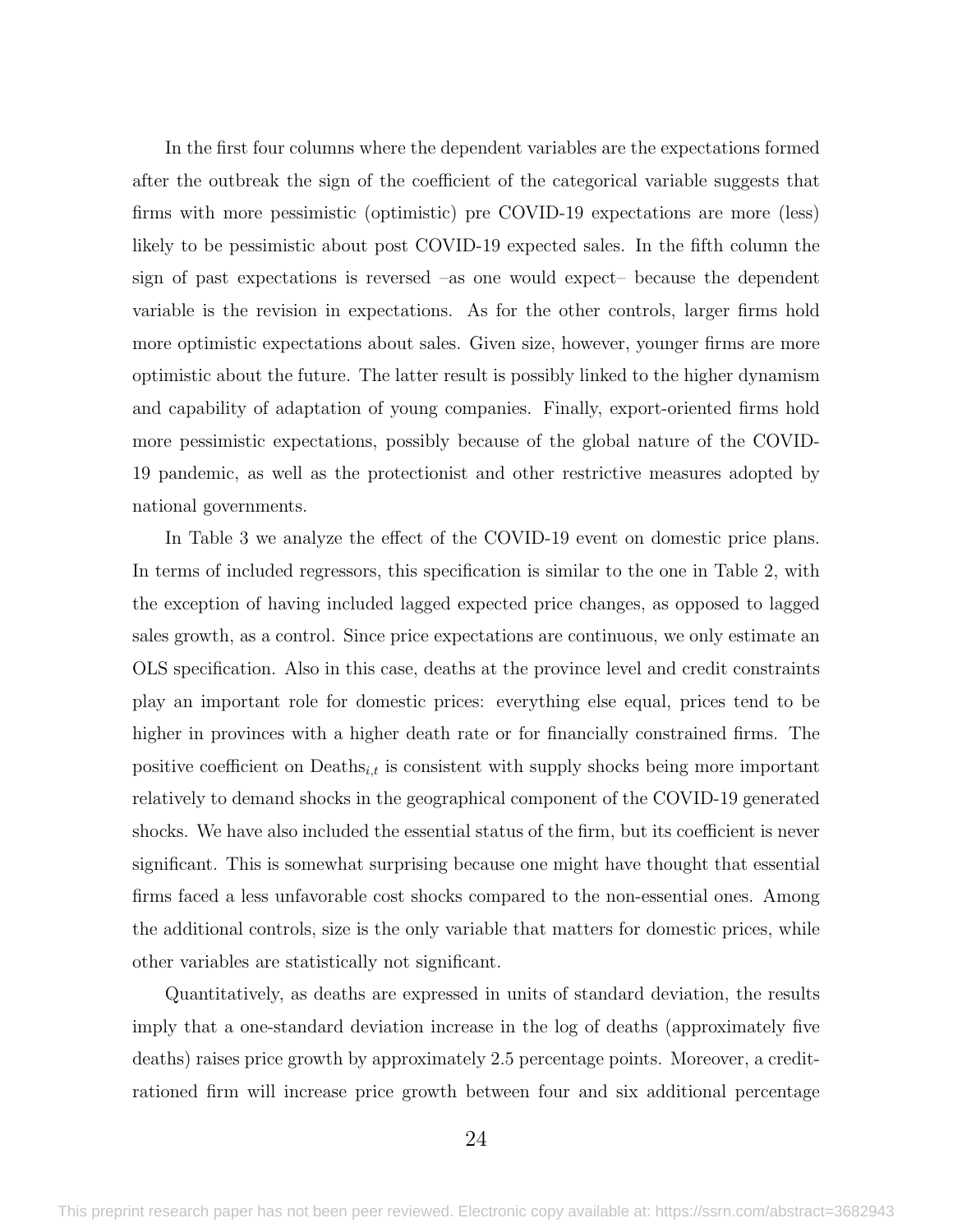points compared to its non-rationed counterpart. This result is consistent with previous theoretical and empirical work with price setting of financially constrained firms. The basic logic is that financially-constrained companies are more likely to put a premium on liquidity as opposed to building up the customer base by charging lower prices (see the seminal papers by [Gottfries, 1991](#page-38-7) and [Chevalier and Scharfstein, 1995,](#page-37-10) and the recent contribution by [Gilchrist et al., 2017\)](#page-38-8).<sup>30</sup>

In the regression model is somewhat surprising that past inflation expectations are not significant. Since the price variable is continuous, we have also tried a specification in which the dependent variable is the difference between the post and pre COVID-19 price plans. Results are reported in column three and six of the table and the results confirm the conclusions we have reached so far.

In order to explore in more details the effects of the COVID-19 pandemic, we now move to Table [4](#page-50-0) where we present OLS estimates for the same specification of Table [2,](#page-48-0) but using a wider set of dependent variables: expected sales at three and 12 months, expected orders, as well as plans for employment, investment in tangibles, and investment in intangibles. These variables allow us to make more precise statements regarding the quantitative effect of the COVID-19 pandemic as they are effectively continuous and expressed in percentage points changes with respect to the pre COVID-19 situation.

Overall, the estimates broadly confirm the results discussed so far. The number of COVID-19 deaths has a negative and significant effect on short-term and long-term sales expectations, but has a sizable impact also on orders and employment. Everything else equal, a one-standard deviation increase in the (log) number of provincial deaths leads to a reduction in firms' expected sales growth of additional 1.7 percentage points, both in the short and in the long run. Similarly, the essential designation is associated with significantly less negative outcomes, with a reduction in the expected fall in sales of approximately ten percentage points.

 $30$ See also [Asplund et al.](#page-35-12) [\(2005\)](#page-35-12), [de Almeida](#page-37-13) [\(2015\)](#page-37-13), [Kimura](#page-38-10) [\(2013\)](#page-38-10), [Lundin et al.](#page-38-11) [\(2009\)](#page-38-11), and [Montero and Urtasun](#page-38-12) [\(2014\)](#page-38-12) for additional evidence supporting this mechanism. [Kim](#page-38-9) [\(2020\)](#page-38-9), instead, provides evidence that firms facing an adverse financial shock reduce prices in the short run to liquidate inventories and generate cash flow, followed by a price increase in the medium run.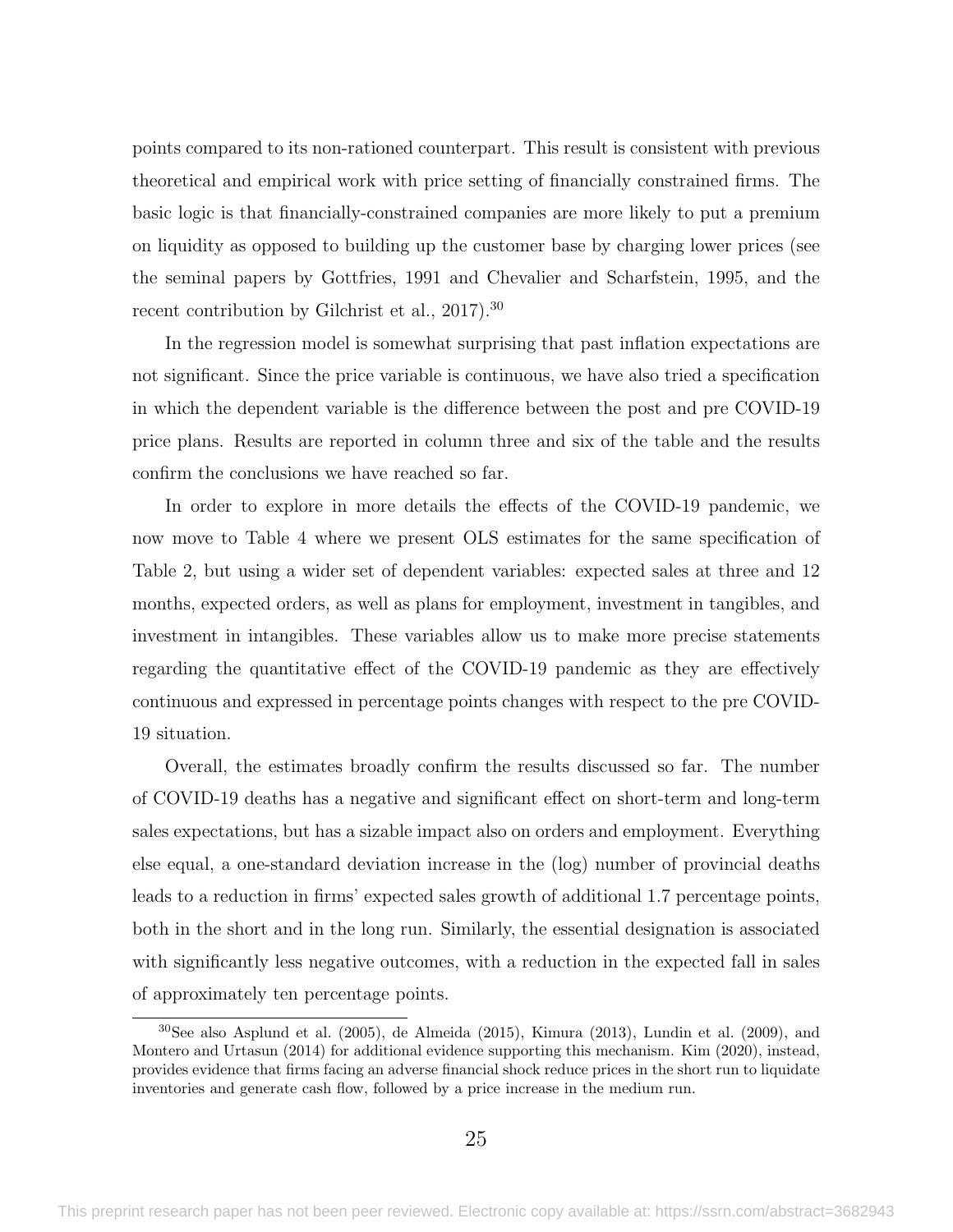Most importantly, being credit constrained negatively and significantly affects all the variables, with only the investment in tangibles being significant at the 10% level. The effect of financial frictions is particularly important over the next three months, with a fall in expected sales for credit-constrained firms that is 15% greater than the one for unconstrained companies. This difference is somewhat reduced over the 12-months horizon, although it is still quite sizable  $(8\%)$ . Note that the inclusion of past sales expectations as a control is perfectly appropriate for sales expectations at 12 months and approximately so for the other dependent variables. In terms of the additional controls, the important role of size and, sometimes, age for many of the dependent variables is confirmed. Finally, the coefficients of family ownership, import, or export status are very rarely significant.

Our results are robust to several variations. First of all, unweighted analyses broadly confirm our conclusions, with a few exceptions that is worth highlighting (see the [Online Appendix,](https://sites.google.com/site/emanuelebrancati/research/separate-online-appendix) Tables C1-C3). While the effect of  $\text{Deaths}_{i,t}$  is still positive and sizable for prices, the effects on the other dependent variables are insignificant in this framework. Note, however, that  $\text{Deaths}_{i,t}$  will play a role for expected sales even in the unweighted sample when interacted with credit constraints, as we will discuss in Section [5.3.](#page-29-0) Moreover, the negative effect of Essential<sub>i,t</sub> becomes more significant in the price equation. In addition, results are also robust to: (i) removing from the dataset the firms that did not report an actual figure for the minus/plus five percent categories of the effectively continuous variables, instead of imputing a to them a value of zero; (ii) using a common information set on  $\text{Deaths}_{i,t}$  to all firms (the imputed provincial deaths in the day that preceded the start of the survey); (iii) controlling for provincial measures of social capital (log number of blood donations per capita) and productivity (log value added per capita); (iv) defining essential nature of the firms based on the March 11, 2020 government classification instead of March 22, 2020 classification; and (v) clustering at the industry level as opposed to the province level. See the [Online](https://sites.google.com/site/emanuelebrancati/research/separate-online-appendix) [Appendix](https://sites.google.com/site/emanuelebrancati/research/separate-online-appendix) for detailed results.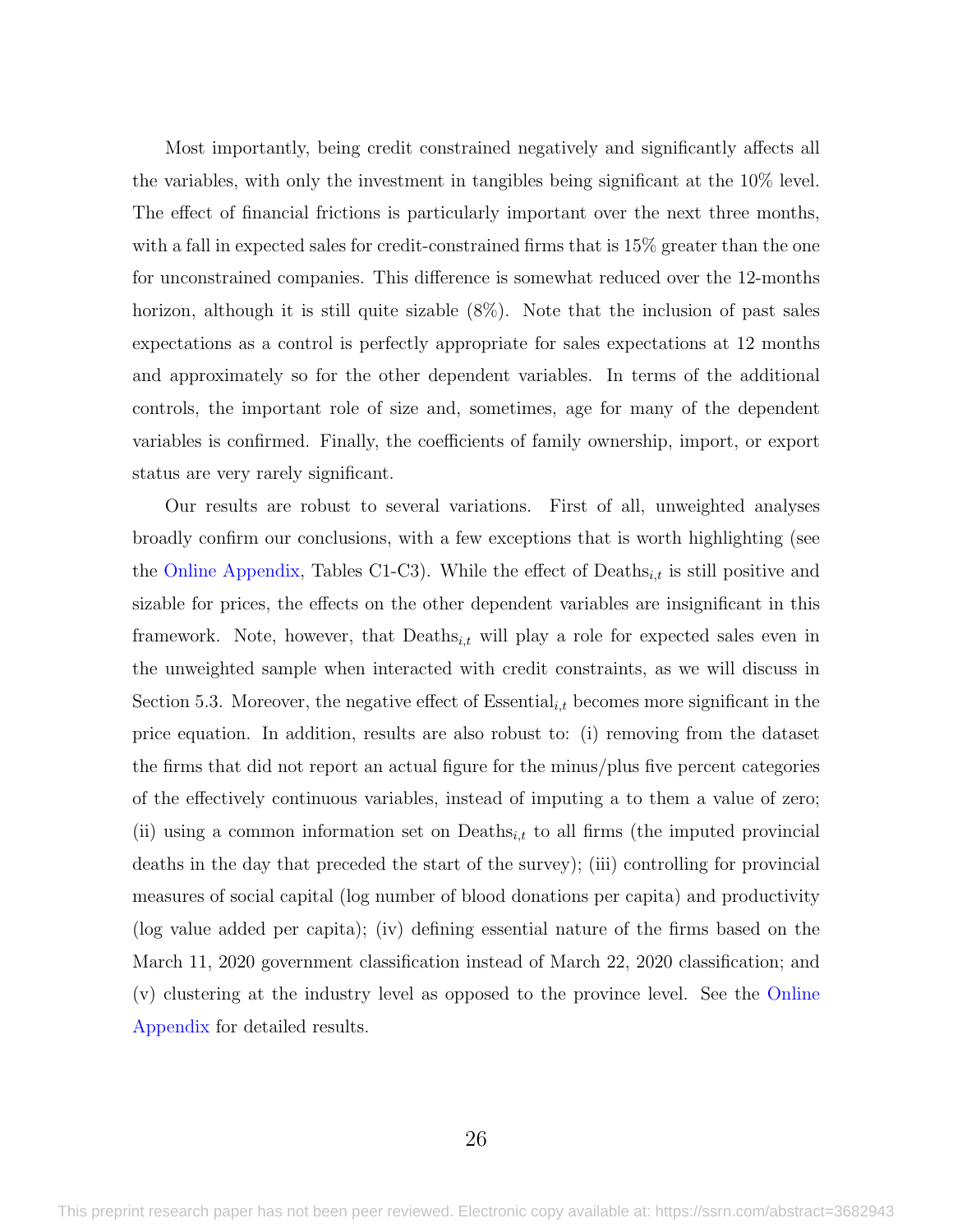#### <span id="page-28-0"></span>5.2 More evidence on financial constraints

In this section we provide additional evidence on the role of financial factors and bank relationship in investment, employment, and output decisions, and on the determinants of financing constraints.

In Table [5](#page-51-0) we replace the pre COVID-19 credit constraint dummy with a set of firmlevel balance-sheet variables and survey information on the nature of firm-bank relationship. More specifically, we introduced the past share of liquid assets (Liquidity<sub>i,t−1</sub>), cash flow (Cash Flow<sub>i,t−1</sub>), the ratio between fixed assets and total assets (Tangible Assets<sub>i,t−1</sub>), leverage (Leverage<sub>i,t−1</sub>), and net accounts payable (Trade Credit<sub>i,t−1</sub>). Moreover, we also include the number of lender banks (N of Lender Banks<sub>i,t−1</sub>), the length of the relationship with the main bank (Lending Relationship (years)<sub>i,t−1</sub>), and the distance from the latter (Distance Lender Ban $k_{i,t-1}$ ). Across all dependent variables, the strongest association is with the stock of liquid assets: firms that entered the pandemic outbreak with greater liquidity tend to have more favorable expectations and plans. Its effect is significant for sales expectations at three and 12 months, orders, and employment. Interestingly, the coefficient of liquidity is larger for expectations at a three-month horizon which emphasizes firms' need of financial slack in order to survive and deal with the COVID-19 shock in the short run. Liquidity is only significant at the 10% level for investment in intangibles and not significant for tangible investments. As for the other regressors, we document a sizable effect of asset tangibility for sales expectations over the next 12 months and of the length of lending relationship for sales expectations over a three-month horizon. The role of liquidity as a buffer against falls in net revenue is very relevant from a policy perspective, as it underscores the importance of lending facilities that provide liquidity to firms. Finally, the variable Essential<sub>i,t</sub> is significant at the 1% level across all the dependent variables, while Deaths<sub>i,t</sub> remains strongly significant for sales over the next three and 12 months and orders, but less so for employment.

In Table [6](#page-52-0) we investigate the determinants of being credit constrained after the pandemic outbreak using a linear probability model. The dependent variable is a dummy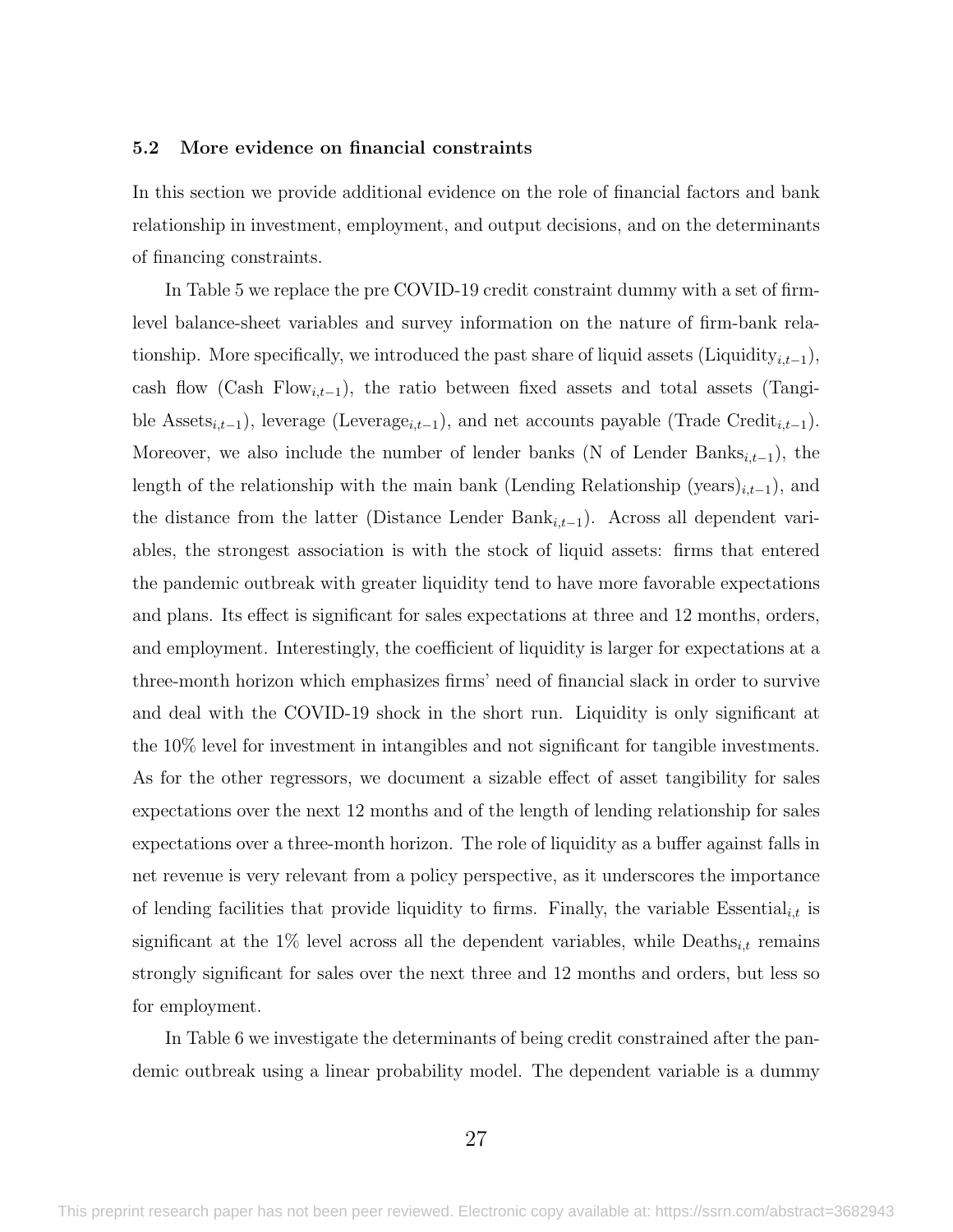that equals one if in the COVID-19 survey the firm mentions credit constraints as one of the main adverse factors it faces. Again, having liquidity at the end of 2018 is negatively associated with a probability of being financially constrained and so is cash flow received during the year. In some specifications, highly-leveraged companies have a larger probability of being credit rationed after the pandemic, while the ability to obtain trade credit reduces the likelihood of being constrained.<sup>31</sup> There is also persistence in the credit-constrained status in the sense that past credit constraints (measured from the 2019 MET survey) increase the probability of being constrained in the COVID-19 crisis, while bank-relationship variables do not appear to play an important role. The coefficient on  $\text{Deaths}_{i,t}$  remains strongly significant while the essential status does not seem to have an effect, which is somewhat surprising.

Overall, our evidence highlights the critical role of liquidity either for the probability of being constrained or for firms' expectation and plans. Our results are consistent with the evidence in [Acharya and Steffen](#page-35-0) [\(2020\)](#page-35-0) who show that during the COVID-19 pandemic the US stock market had a higher valuation for firms with access to liquidity through cash holdings and credit lines. Our evidence is also in line with [Ramelli](#page-39-0) [and Wagner](#page-39-0) [\(2020\)](#page-39-0) who stress the role of leverage and internal liquidity as important value drivers. All these results provide support for the policy prescription discussed in [Draghi](#page-37-14) [\(2020\)](#page-37-14) who emphasizes the importance of providing liquidity facilities to firms in the aftermath of the COVID-19 pandemic to avoid a deep recession. They are also supportive of the policy actions by the Italian government that provide a guarantee for lending by banks to domestic firms.

#### <span id="page-29-0"></span>5.3 Model with interactions

We now explore a richer specification of our model that allows for interactions between financing constraints, the local severity of the COVID-19 pandemic, and the essential designation of the firm. Adding these interactions allows the effect of credit constraints

 $31$ [Giannetti et al.](#page-38-13) [\(2011\)](#page-38-13) suggest that trade credit is a relatively cheap form of finance for many Italian firms. Their findings also challenge the idea that the use of trade credit signals the inability to access bank credit.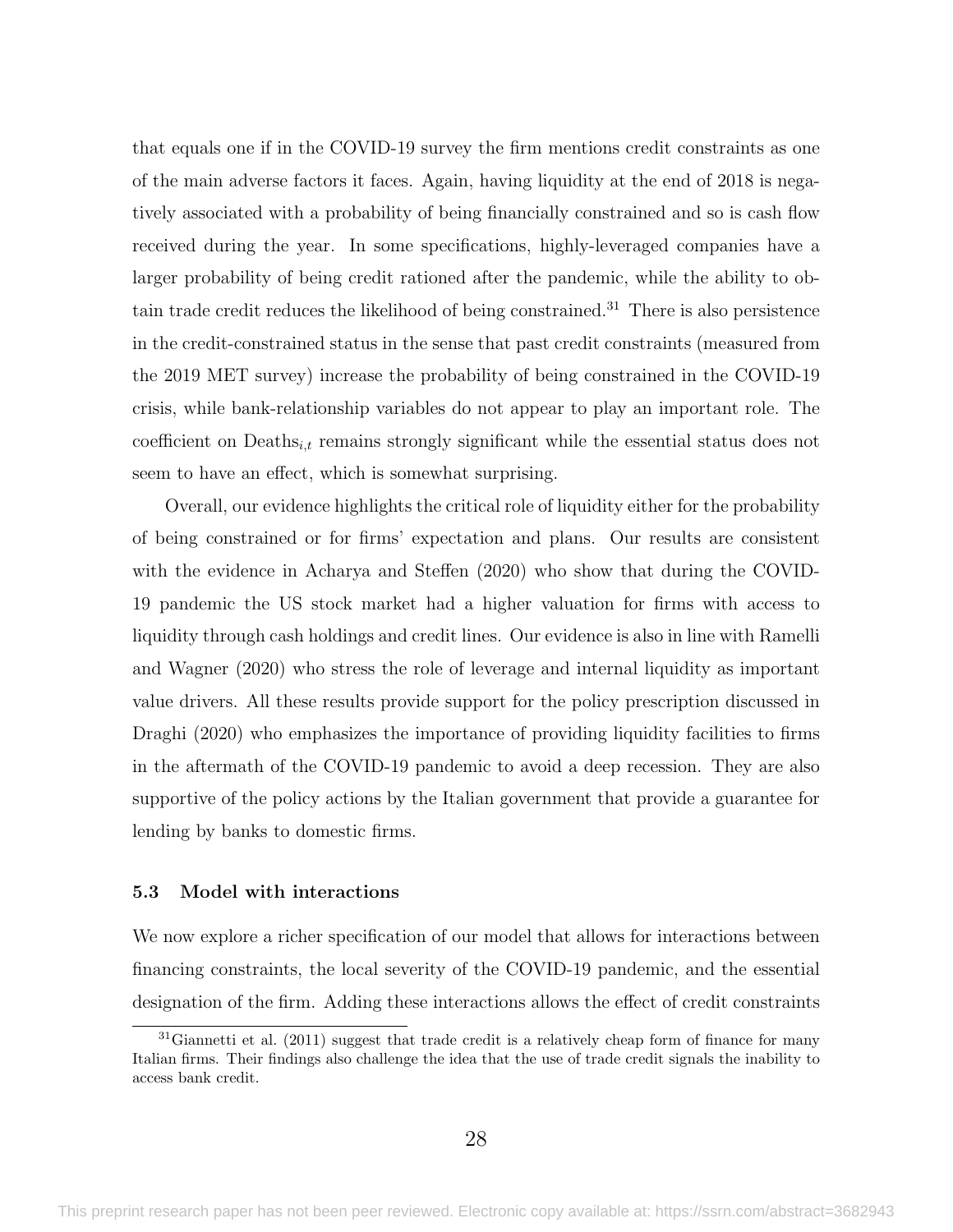to differ geographically, as captured by deaths at the provincial level, or by sectors as captured by the essential dummy (or later by other sector characteristics such as concentration and firms' entry and exit). The estimated equation is now:

<span id="page-30-0"></span>
$$
\mathbb{E}^{i}(y_{i,t+1}|\text{post COVID-19}) = \delta \mathbb{E}^{i}(y_{i,t+1}|\text{pre COVID-19}) + \alpha_{0} + \alpha_{1}CC_{i,t-1}
$$
  
+  $\beta_{1,0}$ Deaths<sub>i,t</sub> +  $\beta_{1,1}$ CC<sub>i,t-1</sub> × Deaths<sub>i,t</sub> +  $\beta_{2,0}$ Essential<sub>i,t</sub> +  $\beta_{2,1}$ CC<sub>i,t-1</sub> × Essential<sub>i,t</sub> (3)  
+  $\tilde{\gamma}'\tilde{x}_{i,t-1} + \lambda_{r} + \lambda_{s} + \varepsilon_{i,t}$ 

In Tables [7,](#page-53-0) [8,](#page-54-0) and [9](#page-55-0) we reproduce the specifications of the models in Tables [2,](#page-48-0) [3,](#page-49-0) and [4](#page-50-0) with additional interaction terms. For sales, prices, and expectations about factor demand the coefficients of these interaction terms tend to be mostly not significant, which justifies our choice to start from the simpler version of the model. Our fundamental conclusions are largely confirmed. Nevertheless there are some very interesting exceptions. In particular, the coefficient of the interaction between credit constraints and essential is significant in the ordered logit model for sales, and in the continuous model for investment in tangibles and intangibles. The coefficient of the interaction term between credit constraints and deaths is significant for the expectation of sales over the next three months. There is, therefore, evidence that financing constraints amplify also the geographical or sectoral component of the shocks. As far as prices are concerned, the geographical dimension of the pandemic does not appear to be important in determining the effect of credit constraints, while being essential reduces the effect of credit constraints on prices. A possible explanation is that non-essential firms expect to be in worse financial shape and plan to have higher prices in order to generate liquidity.

If we compare these results with unweighted estimates, our conclusions are again mostly unchanged. Note that in this case  $\text{Deaths}_{i,t}$ , when interacted with credit constraints, plays a role for expected sales over the three-month horizon. In addition, in the price equation, the coefficient of credit constraints interacted with  $\mathrm{Deaths}_{i,t}$  is now significant, while the impact of the interaction of credit constraints with Essential<sub>i,t</sub> is not significant (see the [Online Appendix,](https://sites.google.com/site/emanuelebrancati/research/separate-online-appendix) Tables C4-C6).

#### 29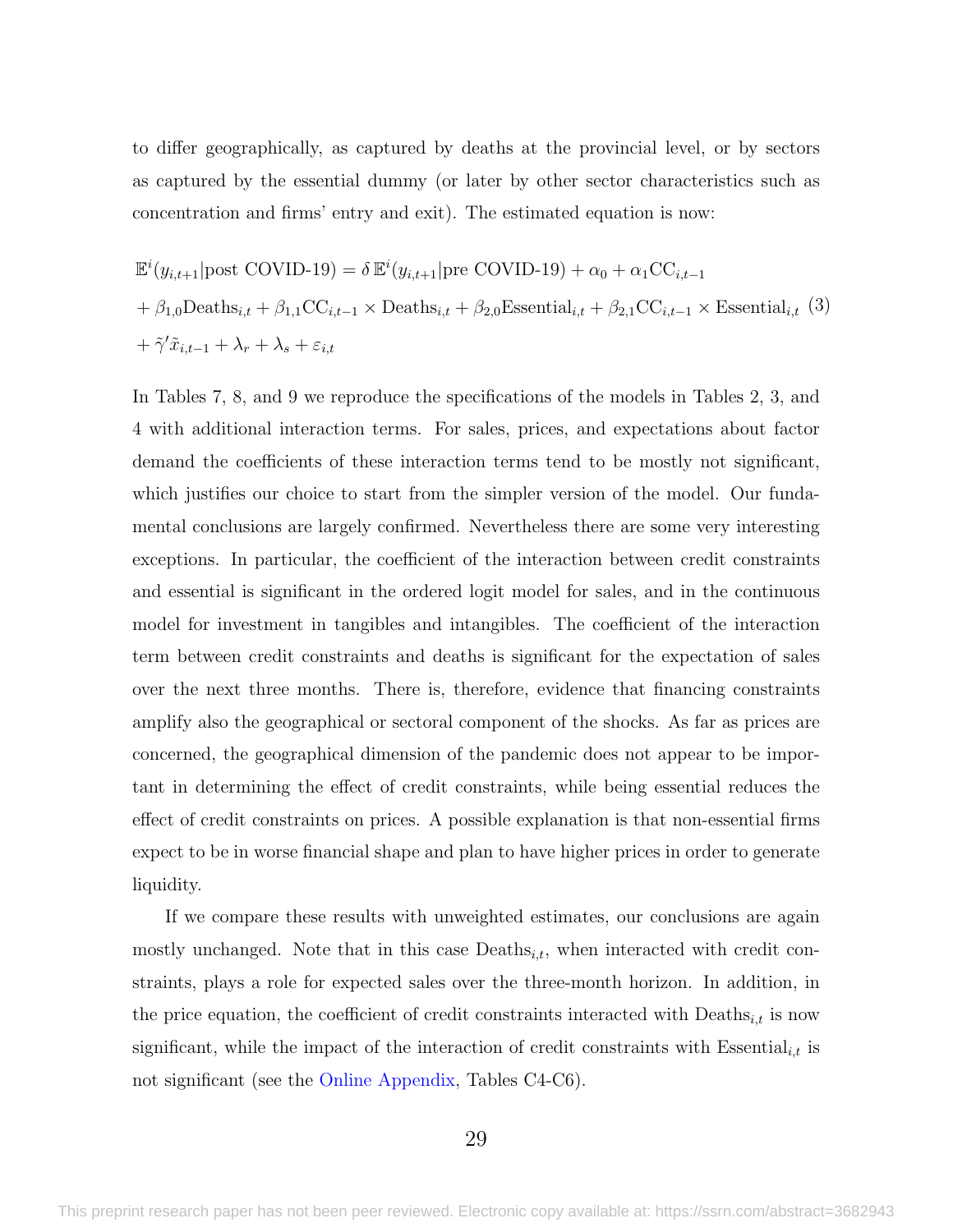#### <span id="page-31-0"></span>5.4 More on markup changes and COVID-19

So far, we have emphasized the role of credit constraints in the transmission of the shocks and showed that constrained firms reduce sales and factor demand and increase prices more in the aftermath of the COVID-19 outbreak. As discussed in Section [2,](#page-6-0) financing constraints is just one of the mechanisms that lead to a countercyclical markup. Another explanation can be based on collusive oligopoly models. In that case, markups may be countercyclical because firms are less likely to collude during booms: when demand is high the benefit from deviating from the collusive equilibrium increases, hence the latter can only be supported if prices and markups are low [\(Rotemberg and Saloner,](#page-39-2) [1986;](#page-39-2) [Rotemberg and Woodford, 1991;](#page-39-3) [Rotemberg and Woodford, 1992;](#page-39-4) [Rotemberg and](#page-39-5) [Woodford, 1993\)](#page-39-5). Moreover, when entry and exit is possible, the markup may be countercyclical because changes in the number of firms over the cycle affect the degree of competitiveness in a sector. Therefore, in periods of low demand prices may rise relatively to marginal cost, while the opposite can occur in a boom [\(Chatterjee and Cooper,](#page-36-11) [1989;](#page-36-11) [Chatterjee et al., 1993;](#page-36-12) [Bilbiie et al., 2012\)](#page-36-13).

In order to assess whether these explanations for countercyclical markup are in play in the aftermath of the COVID-19 episode, we conduct a set of empirical exercises. Since the collusive oligopoly story is likely to be more relevant for concentrated sectors, we ask whether the coefficient of the sector dummies are significantly related to measures of concentration such as the Herfindahl-Hirschman Index in 2018 (HHI).<sup>32</sup> We start by focusing on the second column of Table [8](#page-54-0) and document that the coefficients of the sector dummies are significantly different from one another (the p-value of this hypothesis is virtually zero). We then regress the estimates of the two-digit effects on the HHI index and show that industrial concentration is not significantly associated with the coefficients of the sectoral dummies (the t-statistic equals  $-0.34$ ). Similarly, there is no significant relationship between the coefficients of the sectoral dummies and the demographic characteristics of a sector. For instance, when we use churning (defined

 $32\text{Note that the main effect of the concentration index at the two-digit level is captured by the$ sector dummies. The HHI index is computed at the two-digit level on the universe of firms with balance sheets in 2018.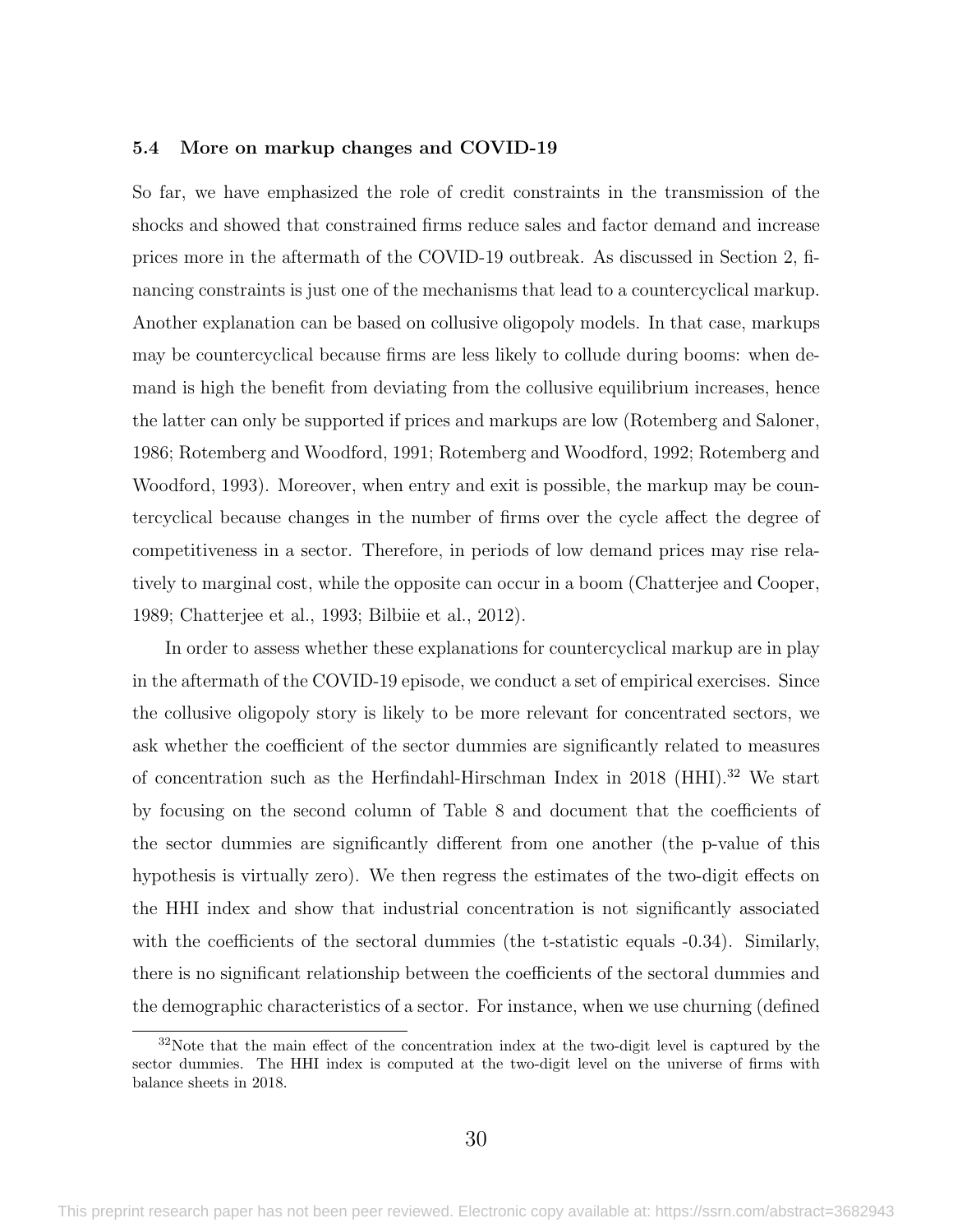as the sum of exits and new entries in 2018 as a proportion of the initial number of firms) in this regression its coefficient is not significant (the t-statistic equals  $0.01$ ).<sup>33</sup> The same is true if we employ the mortality rate, instead, as the relevant measure of firms' dynamics during the downturn generated by the COVID-19 crisis. Finally, we do not find any effect even when we test the joint significance of HHI and churning (the p-value of the f-test equals 0.939). Therefore our analysis provides no evidence in favor of a direct effect of these two mechanisms on the markup in the aftermath of the COVID-19 outbreak.

As an additional exercise, we ask whether concentration or firms' dynamics affect the role of financing constraints in firms' pricing strategies. In Table [10](#page-56-0) we explore a richer specification of Equation [3](#page-30-0) that allows also for the interaction of financing constraints with concentration and churning in the sector in which the firm operates. We find that credit-constrained firms in more concentrated markets tend to have relatively higher price increases compared to their credit-constrained counterparts in less concentrated markets. This is probably because those firms find it easier to increase prices to boost liquidity in markets where they have greater market power. Analogously, creditconstrained firms in markets with more churning plan to rise prices relatively more. A way to rationalize this result is that firms operating in a sector with higher probability of exit discount the future more and are more willing to lose a share of their customers in order to boost current liquidity.

As neither concentration nor firm churning explain the effect of the sector dummies, it appears that increases in the markup for firms that are not financially constrained is not the reason for expected price increases following the COVID-19 pandemic. Note that this set of firms represent the vast majority in our sample (82%). As in the aggregate we observe a mild increase in inflation, taken together, these results suggest that the increase in cost is marginally more important than the decrease in demand. It is likely that the COVID-19 crisis generated a substantial increase in cost through several channels, as well as a large fall in demand, leading to moderate price changes. This

<sup>&</sup>lt;sup>33</sup>We computed two-digit demographic indices (churning and mortality rate) from the universe of registered companies in the 2018 Infocamere database.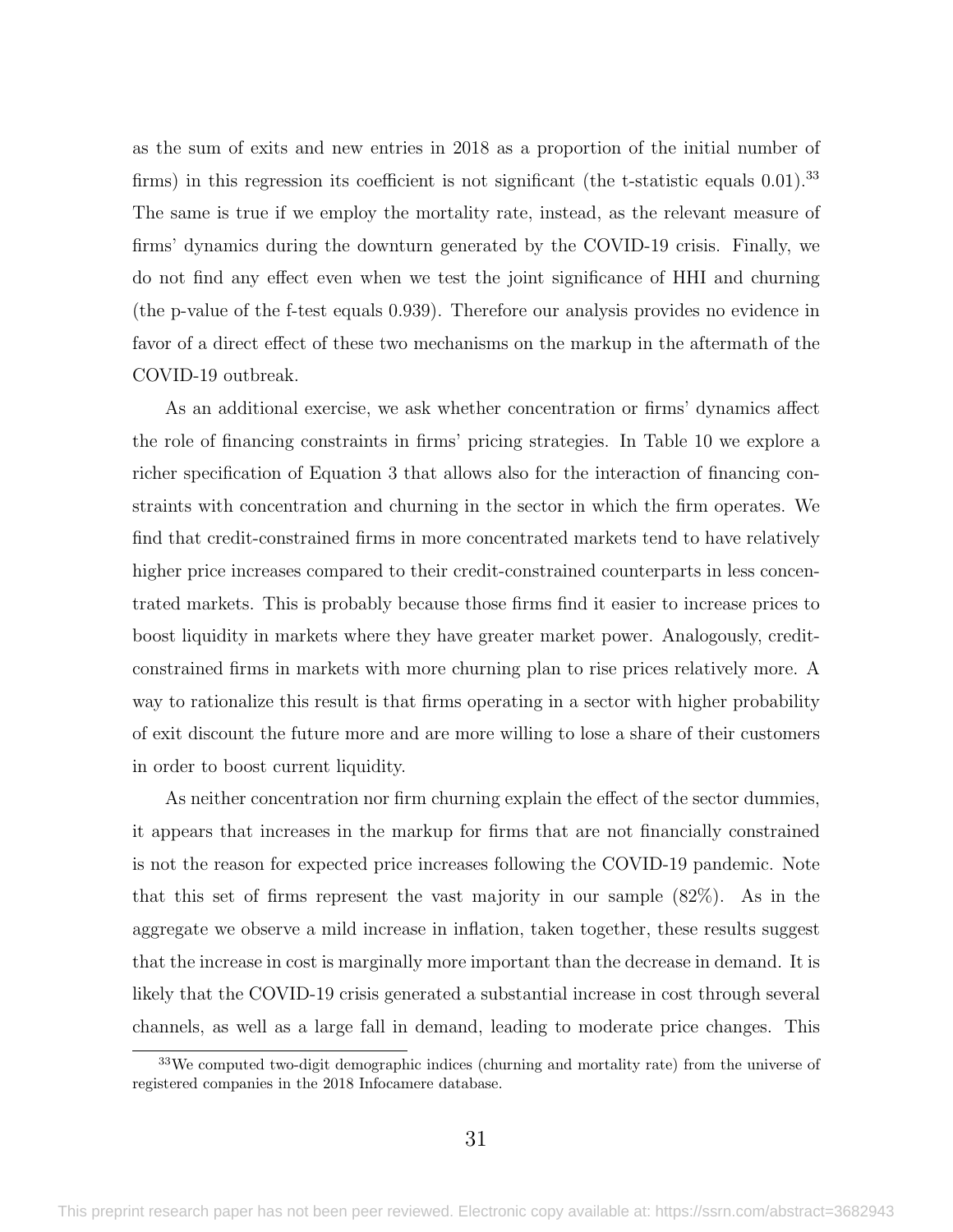result is consistent with the calibrated macro models such as [Baqaee and Farhi](#page-35-7) [\(2020b\)](#page-35-7) and [Eichenbaum et al.](#page-37-2) [\(2020a\)](#page-37-2) that generate a large fall in output and a moderate response of prices. Our evidence is also largely consistent with those obtained by [Bekaert et al.](#page-35-4) [\(2020\)](#page-35-4) and [Brinca et al.](#page-36-4) [\(2020\)](#page-36-4) who show the importance of both supply and demand shocks in determining the response to COVID-19 outbreak using structural VAR models.

### <span id="page-33-0"></span>6 Conclusions

In this paper we analyze the effects of the Coronavirus outbreak on Italian firms using unique survey data on pre and post COVID-19 expectations and plans. The anticipated negative economic effect of the pandemic is amply confirmed. The COVID-19 event is associated with a decrease in expected sales (at all horizons), orders, employment, and investment, and with a large fraction of firms expecting to charge higher prices.

There is strong evidence pointing to the importance of financial frictions in amplifying the effects of the shocks associated with the COVID-19 outbreak: credit-constrained firms hold more pessimistic expectations about future sales and orders, and plan to reduce employment and investment more, relatively to unconstrained firms. In addition, those firms expect to increase prices more than firms that suffer less from financial frictions. The search for and availability of liquidity is a key determinant of firms' plans in the aftermath of the negative shocks associated with the Coronavirus pandemic. Moreover, our evidence shows that firms in areas more severely affected by the COVID-19 epidemic and are considered non-essential display more pessimistic expectations and plans. Finally, it appears that expected increases in markups following the COVID-19 epidemic for firms that are not financially constrained (the vast majority of firms) is not the reason why we observe an increase in prices. Thus, the large fall in sales and in factor demand, together with the moderate increase in prices that we have observed is likely to be the result of the COVID-19 crisis generating negative supply shocks that are quantitatively slightly more important than the negative demand shocks.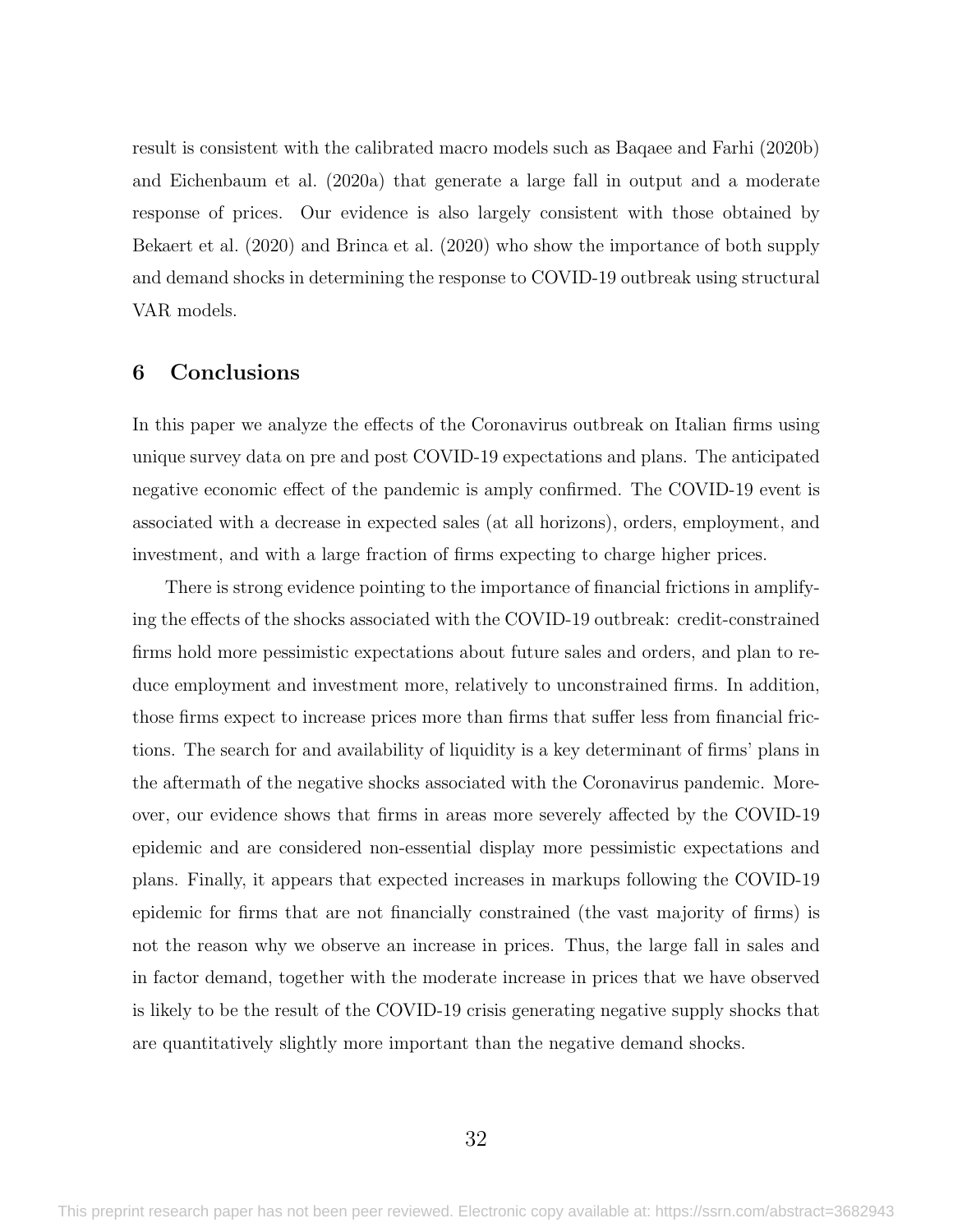There is much more to learn about the effects of the COVID-19 outbreak on firms' strategies and decisions. Its effect will be felt not only on quantity and prices but also on the very organization of the firm and on the nature of its relationship with other firms. One important topic worth investigation is the effect of the COVID-19 pandemic on the supply chain and on its domestic and international structure. Another is its effect on the firms' pricing strategies in export markets. These topics are part of our research agenda, but they are left for future papers.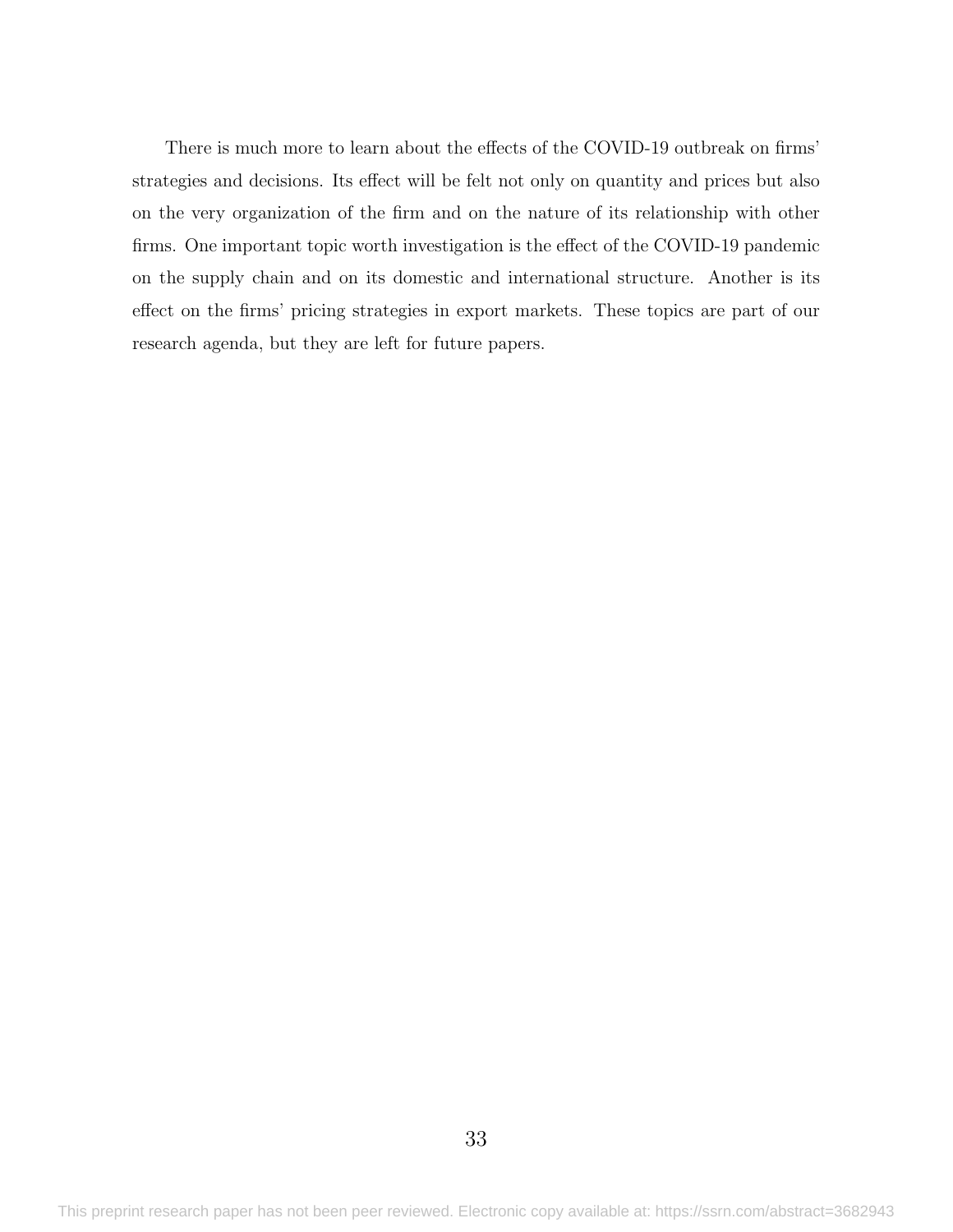### References

- <span id="page-35-0"></span>Acharya, V. V. and S. Steffen (2020). The risk of being a fallen angel and the corporate dash for cash in the midst of COVID. CEPR COVID Economics 10.
- <span id="page-35-11"></span>Alfaro, I., N. Bloom, and X. Lin (2018). The finance uncertainty multiplier. NBER Working Paper 24571.
- <span id="page-35-5"></span>Andersen, A. L., E. T. Hansen, N. Johannesen, and A. Sheridan (2020). Consumer responses to the COVID-19 crisis: Evidence from bank account transaction data. Mimeo.
- <span id="page-35-12"></span>Asplund, M., R. Eriksson, and N. Strand (2005). Prices, margins and liquidity constraints: Swedish newspapers, 1990–1992. Economica 72 (286), 349–359.
- <span id="page-35-3"></span>Baert, S., L. Lippens, E. Moens, P. Sterkens, and J. Weytjens (2020). How do we think the COVID-19 crisis will affect our careers (if any remain)? IZA Discussion Paper 13164.
- <span id="page-35-6"></span>Baker, S. R., N. Bloom, S. J. Davis, and S. J. Terry (2020). COVID-induced economic uncertainty. NBER Working Paper 26983.
- <span id="page-35-10"></span>Balduzzi, P., E. Brancati, and F. Schiantarelli (2018). Financial markets, banks' cost of funding, and firms' decisions: Lessons from two crises. Journal of Financial Intermediation 36, 1–15.
- <span id="page-35-2"></span>Balleer, A., P. Zorn, S. Link, and M. Menkhoff (2020). Demand or supply? price adjustment during the Covid-19 pandemic. IZA DP No. 13568.
- <span id="page-35-8"></span>Baqaee, D. and E. Farhi (2020a). Nonlinear production networks with an application to the Covid-19 crisis. NBER Working Paper 27281.
- <span id="page-35-7"></span>Baqaee, D. and E. Farhi (2020b). Supply and demand in disaggregated keynesian economies with an application to the covid-19 crisis. CEPR Discussion Paper 14743.
- <span id="page-35-1"></span>Bartik, A. W., M. Bertrand, Z. B. Cullen, E. L. Glaeser, M. Luca, and C. T. Stanton (2020). How are small businesses adjusting to COVID-19? Early evidence from a survey. NBER Working Paper 26989.
- <span id="page-35-9"></span>Basu, S. and B. Bundick (2020). Supply and demand effects of the Covid-19 shock. Boston College, Macro Lunch presentation.
- <span id="page-35-4"></span>Bekaert, G., E. Engstrom, and A. Ermolov (2020). Aggregate demand and aggregate supply effects of COVID-19: A real-time analysis. Mimeo.

34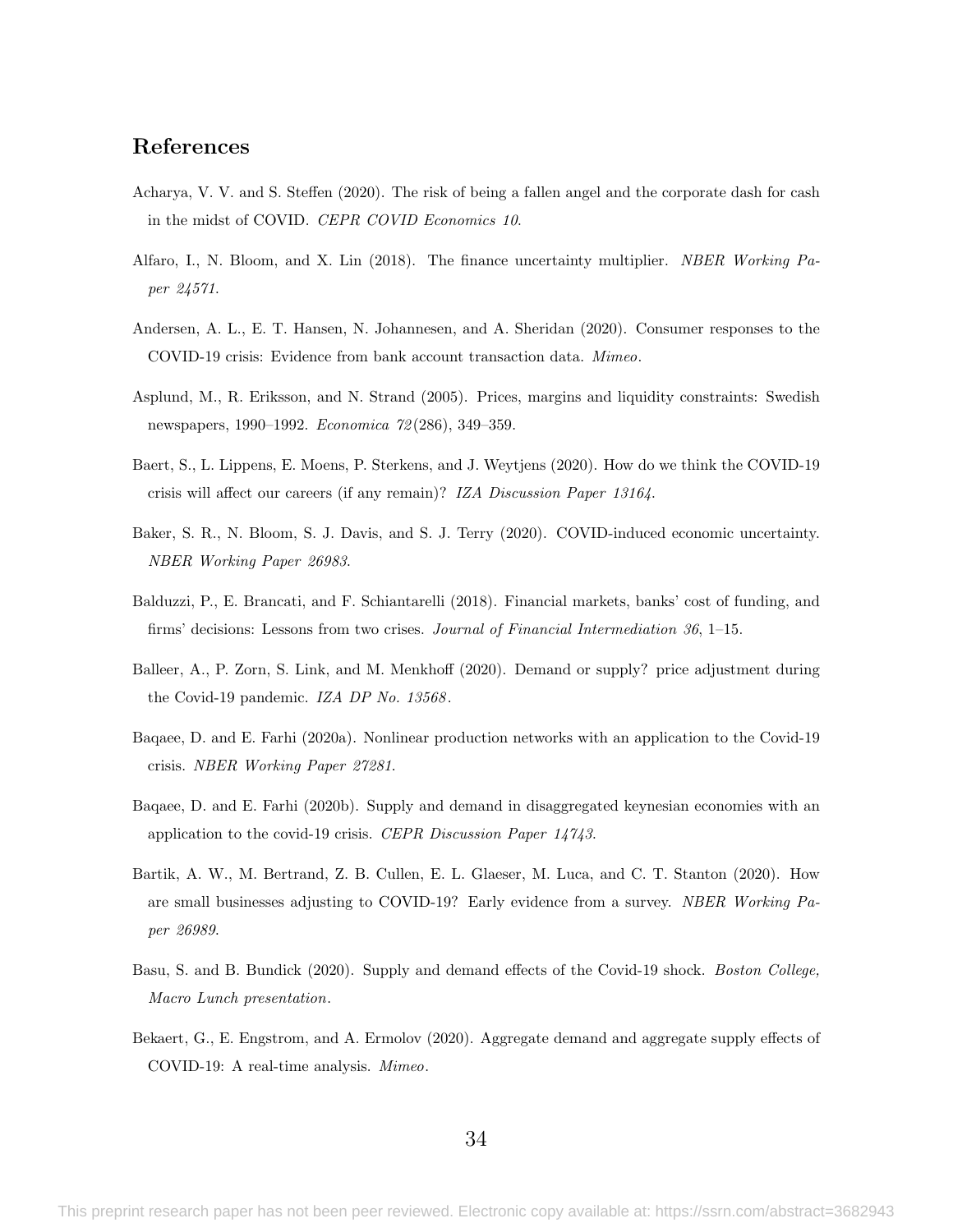- <span id="page-36-8"></span>Bernanke, B. S., M. Gertler, and S. Gilchrist (1999). The financial accelerator in a quantitative business cycle framework. Handbook of Macroeconomics 1, 1341–1393.
- <span id="page-36-6"></span>Bigio, S., M. Zhang, and E. Zilberman (2020). Transfers vs credit policy: Macroeconomic policy trade-offs during Covid-19. NBER Working Paper 27118.
- <span id="page-36-13"></span>Bilbiie, F. O., F. Ghironi, and M. J. Melitz (2012). Endogenous entry, product variety, and business cycles. Journal of Political Economy 120 (2), 304–345.
- <span id="page-36-7"></span>Bodenstein, M., G. Corsetti, and L. Guerrieri (2020). Social distancing and supply disruptions in a pandemic. Mimeo.
- <span id="page-36-3"></span>Brancati, E. and R. Brancati (2020). Heterogeneous shocks in the COVID-19 pandemic: Panel evidence from Italian firms. Mimeo.
- <span id="page-36-4"></span>Brinca, P., J. B. Duarte, and M. Faria-e Castro (2020). Measuring sectoral supply and demand shocks during COVID-19. FRB St. Louis Working Paper 2020-011.
- <span id="page-36-2"></span>Briscese, G., N. Lacetera, M. Macis, and M. Tonin (2020). Compliance with COVID-19 socialdistancing measures in Italy: The role of expectations and duration. NBER Working Paper 26916.
- <span id="page-36-1"></span>Buchheim, L., J. Dovern, C. Krolage, and S. Link (2020). Firm-level expectations and behavior in response to the covid-19 crisis.
- <span id="page-36-0"></span>Buchheim, L., C. Krolage, and S. Link (2020). Sudden stop: When did firms anticipate the potential consequences of covid-19?
- <span id="page-36-5"></span>Caggiano, G., E. Castelnuovo, R. Kima, and S. Delrio (2020). Financial uncertainty and real activity: The good, the bad, and the ugly. Mimeo.
- <span id="page-36-9"></span>Carlstrom, C. T. and T. S. Fuerst (1997). Agency costs, net worth, and business fluctuations: A computable general equilibrium analysis. American Economic Review, 893–910.
- <span id="page-36-10"></span>Carlstrom, C. T., T. S. Fuerst, and M. Paustian (2016). Optimal contracts, aggregate risk, and the financial accelerator. American Economic Journal: Macroeconomics  $8(1)$ , 119–47.
- <span id="page-36-11"></span>Chatterjee, S. and R. Cooper (1989). Multiplicity of equilibria and fluctuations in dynamic imperfectly competitive economies. American Economic Review 79 (2), 353–357.
- <span id="page-36-12"></span>Chatterjee, S., R. Cooper, and B. Ravikumar (1993). Strategic complementarity in business formation: Aggregate fluctuations and sunspot equilibria. Review of Economic Studies  $60(4)$ , 795–811.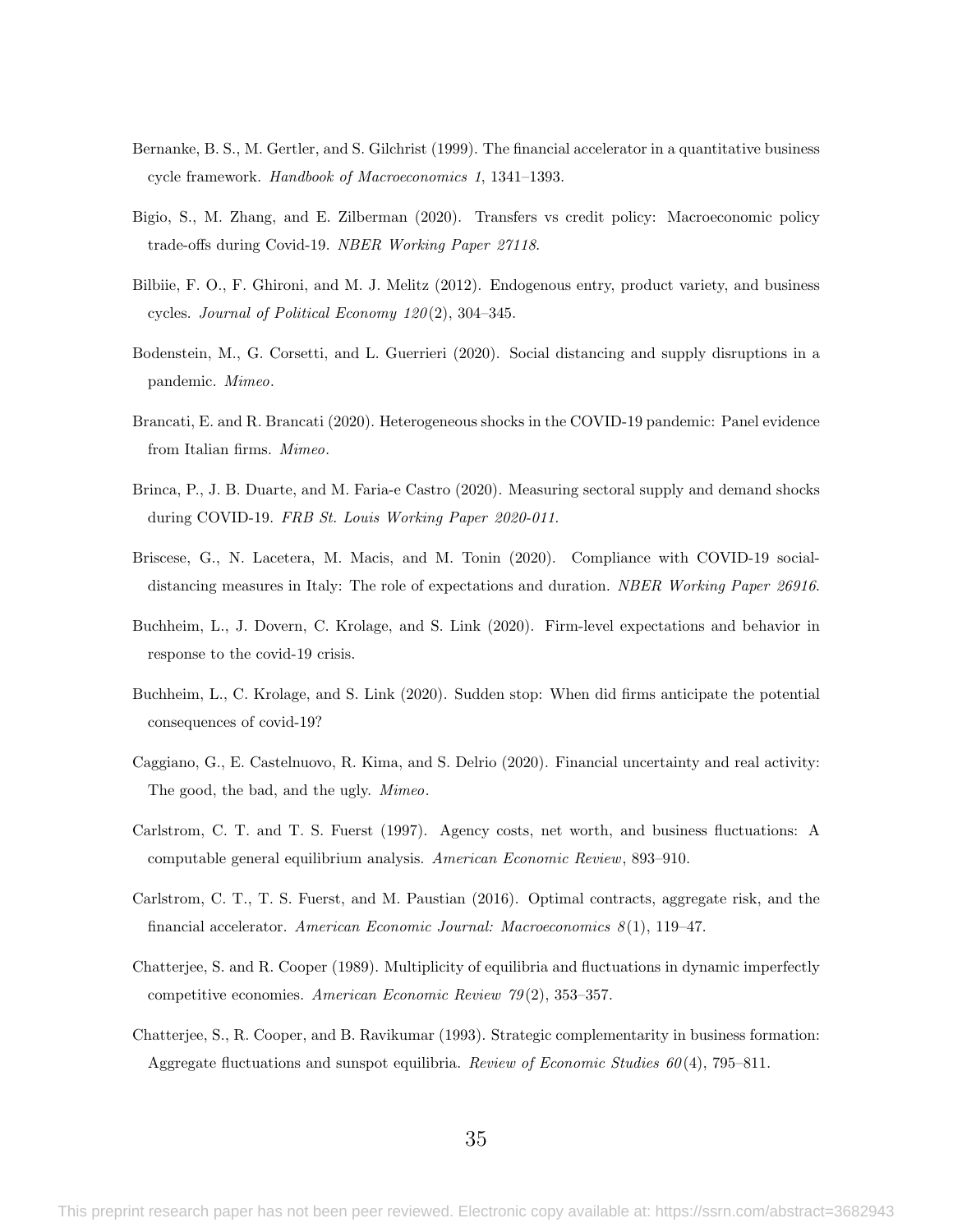- <span id="page-37-10"></span>Chevalier, J. A. and D. S. Scharfstein (1995). Liquidity constraints and the cyclical behavior of markups. American Economic Review 85 (2), 390–396.
- <span id="page-37-9"></span>Chodorow-Reich, G. (2014). The employment effects of credit market disruptions: Firm-level evidence from the 2008–9 financial crisis. Quarterly Journal of Economics 129(1), 1–59.
- <span id="page-37-0"></span>Coibion, O., Y. Gorodnichenko, and M. Weber (2020). Labor markets during the COVID-19 crisis: A preliminary view. NBER Working Paper 27017.
- <span id="page-37-13"></span>de Almeida, L. A. (2015). Firms' balance sheets and sectoral inflation in the euro area during the financial crisis. Economics Letters 135, 31–33.
- <span id="page-37-7"></span>Dmitriev, M. and J. Hoddenbagh (2017). The financial accelerator and the optimal state-dependent contract. Review of Economic Dynamics 24, 43–65.
- <span id="page-37-14"></span>Draghi, M. (2020). We face a war against Coronavirus and must mobilise accordingly. Financial Times.
- <span id="page-37-12"></span>DuMouchel, W. H. and G. J. Duncan (1983). Using sample survey weights in multiple regression analyses of stratified samples. Journal of the American Statistical Association 78 (383), 535–543.
- <span id="page-37-2"></span>Eichenbaum, M. S., S. Rebelo, and M. Trabandt (2020a). Epidemics in the neoclassical and new keynesian models. NBER Working Paper 27430.
- <span id="page-37-3"></span>Eichenbaum, M. S., S. Rebelo, and M. Trabandt (2020b). The macroeconomics of epidemics. NBER Working Paper 26882.
- <span id="page-37-1"></span>Faria-e Castro, M. (2020). Fiscal policy during a pandemic. FRB St. Louis Working Paper 2020-006.
- <span id="page-37-11"></span>Feenstra, R. C. (2003). A homothetic utility function for monopolistic competition models, without constant price elasticity. Economics Letters 78 (1), 79–86.
- <span id="page-37-4"></span>Fernández-Villaverde, J. and C. I. Jones (2020). Estimating and simulating a sird model of covid-19 for many countries, states, and cities. NBER Working Paper 27128.
- <span id="page-37-5"></span>Fornaro, L. and M. Wolf (2020). Covid-19 coronavirus and macroeconomic policy. CEPR Discussion Paper 14529.
- <span id="page-37-8"></span>Gertler, M. and S. Gilchrist (1994). Monetary policy, business cycles, and the behavior of small manufacturing firms. Quarterly Journal of Economics 109(2), 309-340.
- <span id="page-37-6"></span>Gertler, M. and P. Karadi (2011). A model of unconventional monetary policy. *Journal of Monetary* Economics  $58(1)$ , 17-34.

36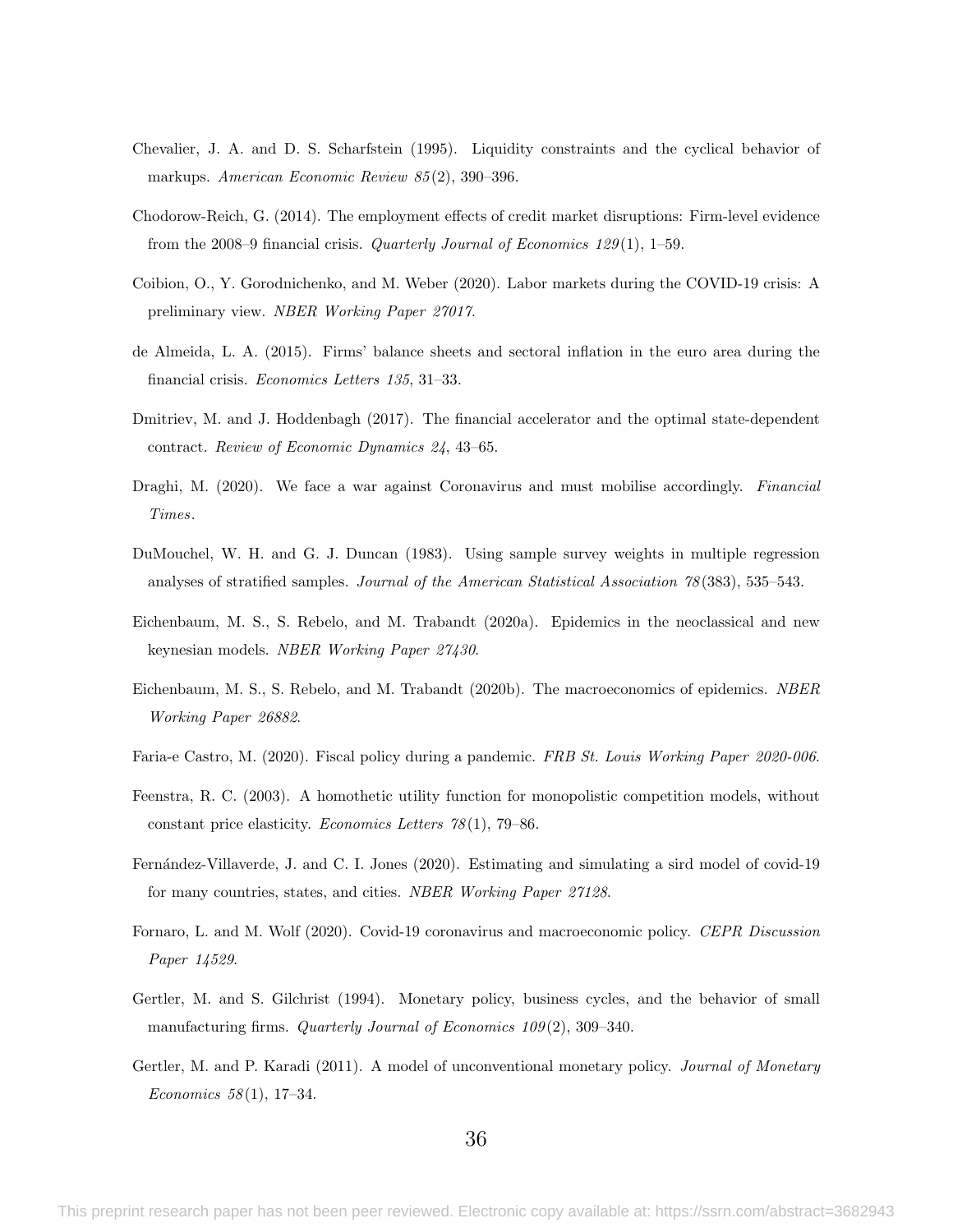- <span id="page-38-13"></span>Giannetti, M., M. Burkart, and T. Ellingsen (2011). What you sell is what you lend? explaining trade credit contracts. The Review of Financial Studies 24 (4), 1261–1298.
- <span id="page-38-8"></span>Gilchrist, S., R. Schoenle, J. Sim, and E. Zakrajšek  $(2017)$ . Inflation dynamics during the financial crisis. American Economic Review 107 (3), 785–823.
- <span id="page-38-6"></span>Gilchrist, S., J. W. Sim, and E. Zakrajšek (2014). Uncertainty, financial frictions, and investment dynamics. NBER Working Paper 20038.
- <span id="page-38-7"></span>Gottfries, N. (1991). Customer markets, credit market imperfections and real price rigidity. *Economica*, 317–323.
- <span id="page-38-1"></span>Guerrieri, V., G. Lorenzoni, L. Straub, and I. Werning (2020). Macroeconomic implications of COVID-19: Can negative supply shocks cause demand shortages? NBER Working Paper 26918.
- <span id="page-38-0"></span>Hassan, T. A., S. Hollander, L. van Lent, and A. Tahoun (2020). Firm-level exposure to epidemic diseases: COVID-19, SARS, and H1N1. NBER Working Paper 26971.
- <span id="page-38-2"></span>Kaplan, G., B. Moll, and G. Violante (2020). Pandemics according to hank. Powerpoint presentation, LSE 31.
- <span id="page-38-5"></span>Kashyap, A. K., O. A. Lamont, and J. C. Stein (1994). Credit conditions and the cyclical behavior of inventories. Quarterly Journal of Economics 109(3), 565-592.
- <span id="page-38-9"></span>Kim, R. (2020). The effect of the credit crunch on output price dynamics: The corporate inventory and liquidity management channel. Quarterly Journal of Economics, forthcoming.
- <span id="page-38-10"></span>Kimura, T. (2013). Why do prices remain stable in the bubble and bust period? International Economic Journal 27 (2), 157–177.
- <span id="page-38-3"></span>Krueger, D., H. Uhlig, and T. Xie (2020). Macroeconomic dynamics and reallocation in an epidemic. NBER Working Paper 27047.
- <span id="page-38-11"></span>Lundin, M., N. Gottfries, C. Bucht, and T. Lindström (2009). Price and investment dynamics: Theory and plant-level data. Journal of Money, Credit and Banking 41 (5), 907–934.
- <span id="page-38-4"></span>McKibbin, W. J. and R. Fernando (2020). The global macroeconomic impacts of COVID-19: Seven scenarios. Mimeo.
- <span id="page-38-12"></span>Montero, J. M. and A. Urtasun (2014). Price-cost mark-ups in the Spanish economy: A microeconomic perspective. Banco de España Working Paper 1407.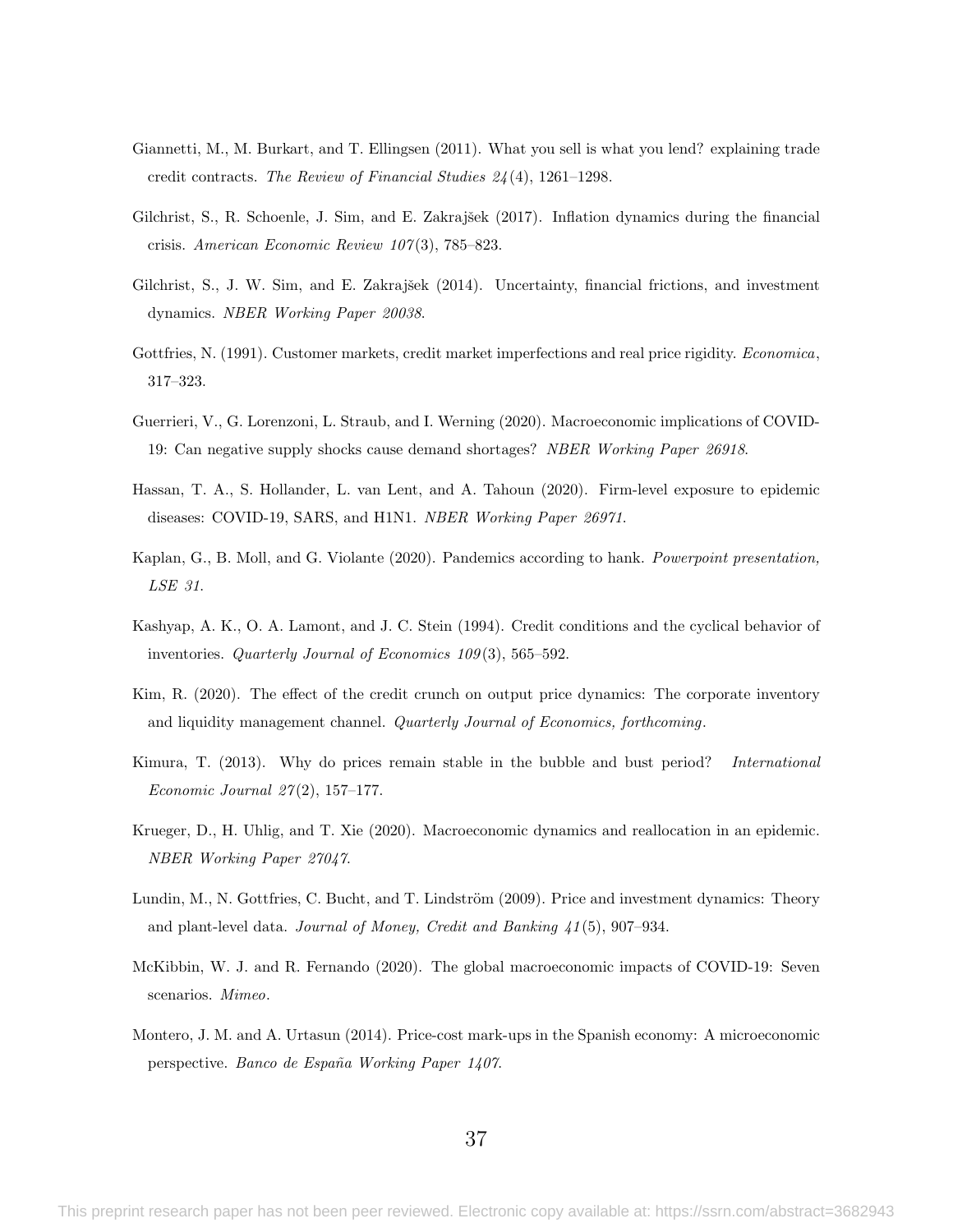- <span id="page-39-0"></span>Ramelli, S. and A. F. Wagner (2020). Feverish stock price reactions to Covid-19. CEPR Discussion Paper 14511.
- <span id="page-39-2"></span>Rotemberg, J. J. and G. Saloner (1986). A supergame-theoretic model of price wars during booms. American Economic Review 76 (3), 390–407.
- <span id="page-39-3"></span>Rotemberg, J. J. and M. Woodford (1991). Markups and the business cycle. *NBER macroeconomics* annual 6, 63–129.
- <span id="page-39-4"></span>Rotemberg, J. J. and M. Woodford (1992). Oligopolistic pricing and the effects of aggregate demand on economic activity. Journal of Political Economy 100 (6), 1153–1207.
- <span id="page-39-5"></span>Rotemberg, J. J. and M. Woodford (1993). Dynamic general equilibrium models with imperfectly competitive product markets. NBER Working Paper 4502.
- <span id="page-39-6"></span>Solon, G., S. J. Haider, and J. M. Wooldridge (2015). What are we weighting for? Journal of Human *resources*  $50(2)$ , 301–316.
- <span id="page-39-1"></span>Woodford, M. (2020). Effective demand failures and the limits of monetary stabilization policy. Working Paper .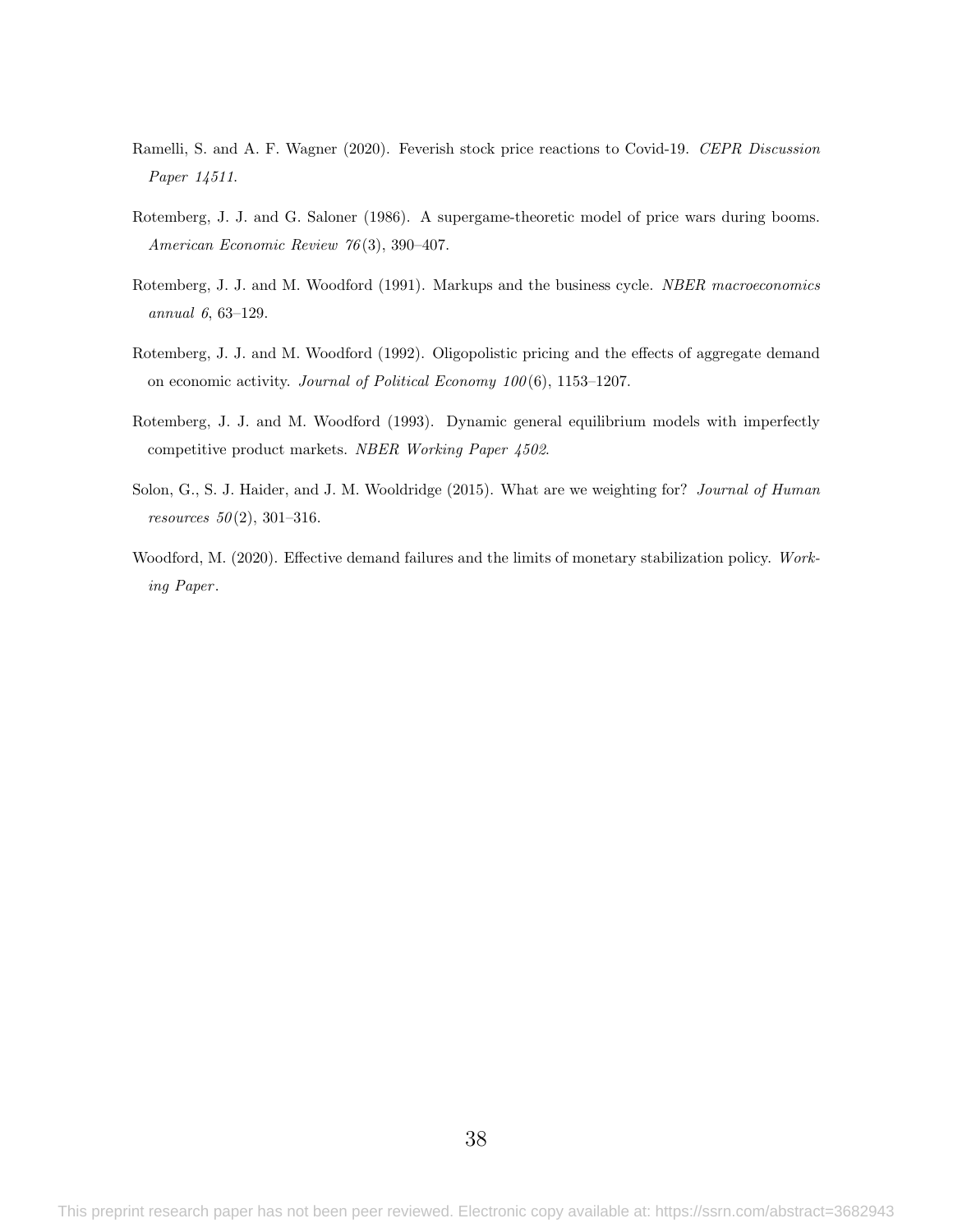## 7 Figures

<span id="page-40-0"></span>

Figure 1: Pre and post COVID-19 expected sales growth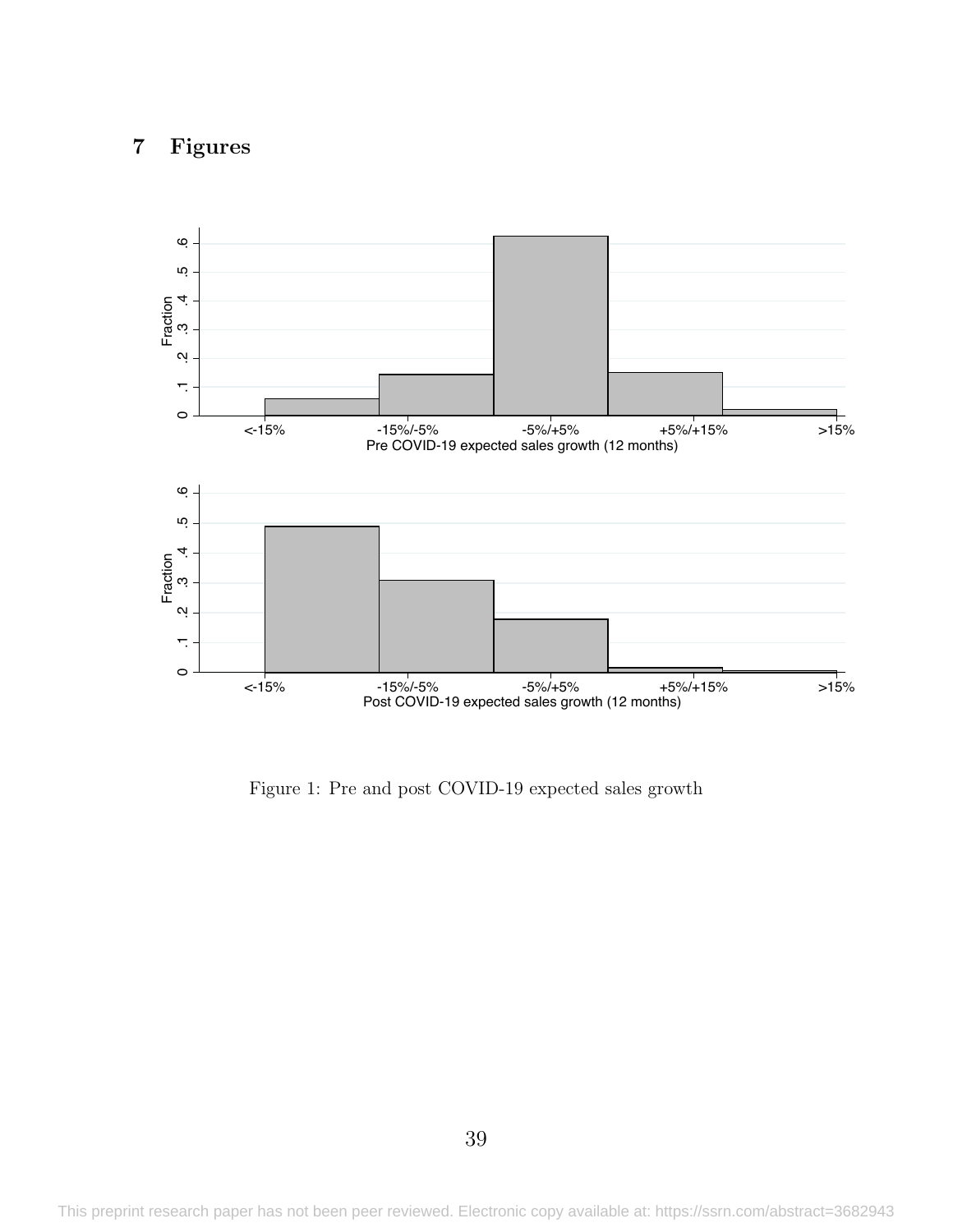<span id="page-41-0"></span>

Figure 2: Pre and post COVID-19 expected price growth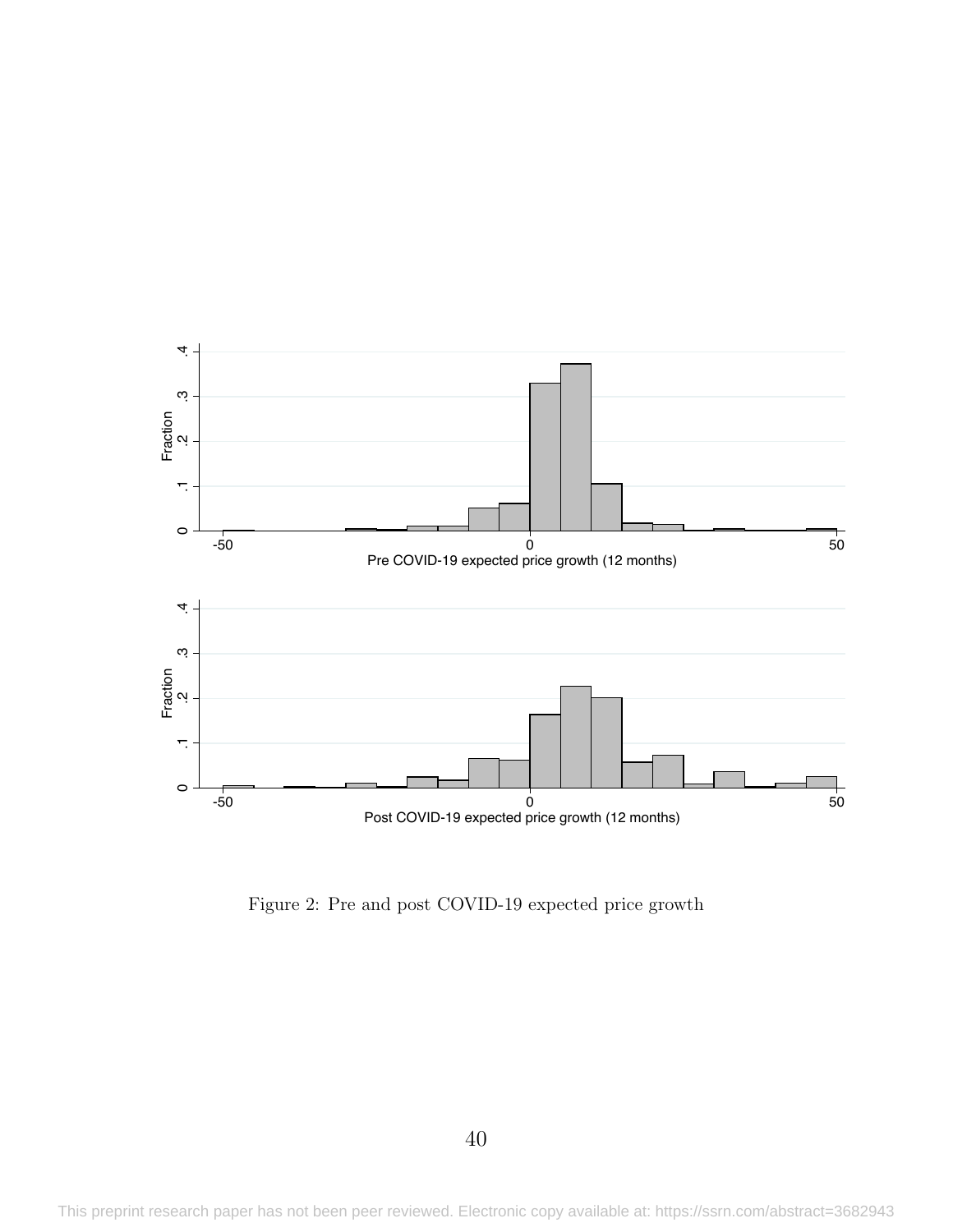<span id="page-42-0"></span>

Figure 3: expected sales growth at three and 12 months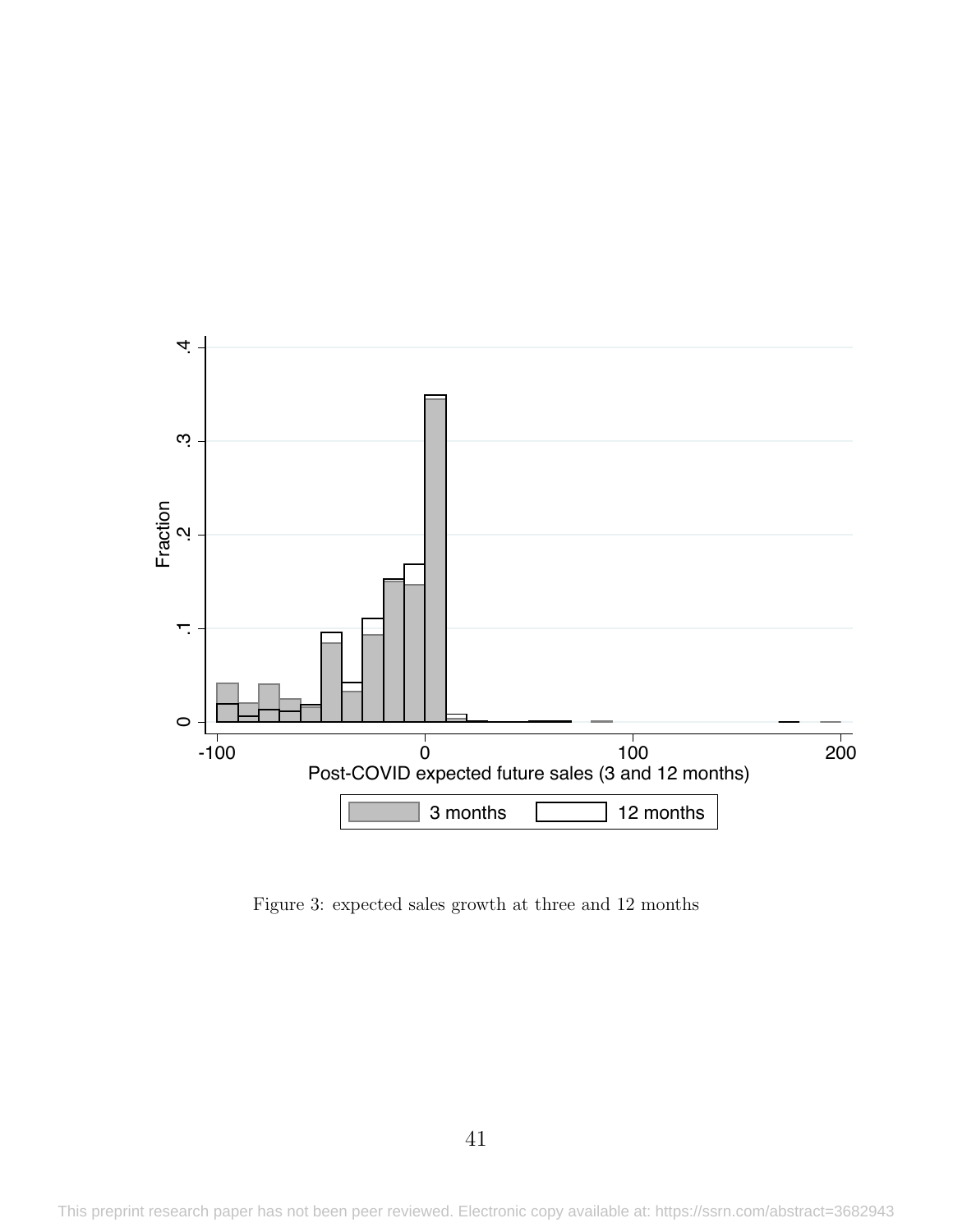<span id="page-43-0"></span>

Figure 4: Post COVID-19 expected sales and price growth by credit-constrained status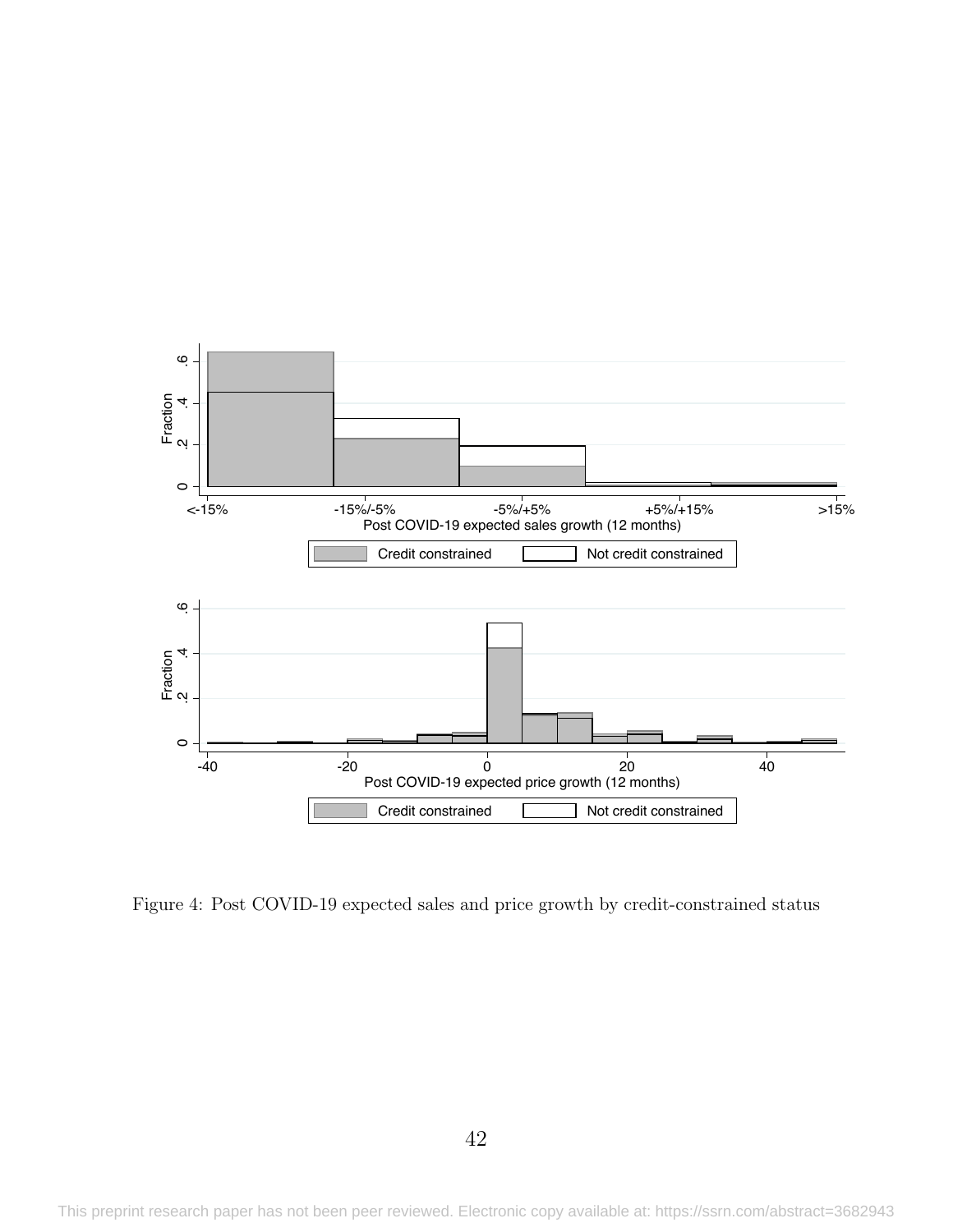<span id="page-44-0"></span>

Figure 5: COVID-19 deaths by province

43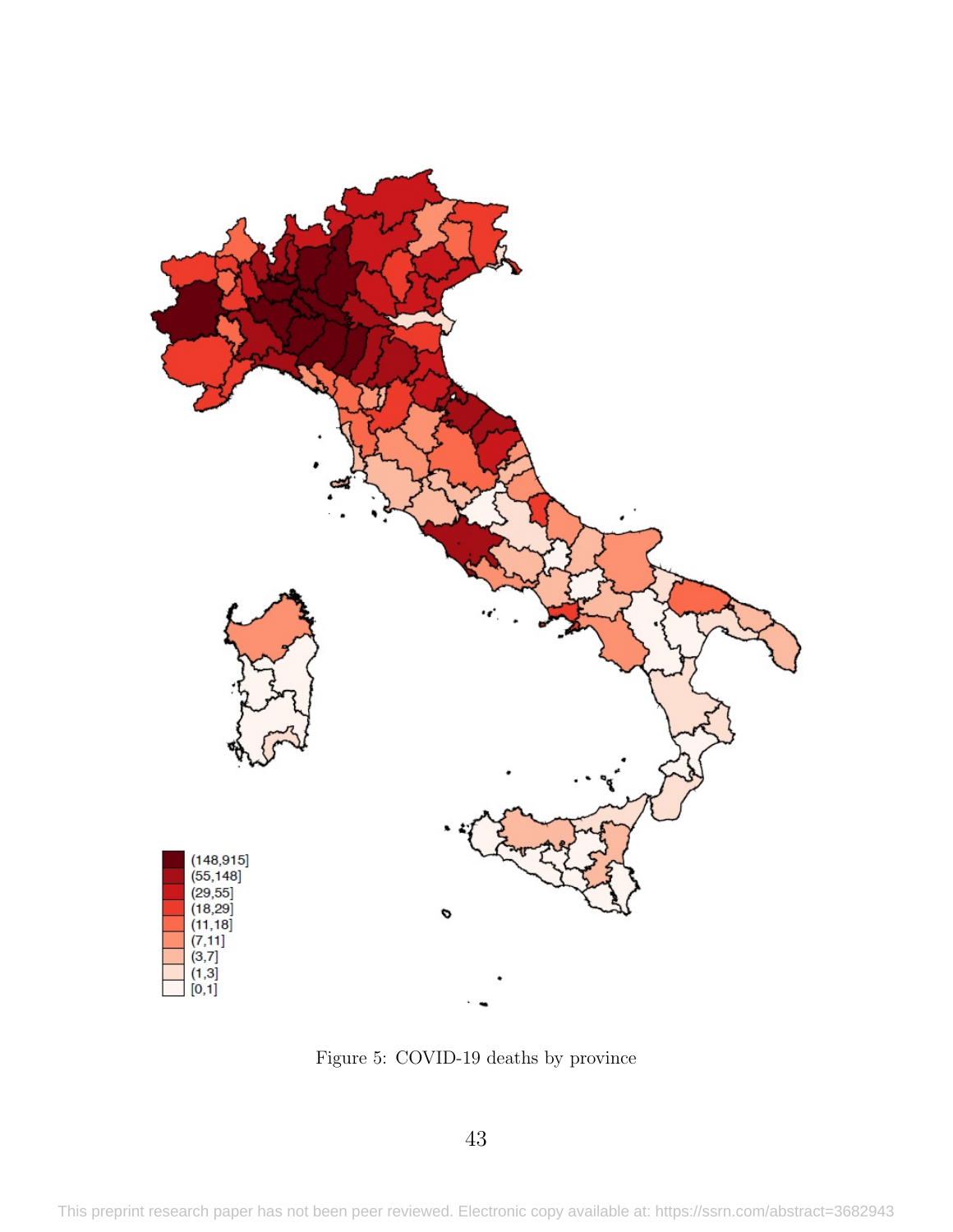<span id="page-45-0"></span>

Figure 6: Post COVID-19 expected sales growth by Deaths and by Essential designation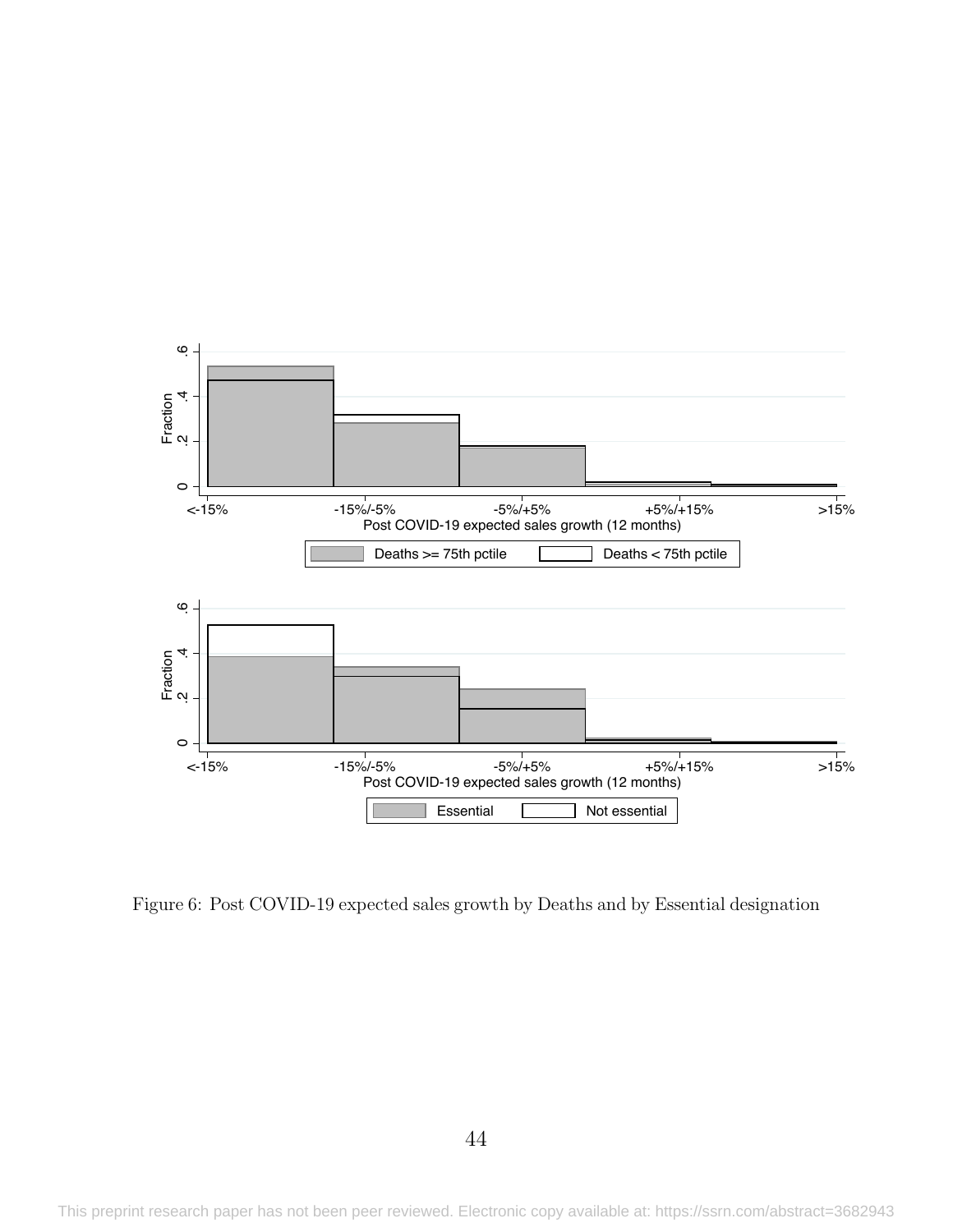<span id="page-46-0"></span>

Figure 7: Measures adopted in response to COVID-19 outbreak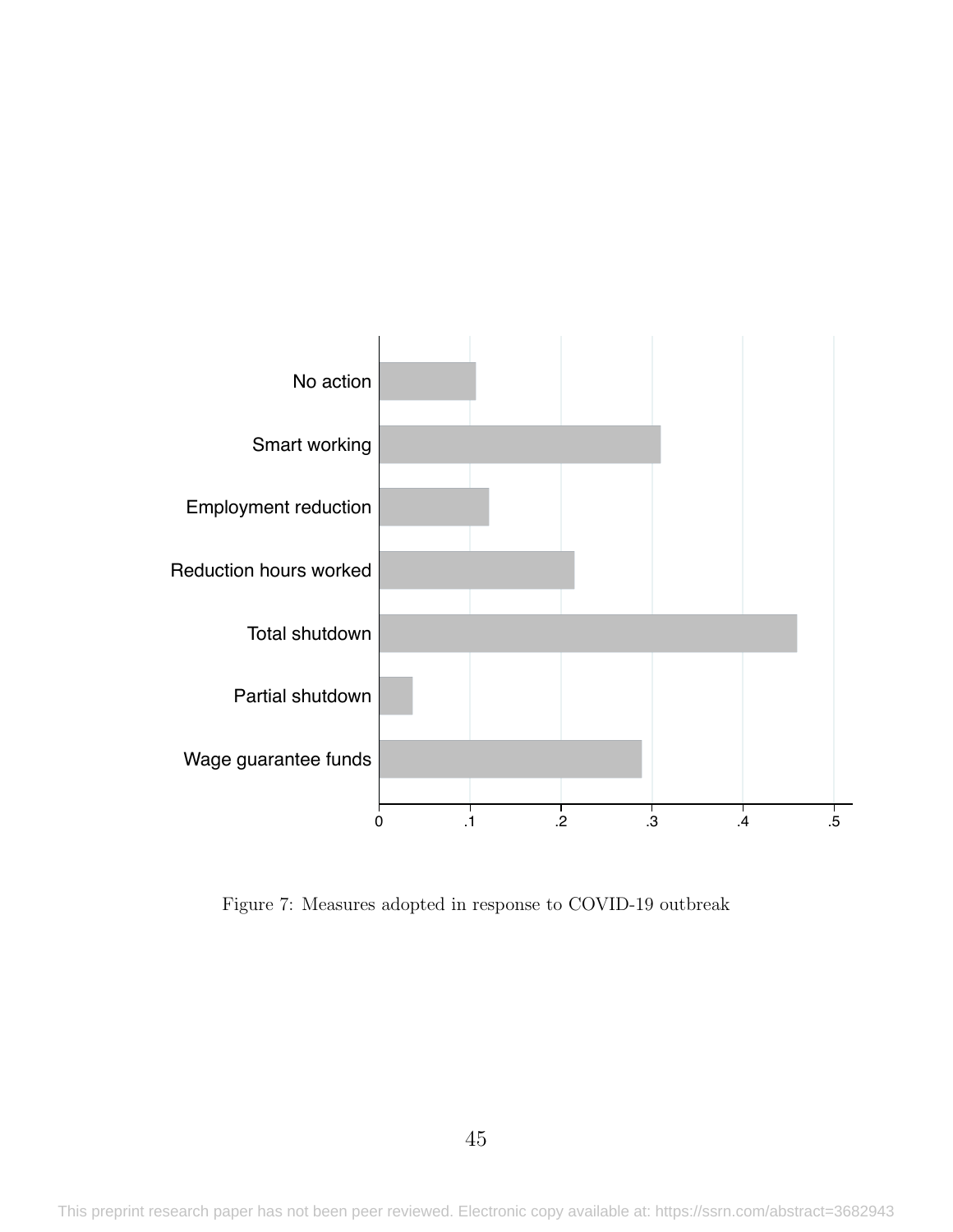## <span id="page-47-0"></span>8 Tables

|                                                           |                                               | Entire sample                                 |                                               |  |  |
|-----------------------------------------------------------|-----------------------------------------------|-----------------------------------------------|-----------------------------------------------|--|--|
|                                                           | $\Delta^R \mathbb{E}_{i,t}(\mathbf{P}^g) < 0$ | $\Delta^R \mathbb{E}_{i,t}(\mathbf{P}^g) = 0$ | $\Delta^R \mathbb{E}_{i,t}(\mathbf{P}^g) > 0$ |  |  |
| $\Delta^R \mathbb{E}_{i,t}(\text{Sales}^g 1\text{Y}) < 0$ | $15.4\%$                                      | $24.7\%$                                      | $32.7\%$                                      |  |  |
| $\Delta^R \mathbb{E}_{i,t}(\text{Sales}^g1\text{Y})=0$    | 5.97%                                         | $10.6\%$                                      | $7.02\%$                                      |  |  |
| $\Delta^R \mathbb{E}_{i,t}(\text{Sales}^g 1\text{Y}) > 0$ | $0.57\%$                                      | $1.32\%$                                      | $1.58\%$                                      |  |  |
|                                                           |                                               | Credit constrained                            |                                               |  |  |
|                                                           | $\Delta^R \mathbb{E}_{i,t}(\mathbf{P}^g) < 0$ | $\Delta^R \mathbb{E}_{i,t}(\mathbf{P}^g) = 0$ | $\Delta^R \mathbb{E}_{i,t}(\mathbf{P}^g) > 0$ |  |  |
| $\Delta^R \mathbb{E}_{i,t}(\text{Sales}^g 1\text{Y}) < 0$ | 17.3%                                         | 15.6%                                         | 42.5%                                         |  |  |
| $\Delta^R \mathbb{E}_{i,t}(\text{Sales}^g1\text{Y})=0$    | $5.79\%$                                      | 9.13\%                                        | 6.02%                                         |  |  |
| $\Delta^R \mathbb{E}_{i,t}(\text{Sales}^g 1\text{Y}) > 0$ | 1.04%                                         | 2.03%                                         | $0.65\%$                                      |  |  |
|                                                           |                                               | Not credit constrained                        |                                               |  |  |
|                                                           | $\Delta^R \mathbb{E}_{i,t}(\mathbf{P}^g) < 0$ | $\Delta^R \mathbb{E}_{i,t}(\mathbf{P}^g) = 0$ | $\Delta^R \mathbb{E}_{i,t}(\mathbf{P}^g) > 0$ |  |  |
| $\Delta^R \mathbb{E}_{i,t}(\text{Sales}^g 1\text{Y}) < 0$ | 15.1%                                         | 26.4%                                         | $31.0\%$                                      |  |  |
| $\Delta^R \mathbb{E}_{i,t}(\text{Sales}^g1\text{Y})=0$    | $5.99\%$                                      | $10.9\%$                                      | $7.20\%$                                      |  |  |
| $\Delta^R \mathbb{E}_{i,t}$ (Sales <sup>9</sup> 1Y) > 0   | $0.49\%$                                      | 1.19%                                         | 1.74%                                         |  |  |
|                                                           | Deaths $>=$ 75th pctile                       |                                               |                                               |  |  |
|                                                           | $\Delta^R \mathbb{E}_{i,t}(\mathbf{P}^g) < 0$ | $\Delta^R \mathbb{E}_{i,t}(\mathbf{P}^g) = 0$ | $\Delta^R \mathbb{E}_{i,t}(\mathbf{P}^g) > 0$ |  |  |
| $\Delta^R \mathbb{E}_{i,t}(\text{Sales}^g 1\text{Y}) < 0$ | 13.6%                                         | 23.6%                                         | $41.5\%$                                      |  |  |
| $\Delta^R \mathbb{E}_{i,t}(\text{Sales}^g1\text{Y})=0$    | 4.28%                                         | $6.47\%$                                      | 5.23%                                         |  |  |
| $\Delta^R \mathbb{E}_{i,t}(\text{Sales}^g 1\text{Y}) > 0$ | $0.34\%$                                      | $1.30\%$                                      | 3.58 %                                        |  |  |
|                                                           |                                               | Deaths $<$ 75th pctile                        |                                               |  |  |
|                                                           | $\Delta^R \mathbb{E}_{i,t}(\mathbf{P}^g) < 0$ | $\Delta^R \mathbb{E}_{i,t}(\mathbf{P}^g) = 0$ | $\Delta^R \mathbb{E}_{i,t}(\mathbf{P}^g) > 0$ |  |  |
| $\Delta^R \mathbb{E}_{i,t}(\text{Sales}^g 1\text{Y}) < 0$ | $16.1\%$                                      | 25.2%                                         | 29.2%                                         |  |  |
| $\Delta^R \mathbb{E}_{i,t}(\text{Sales}^g1\text{Y})=0$    | 6.65%                                         | $12.3\%$                                      | 7.74%                                         |  |  |
| $\Delta^R \mathbb{E}_{i,t}(\text{Sales}^g 1\text{Y}) > 0$ | $0.66\%$                                      | $1.33\%$                                      | 0.76%                                         |  |  |
|                                                           |                                               | Essential                                     |                                               |  |  |
|                                                           | $\Delta^R \mathbb{E}_{i,t}(\mathbf{P}^g) < 0$ | $\Delta^R \mathbb{E}_{i,t}(\mathbf{P}^g) = 0$ | $\Delta^R \mathbb{E}_{i,t}(\mathbf{P}^g) > 0$ |  |  |
| $\Delta^R \mathbb{E}_{i,t}(\text{Sales}^g 1\text{Y}) < 0$ | 14.1%                                         | 24.7%                                         | 31.0%                                         |  |  |
| $\Delta^R \mathbb{E}_{i,t}(\text{Sales}^g1\text{Y})=0$    | 7.67%                                         | 12.4%                                         | $6.55\%$                                      |  |  |
| $\Delta^R \mathbb{E}_{i,t}(\text{Sales}^g 1\text{Y}) > 0$ | $0.39\%$                                      | $1.75\%$                                      | $1.38\%$                                      |  |  |
|                                                           |                                               | Not essential                                 |                                               |  |  |
|                                                           | $\Delta^R \mathbb{E}_{i,t}(\mathbf{P}^g) < 0$ | $\Delta^R \mathbb{E}_{i,t}(\mathbf{P}^g) = 0$ | $\Delta^R \mathbb{E}_{i,t}(\mathbf{P}^g) > 0$ |  |  |
| $\Delta^R \mathbb{E}_{i,t}(\text{Sales}^g 1\text{Y}) < 0$ | 17.5%                                         | 24.8%                                         | 35.6%                                         |  |  |
| $\Delta^R \mathbb{E}_{i,t}(\text{Sales}^g1\text{Y})=0$    | 3.22%                                         | 7.82%                                         | $7.78\%$                                      |  |  |
| $\Delta^R \mathbb{E}_{i,t}(\text{Sales}^g 1\text{Y}) > 0$ | 0.87%                                         | $0.62\%$                                      | 1.91%                                         |  |  |

Table 1: Joint distribution of revision in expected sales and price growth

*Notes:*  $\Delta^R \mathbb{E}_{i,t}$ (Sales<sup>9</sup>1Y) denotes the revision in pre and post COVID-19 expectations for sales growth;  $\Delta^R \mathbb{E}_{i,t}(\mathbb{P}^g)$  denotes the revisions in pre and post COVID-19 expectations for firm-level price growth. Both variables refer to the 12-month horizon forecast.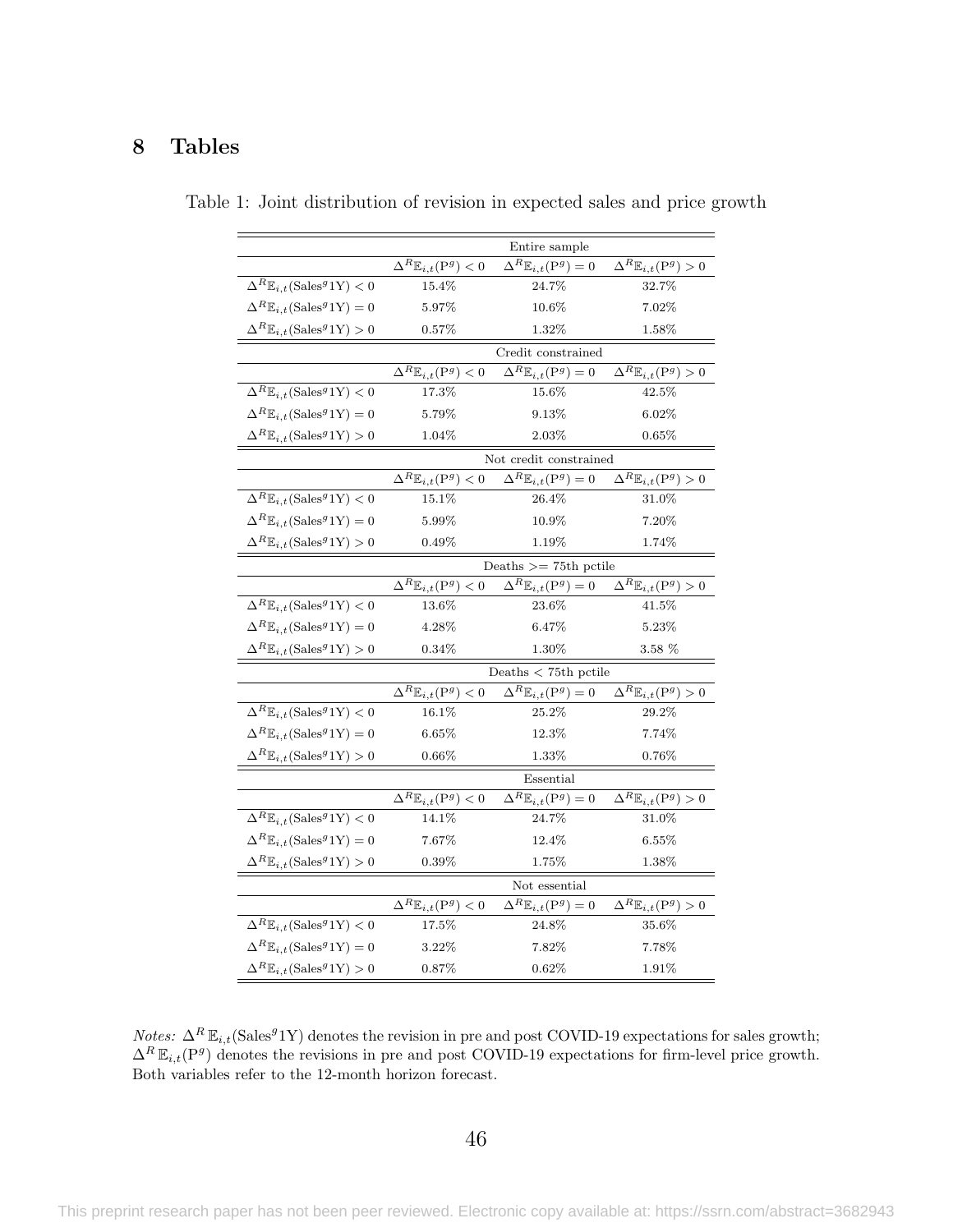<span id="page-48-0"></span>

| Model                                                         |                                              | <b>OLS</b>                                  |                                             | Ordered Logit                               |                                                       |
|---------------------------------------------------------------|----------------------------------------------|---------------------------------------------|---------------------------------------------|---------------------------------------------|-------------------------------------------------------|
| Dependent variable:                                           | $\mathbb{E}_{i,t}(\text{Sales}^g 1\text{Y})$ | $\mathbb{E}_{i,t}(\text{Sales}^g1\text{Y})$ | $\mathbb{E}_{i,t}(\text{Sales}^g1\text{Y})$ | $\mathbb{E}_{i,t}(\text{Sales}^g1\text{Y})$ | $\Delta^R \mathbb{E}_{i,t}(\text{Sales}^g 1\text{Y})$ |
|                                                               | (1)                                          | (2)                                         | (3)                                         | (4)                                         | (5)                                                   |
| Deaths                                                        | $-0.0484***$                                 | $-0.0466$ ***                               | $-0.123**$                                  | $-0.122**$                                  | $-0.118**$                                            |
|                                                               | [0.0180]                                     | [0.0177]                                    | [0.0551]                                    | [0.0554]                                    | [0.0524]                                              |
| Essential                                                     | $0.407***$                                   | $0.396***$                                  | $1.140***$                                  | $1.123***$                                  | $1.111***$                                            |
|                                                               | [0.0508]                                     | [0.0535]                                    | [0.148]                                     | [0.160]                                     | [0.149]                                               |
| Credit constrained                                            | $-0.194**$                                   | $-0.187**$                                  | $-0.668**$                                  | $-0.667**$                                  | $-0.553**$                                            |
|                                                               | [0.0834]                                     | [0.0774]                                    | [0.293]                                     | [0.273]                                     | [0.225]                                               |
| $\mathbb{E}_{i,t-1}(\text{Sales}^g 1Y)$ : Very Negative       | $-0.290**$                                   | $-0.306***$                                 | $-1.051*$                                   | $-1.118*$                                   | $4.661***$                                            |
|                                                               | [0.117]                                      | [0.116]                                     | [0.603]                                     | [0.595]                                     | [0.391]                                               |
| $\mathbb{E}_{i,t-1}(\text{Sales}^g 1Y)$ : Negative            | $-0.356***$                                  | $-0.353***$                                 | $-1.173***$                                 | $-1.155***$                                 | $1.553***$                                            |
|                                                               | [0.0738]                                     | [0.0715]                                    | [0.273]                                     | [0.261]                                     | [0.187]                                               |
| $\mathbb{E}_{i,t-1}$ (Sales <sup><i>g</i></sup> 1Y): Positive | 0.0633                                       | 0.0720                                      | 0.176                                       | 0.206                                       | $-2.623***$                                           |
|                                                               | [0.0670]                                     | [0.0714]                                    | [0.172]                                     | [0.190]                                     | [0.250]                                               |
| $\mathbb{E}_{i,t-1}$ (Sales <sup>9</sup> 1Y): Very Positive   | $0.356**$                                    | $0.371*$                                    | 0.635                                       | 0.702                                       | $-5.018***$                                           |
|                                                               | [0.178]                                      | [0.189]                                     | [0.412]                                     | [0.448]                                     | [0.619]                                               |
| Size                                                          | $0.120***$                                   | $0.124***$                                  | $0.332***$                                  | $0.345***$                                  | $0.348***$                                            |
|                                                               | [0.0172]                                     | [0.0182]                                    | [0.0530]                                    | [0.0565]                                    | [0.0524]                                              |
| Age                                                           | $-0.111***$                                  | $-0.101***$                                 | $-0.328***$                                 | $-0.304***$                                 | $-0.287***$                                           |
|                                                               | [0.0330]                                     | [0.0317]                                    | [0.0967]                                    | [0.0942]                                    | [0.0962]                                              |
| Population                                                    | 0.0198                                       | 0.0188                                      | 0.0378                                      | 0.0296                                      | 0.0354                                                |
|                                                               | [0.0319]                                     | [0.0318]                                    | [0.0978]                                    | [0.0987]                                    | [0.0917]                                              |
| Import                                                        |                                              | $-0.00289$                                  |                                             | 0.0341                                      | 0.0109                                                |
|                                                               |                                              | [0.0651]                                    |                                             | [0.190]                                     | [0.188]                                               |
| Export                                                        |                                              | $-0.210***$                                 |                                             | $-0.634***$                                 | $-0.640***$                                           |
|                                                               |                                              | [0.0573]                                    |                                             | [0.169]                                     | [0.161]                                               |
| Group                                                         |                                              | 0.108                                       |                                             | 0.257                                       | 0.346                                                 |
|                                                               |                                              | [0.107]                                     |                                             | [0.302]                                     | [0.311]                                               |
| Family Firm                                                   |                                              | $-0.0941$                                   |                                             | $-0.223$                                    | $-0.228$                                              |
|                                                               |                                              | [0.0649]                                    |                                             | [0.181]                                     | [0.187]                                               |
| % Graduated Empl.                                             |                                              | $-0.00117$                                  |                                             | $-0.00356$                                  | $-0.00358$                                            |
|                                                               |                                              | [0.00103]                                   |                                             | [0.00299]                                   | [0.00302]                                             |
| R&D                                                           |                                              | 0.0710                                      |                                             | 0.195                                       | 0.180                                                 |
|                                                               |                                              | [0.0653]                                    |                                             | [0.194]                                     | [0.180]                                               |
| Region FE                                                     | $\checkmark$                                 | $\checkmark$                                | $\checkmark$                                | $\checkmark$                                | $\checkmark$                                          |
| Industry (2 Digit) FE                                         | $\checkmark$                                 | ✓                                           | $\checkmark$                                | $\checkmark$                                | $\checkmark$                                          |
| R-squared (Pseudo R2)                                         | 0.257                                        | 0.270                                       | (0.145)                                     | (0.153)                                     | (0.244)                                               |
| ${\cal N}$ obs.                                               | 5008                                         | 5008                                        | 5008                                        | 5008                                        | 5008                                                  |

#### Table 2: Baseline Model for Expected Sales Growth

*Notes:*  $\mathbb{E}_{i,t}$ (Sales<sup>9</sup>1Y) denotes the post COVID-19 expectations for sales growth over a 12-month horizon. For the definition of the explanatory variables see Table [A1.](#page-57-0) Weighted OLS and ordered logistic estimates. Standard error (in square brackets) clustered at the province level. \*, \*\*, \*\*\* indicate statistical significance at the 10%, 5%, and 1%, respectively.

47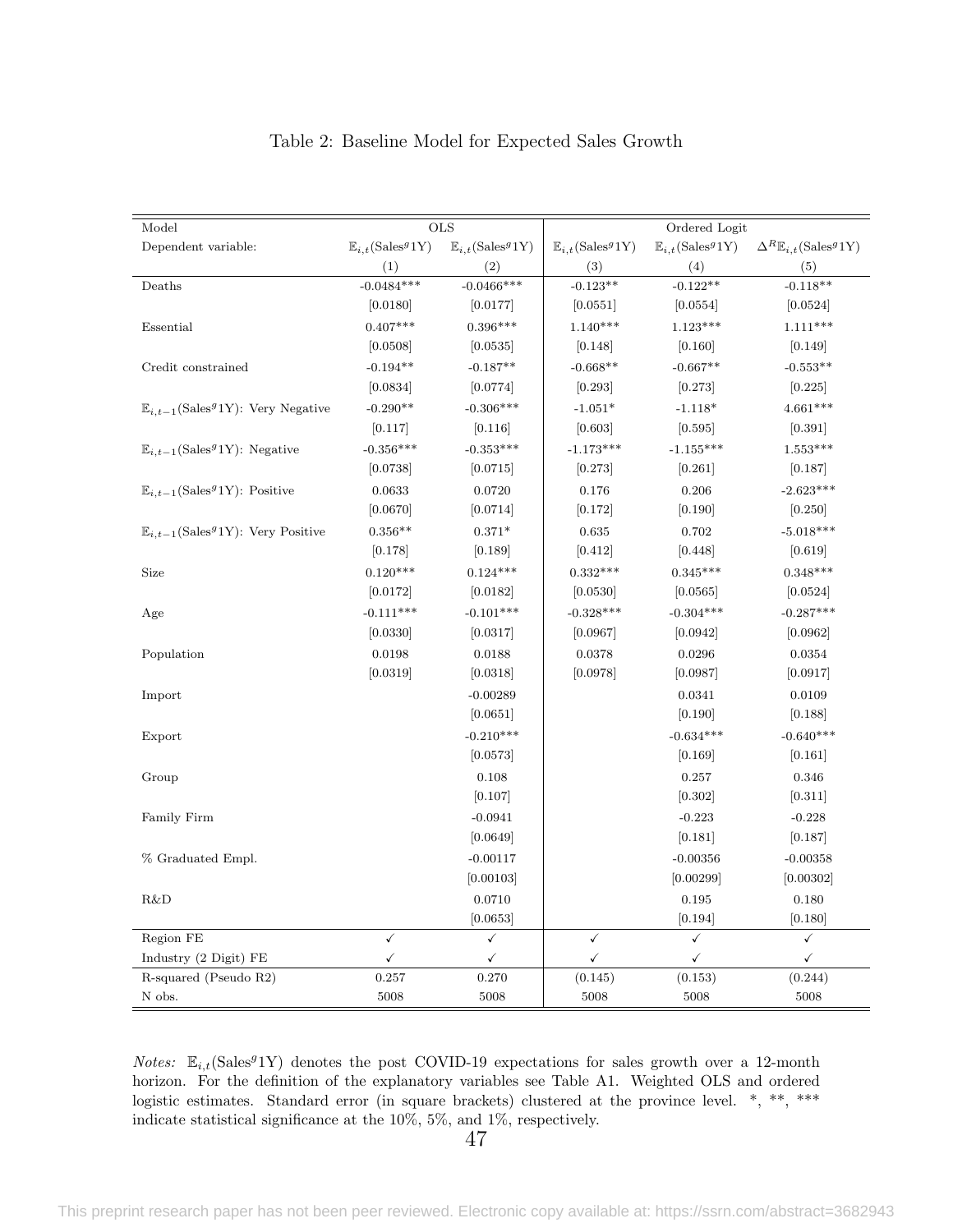| Dependent variable:                | $\mathbb{E}_{i,t}(\mathrm{P}^g)$ | $\mathbb{E}_{i,t}(\mathrm{P}^g)$ | $\Delta^R \mathbb{E}_{i,t}(\mathbf{P}^g)$ |
|------------------------------------|----------------------------------|----------------------------------|-------------------------------------------|
|                                    | (1)                              | (2)                              | (3)                                       |
| Deaths                             | $2.662***$                       | $2.529***$                       | $2.805***$                                |
|                                    | [0.889]                          | [0.815]                          | [0.840]                                   |
| Essential                          | $-1.813$                         | $-2.189$                         | $-2.578$                                  |
|                                    | [2.668]                          | [2.485]                          | [2.705]                                   |
| Credit constrained                 | $4.412**$                        | $4.480**$                        | $5.801***$                                |
|                                    | [1.969]                          | [2.005]                          | [2.081]                                   |
| $\mathbb{E}_{i,t-1}(\mathrm{P}^g)$ | 0.122                            | 0.134                            |                                           |
|                                    | [0.0893]                         | [0.0933]                         |                                           |
| Size                               | $-1.016***$                      | $-0.880**$                       | $-1.030***$                               |
|                                    | [0.345]                          | [0.371]                          | [0.363]                                   |
| Age                                | $-0.833$                         | $-0.712$                         | $-0.350$                                  |
|                                    | [1.039]                          | [1.110]                          | [1.083]                                   |
| Population                         | 0.704                            | 0.607                            | 0.644                                     |
|                                    | [0.788]                          | [0.797]                          | [0.827]                                   |
| Import                             |                                  | $-1.051$                         | $-0.951$                                  |
|                                    |                                  | [1.158]                          | [1.189]                                   |
| Export                             |                                  | $-1.982$                         | $-2.212$                                  |
|                                    |                                  | [1.596]                          | [1.590]                                   |
| Group                              |                                  | 0.313                            | 0.464                                     |
|                                    |                                  | [1.350]                          | [1.220]                                   |
| Family Firm                        |                                  | $-0.303$                         | $-0.271$                                  |
|                                    |                                  | [1.130]                          | [1.143]                                   |
| % Graduated Empl.                  |                                  | 0.0392                           | 0.0463                                    |
|                                    |                                  | [0.0327]                         | [0.0316]                                  |
| R&D                                |                                  | $-1.894$                         | $-1.819$                                  |
|                                    |                                  | [1.207]                          | [1.163]                                   |
| Region FE                          | ✓                                | ✓                                | ✓                                         |
| Industry (2 Digit) FE              | ✓                                | ✓                                | ✓                                         |
| R-squared                          | 0.185                            | 0.197                            | 0.209                                     |
| N obs.                             | 4886                             | 4886                             | 4886                                      |

<span id="page-49-0"></span>Table 3: Baseline Model for Expected Price Growth

*Notes:*  $\mathbb{E}_{i,t}(P^g)$  denotes the post COVID-19 expectations for firm-level price over a 12-month horizon. For the definition of the explanatory variables see Table [A1.](#page-57-0) Weighted OLS estimates. Standard error (in square brackets) clustered at the province level. \*, \*\*, \*\*\* indicate statistical significance at the 10%, 5%, and 1%, respectively.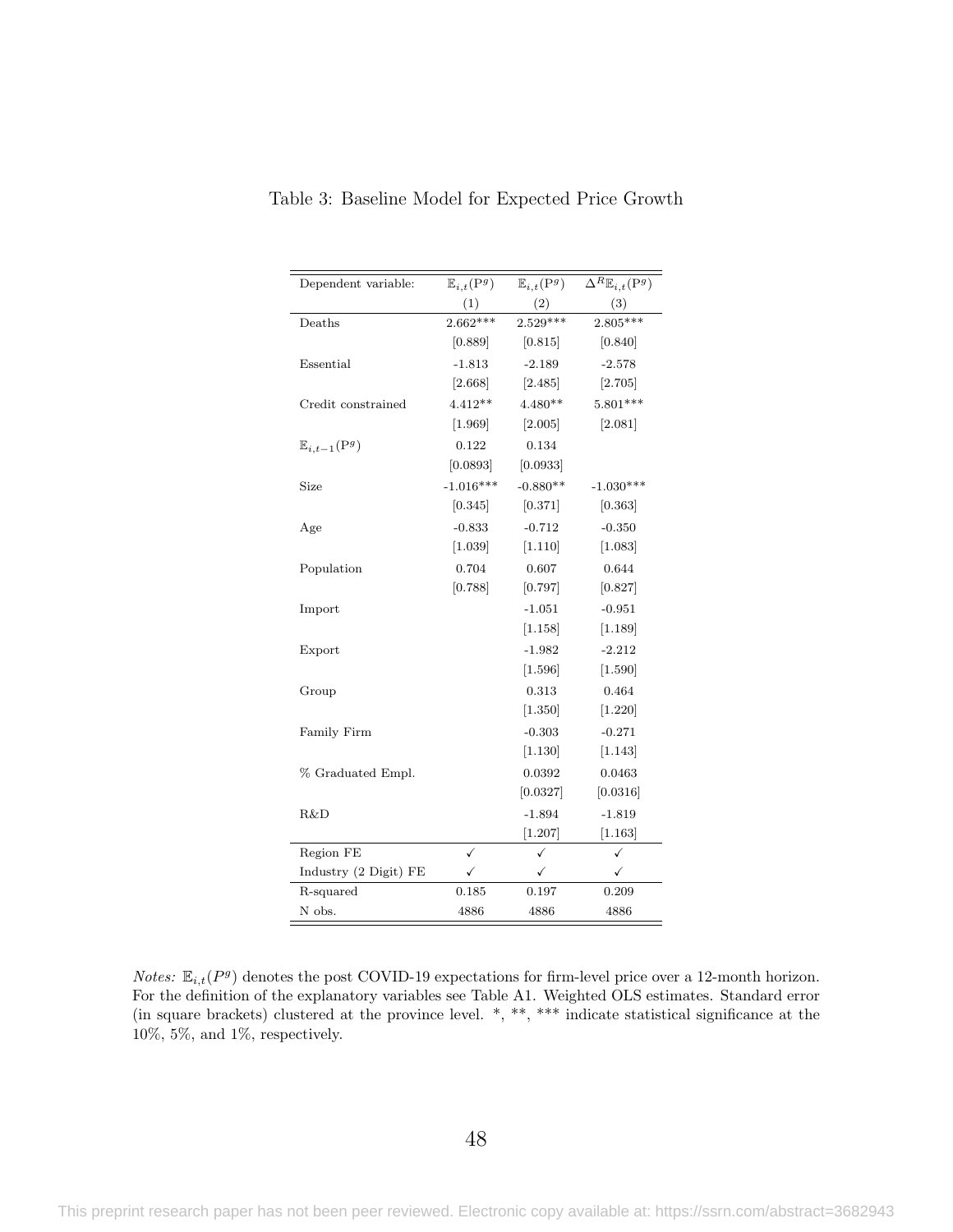<span id="page-50-0"></span>Table 4: Baseline Model for Continuous Measures for Sales, Orders, Employment, and Investment

|                                                                | (1)                                       | (2)                                        | (3)                              | (4)                              | (5)                              | (6)                              |
|----------------------------------------------------------------|-------------------------------------------|--------------------------------------------|----------------------------------|----------------------------------|----------------------------------|----------------------------------|
|                                                                | $\mathbb{E}_{i,t}(\text{Sal}^g3\text{M})$ | $\mathbb{E}_{i,t}(\text{Sal}^g 1\text{Y})$ | $\mathbb{E}_{i,t}(\text{Ord}^g)$ | $\mathbb{E}_{i,t}(\text{Emp}^g)$ | $\mathbb{E}_{i,t}(\text{Tan}^g)$ | $\mathbb{E}_{i,t}(\text{Int}^g)$ |
| Deaths                                                         | $-1.774***$                               | $-1.731***$                                | $-1.933***$                      | $-1.571**$                       | $-1.554$                         | $-0.260$                         |
|                                                                | [0.614]                                   | [0.452]                                    | [0.481]                          | [0.664]                          | [1.250]                          | [0.740]                          |
| Essential                                                      | $10.45***$                                | 8.900***                                   | $6.733***$                       | $4.495**$                        | $10.41***$                       | $8.706***$                       |
|                                                                | [1.768]                                   | [1.586]                                    | [1.742]                          | [1.741]                          | [2.838]                          | [2.325]                          |
| Credit constrained                                             | $-14.86***$                               | $-7.856***$                                | $-10.17***$                      | $-7.830**$                       | $-4.878*$                        | $-5.556**$                       |
|                                                                | [3.600]                                   | [2.361]                                    | [2.746]                          | [3.073]                          | [2.586]                          | [2.235]                          |
| $\mathbb{E}_{i,t-1}$ (Sales <sup>9</sup> 1Y): Very Negative    | $-10.59*$                                 | $-15.22***$                                | $-13.56**$                       | $-14.48***$                      | $-21.15***$                      | $-15.33**$                       |
|                                                                | [6.347]                                   | [5.376]                                    | [5.651]                          | [5.251]                          | [7.716]                          | [7.350]                          |
| $\mathbb{E}_{i,t-1}$ (Sales <sup>9</sup> 1Y): Negative         | $-3.365$                                  | $-13.15***$                                | $-14.44***$                      | $-6.536**$                       | $-12.49***$                      | $-10.32***$                      |
|                                                                | [5.477]                                   | [3.925]                                    | [3.994]                          | [2.654]                          | [3.646]                          | [3.448]                          |
| $\mathbb{E}_{i,t-1}(\text{Sales}^g 1\text{Y})$ : Positive      | 6.804                                     | 0.439                                      | $-2.762$                         | $-0.756$                         | $-7.633**$                       | $-3.681$                         |
|                                                                | [4.479]                                   | [2.707]                                    | [2.817]                          | [2.460]                          | [2.962]                          | [2.747]                          |
| $\mathbb{E}_{i,t-1}(\text{Sales}^g 1\text{Y})$ : Very Positive | 7.965*                                    | 1.571                                      | $-1.391$                         | 0.544                            | $-3.839$                         | $-4.677$                         |
|                                                                | [4.600]                                   | [3.106]                                    | [3.097]                          | [2.487]                          | [3.064]                          | [3.273]                          |
| Size                                                           | $3.007***$                                | $2.775***$                                 | $2.504***$                       | $0.887***$                       | $1.228*$                         | 0.892                            |
|                                                                | [0.580]                                   | [0.573]                                    | [0.410]                          | [0.324]                          | [0.635]                          | [0.632]                          |
| Age                                                            | $-1.724**$                                | $-2.289**$                                 | $-2.727***$                      | 0.245                            | $-0.602$                         | 2.199                            |
|                                                                | [0.861]                                   | [0.937]                                    | [0.971]                          | [1.355]                          | [1.033]                          | [1.411]                          |
| Population                                                     | $-1.108$                                  | $-0.971$                                   | $-0.192$                         | $-1.431*$                        | $-0.876$                         | $-1.443$                         |
|                                                                | [1.209]                                   | [1.228]                                    | [1.407]                          | [0.858]                          | [1.027]                          | [0.987]                          |
| Import                                                         | $-3.535*$                                 | $-1.329$                                   | 0.0889                           | $-2.042$                         | $-2.620$                         | $-1.093$                         |
|                                                                | [2.083]                                   | [1.526]                                    | [1.717]                          | [1.287]                          | [2.511]                          | [2.755]                          |
| Export                                                         | $-5.090***$                               | $-1.586$                                   | $-1.596$                         | 0.439                            | $-3.165$                         | $-2.180$                         |
|                                                                | [1.775]                                   | [1.541]                                    | [2.004]                          | [1.217]                          | [2.834]                          | [2.243]                          |
| Group                                                          | $-0.0153$                                 | 0.386                                      | $-2.613$                         | 1.389                            | 1.960                            | 2.374                            |
|                                                                | [2.616]                                   | [2.616]                                    | [2.408]                          | [1.405]                          | [2.248]                          | [2.143]                          |
| Family Firm                                                    | $-1.734$                                  | $-2.492*$                                  | $-1.930$                         | $-1.007$                         | $-1.759$                         | $-0.800$                         |
|                                                                | [1.536]                                   | [1.303]                                    | [1.385]                          | [1.341]                          | [2.195]                          | [2.130]                          |
| % Graduated Empl.                                              | 0.0446                                    | $-0.00703$                                 | 0.000901                         | $-0.0130$                        | $-0.0233$                        | $0.0451*$                        |
|                                                                | [0.0306]                                  | [0.0283]                                   | [0.0270]                         | [0.0333]                         | [0.0289]                         | [0.0266]                         |
| R&D                                                            | $-0.0632$                                 | $-0.201$                                   | $-3.057*$                        | $2.852**$                        | $-1.322$                         | 2.712                            |
|                                                                | [1.756]                                   | [1.331]                                    | [1.745]                          | [1.416]                          | [2.506]                          | [1.703]                          |
| Region FE                                                      | $\checkmark$                              | $\checkmark$                               | $\checkmark$                     | $\checkmark$                     | $\checkmark$                     | $\checkmark$                     |
| Industry (2 Digit) FE                                          | ✓                                         | ✓                                          | $\checkmark$                     | $\checkmark$                     | $\checkmark$                     | ✓                                |
| R-squared                                                      | 0.317                                     | 0.309                                      | 0.272                            | 0.262                            | 0.200                            | 0.197                            |
| N obs.                                                         | 5008                                      | 5007                                       | 5007                             | 5007                             | 5004                             | 5003                             |

*Notes:*  $\mathbb{E}_{i,t}(Y)$  denotes the post COVID-19 expectations for variable Y. Sal3M<sup>g</sup> denotes expected sales growth at a three-month horizon, Sal1Y<sup>g</sup> denotes expected sales growth at a 12-month horizon. Ord<sup>g</sup>, Emp<sup>g</sup>, Tan<sup>g</sup>, and Int<sup>g</sup> denote the 12-month growth rate for orders, employment, investment in tangible assets, and investment in intangible assets. For the definition of the explanatory variables see Table [A1.](#page-57-0) Weighted OLS estimates. Standard 2ror (in square brackets) clustered at the province level. \*, \*\*, \*\*\* indicate statistical significance at the 10%, 5%, and 1%, respectively.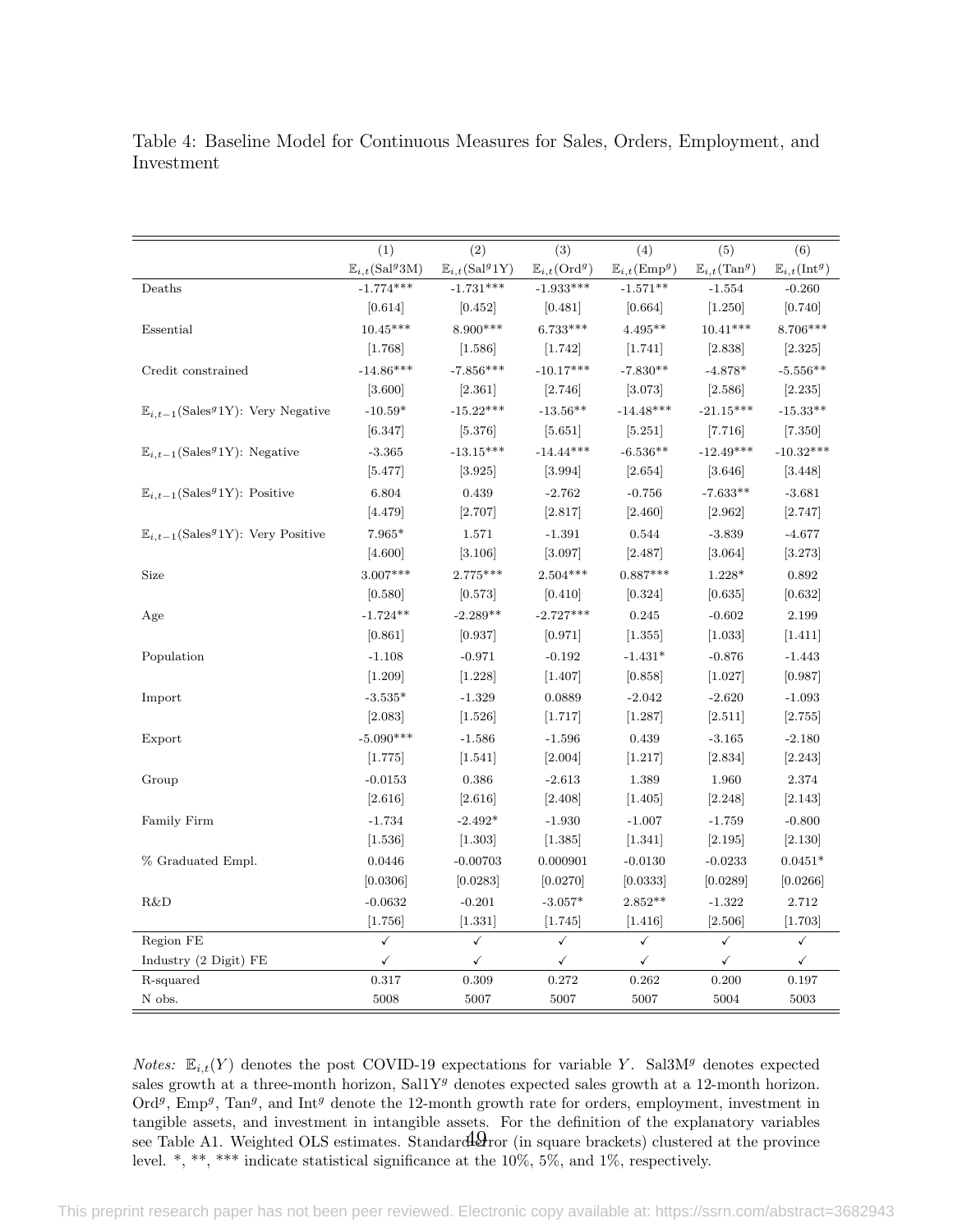|                              | (1)                                | (2)                                        | (3)                              | (4)                                | (5)                              | (6)                              |
|------------------------------|------------------------------------|--------------------------------------------|----------------------------------|------------------------------------|----------------------------------|----------------------------------|
|                              | $\mathbb{E}_{i,t}(\text{Sal}^g3M)$ | $\mathbb{E}_{i,t}(\text{Sal}^g 1\text{Y})$ | $\mathbb{E}_{i,t}(\text{Ord}^g)$ | $\mathbb{E}_{i,t}(\mathrm{Emp}^g)$ | $\mathbb{E}_{i,t}(\text{Tan}^g)$ | $\mathbb{E}_{i,t}(\text{Int}^g)$ |
| Deaths                       | $-1.623**$                         | $-1.469**$                                 | $-2.080***$                      | $-1.800***$                        | $-1.266$                         | 0.297                            |
|                              | [0.810]                            | [0.619]                                    | [0.679]                          | [0.656]                            | [1.198]                          | [0.870]                          |
| Essential                    | $11.02***$                         | $9.137***$                                 | $6.700***$                       | $4.732***$                         | $10.84***$                       | 8.709***                         |
|                              | [1.587]                            | [1.648]                                    | [1.862]                          | [1.598]                            | [2.938]                          | [2.521]                          |
| Liquidity                    | $8.112***$                         | $5.275**$                                  | $8.010***$                       | $5.804**$                          | 4.388                            | $4.451*$                         |
|                              | [2.370]                            | [2.329]                                    | [2.468]                          | [2.901]                            | [2.962]                          | [2.473]                          |
| Cash Flow                    | $-7.683$                           | 0.373                                      | 1.673                            | $11.19*$                           | $-3.093$                         | $-3.710$                         |
|                              | [6.728]                            | [4.740]                                    | [5.358]                          | [5.982]                            | [6.989]                          | [7.455]                          |
| Tangible Assets              | 4.563                              | $7.925**$                                  | 5.229                            | $-0.113$                           | 2.523                            | $-0.384$                         |
|                              | [4.930]                            | [3.369]                                    | [3.889]                          | [4.547]                            | [5.502]                          | [4.472]                          |
| Leverage                     | $-0.0747$                          | $-0.0592$                                  | $0.0805*$                        | $0.107**$                          | $-0.0412$                        | $-0.000812$                      |
|                              | [0.0647]                           | [0.0631]                                   | [0.0475]                         | [0.0526]                           | [0.0735]                         | [0.0626]                         |
| N of Lender Banks            | $-3.722$                           | $-1.380$                                   | $-2.209$                         | $-2.393$                           | $-0.988$                         | 1.150                            |
|                              | [2.811]                            | [2.785]                                    | [2.830]                          | [2.001]                            | [3.236]                          | [2.590]                          |
| Lending Relationship (Years) | $3.321**$                          | 0.796                                      | 1.696                            | 1.566                              | 0.284                            | 0.577                            |
|                              | [1.478]                            | [1.308]                                    | [1.695]                          | [1.185]                            | [1.592]                          | [1.462]                          |
| Distance lender bank         | $-0.162$                           | 0.742                                      | $-0.396$                         | $-0.0489$                          | 0.425                            | 0.961                            |
|                              | [0.692]                            | [0.660]                                    | [0.654]                          | [0.946]                            | [0.857]                          | [0.840]                          |
| Trade Credit                 | $-1.688$                           | $-5.250$                                   | 1.852                            | 3.452                              | 0.313                            | $-6.311$                         |
|                              | [5.213]                            | [4.962]                                    | [5.109]                          | [3.930]                            | [5.831]                          | [7.177]                          |
| Region FE                    | $\checkmark$                       | $\checkmark$                               | $\checkmark$                     | $\checkmark$                       | $\checkmark$                     | $\checkmark$                     |
| Industry (2 Digit) FE        | ✓                                  | $\checkmark$                               | ✓                                | ✓                                  | ✓                                | $\checkmark$                     |
| Wide controls                | ✓                                  | ✓                                          | ✓                                | ✓                                  | ✓                                | $\checkmark$                     |
| R-squared                    | 0.325                              | 0.320                                      | 0.272                            | 0.294                              | 0.200                            | 0.195                            |
| N obs.                       | 4709                               | 4708                                       | 4708                             | 4708                               | 4705                             | 4704                             |

<span id="page-51-0"></span>Table 5: Financial Constraints and firms' expectations and plans: using Firms' Financial Variables

Notes: For variable definition see Table [4.](#page-50-0) For the definition of the explanatory variables see Table [A1.](#page-57-0) Weighted OLS estimates. Standard error (in square brackets) clustered at the province level. \*, \*\*, \*\*\* indicate statistical significance at the 10%, 5%, and 1%, respectively.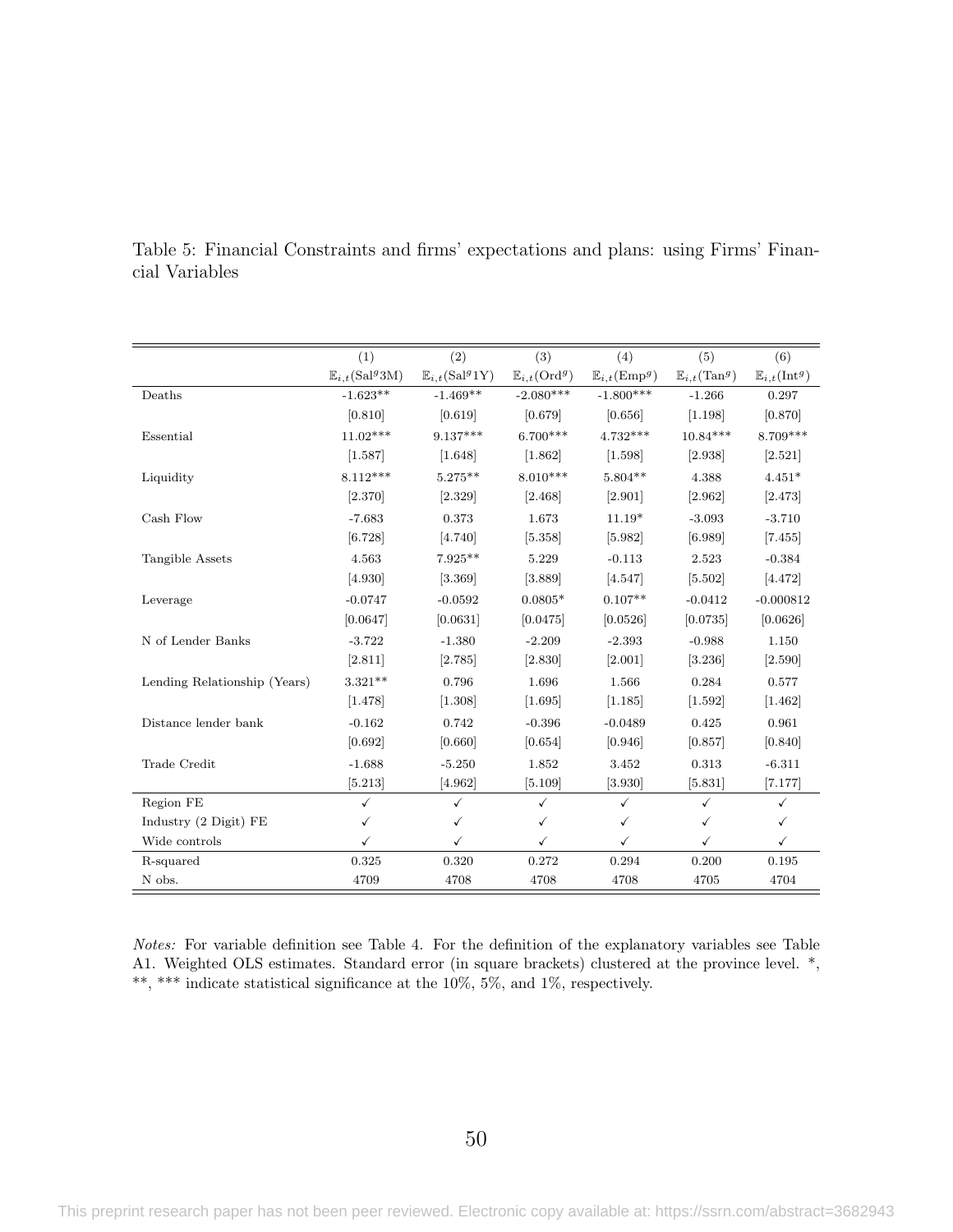| Dependent Variable:          | Credit constrained (Post COVID-19) |              |             |  |  |
|------------------------------|------------------------------------|--------------|-------------|--|--|
|                              | (1)                                | (2)          | (3)         |  |  |
| Deaths                       | 0.0210                             | 0.0206       | 0.0202      |  |  |
|                              | [0.0182]                           | [0.0192]     | [0.0198]    |  |  |
| Essential                    | $-0.0000649$                       | 0.00376      | 0.00881     |  |  |
|                              | [0.0450]                           | [0.0437]     | [0.0408]    |  |  |
| Liquidity                    | $-0.433***$                        | $-0.353***$  | $-0.303***$ |  |  |
|                              | [0.0979]                           | [0.0890]     | [0.0938]    |  |  |
| Cash Flow                    | $-0.151***$                        | $-0.152***$  | $-0.143***$ |  |  |
|                              | [0.0332]                           | [0.0310]     | 0.0290      |  |  |
| Leverage                     | $0.00164*$                         | 0.00142      | $0.00172**$ |  |  |
|                              | [0.000916]                         | [0.000864]   | [0.000789]  |  |  |
| Trade Credit                 | $-0.213*$                          | $-0.200*$    | $-0.245**$  |  |  |
|                              | [0.112]                            | [0.111]      | [0.109]     |  |  |
| Tangible Assets              | $-0.0770$                          | $-0.0690$    | $-0.0930$   |  |  |
|                              | [0.0854]                           | [0.0881]     | [0.0872]    |  |  |
| Size                         | $-0.0225$                          | $-0.0154$    | $-0.0265$   |  |  |
|                              | [0.0153]                           | [0.0146]     | [0.0171]    |  |  |
| Age                          | 0.0227                             | 0.0202       | 0.0221      |  |  |
|                              | [0.0254]                           | [0.0249]     | [0.0228]    |  |  |
| Group                        | $-0.0721$                          | $-0.0803$    | $-0.0809$   |  |  |
|                              | [0.0565]                           | [0.0526]     | [0.0521]    |  |  |
| Credit constrained           |                                    | $0.171***$   | $0.198***$  |  |  |
|                              |                                    | [0.0535]     | [0.0562]    |  |  |
| N of Lender Banks            |                                    |              | $0.105*$    |  |  |
|                              |                                    |              | [0.0539]    |  |  |
| Lending Relationship (Years) |                                    |              | $-0.0199$   |  |  |
|                              |                                    |              | [0.0275]    |  |  |
| Distance with lender bank    |                                    |              | 0.000422    |  |  |
|                              |                                    |              | [0.0169]    |  |  |
| Region FE                    | ✓                                  | ✓            | ✓           |  |  |
| Industry (2 Digit) FE        | $\checkmark$                       | $\checkmark$ | ✓           |  |  |
| Lender Bank FE               | X                                  | X            | ✓           |  |  |
| Wide controls                | ✓                                  | ✓            | ✓           |  |  |
| Pseudo R-squared             | 0.144                              | 0.170        | 0.182       |  |  |
| N obs.                       | 4693                               | 4693         | 4613        |  |  |

<span id="page-52-0"></span>Table 6: Determinants of Post COVID-19 Financial Constraints

Notes: The dependent variable is a dummy variable representing whether or not the firm is financially constrained. Logit marginal effects for weighted sample. Standard error (in square brackets) clustered at the province level. \*, \*\*\*, \*\*\* indicate statistical significance at the 10%, 5%, and 1%, respectively.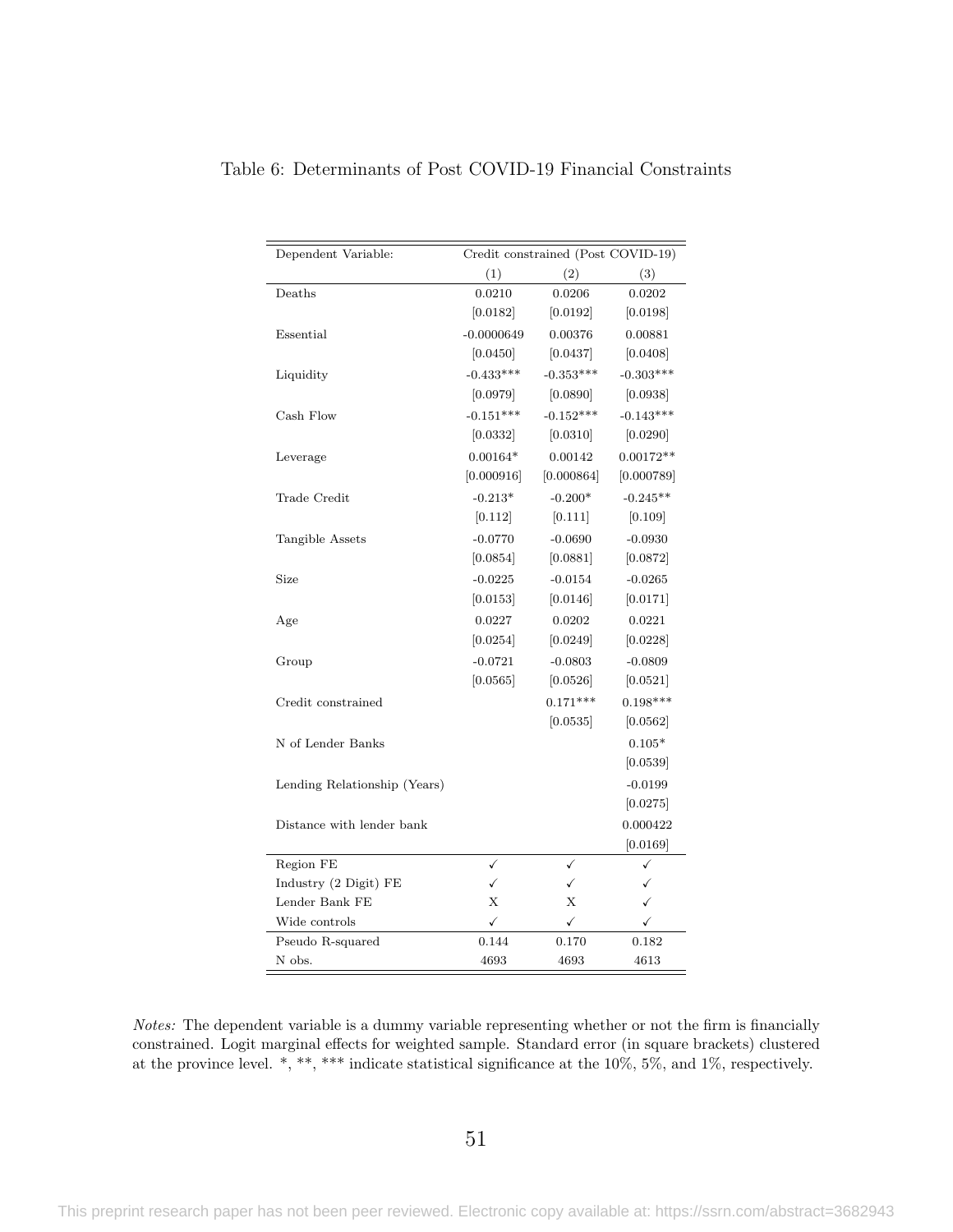<span id="page-53-0"></span>

| Model                           |                                             | <b>OLS</b>                                   |                                              | Ordered Logit                               |                                                     |
|---------------------------------|---------------------------------------------|----------------------------------------------|----------------------------------------------|---------------------------------------------|-----------------------------------------------------|
| Dependent variable:             | $\mathbb{E}_{i,t}(\text{Sales}^g1\text{Y})$ | $\mathbb{E}_{i,t}(\text{Sales}^g 1\text{Y})$ | $\mathbb{E}_{i,t}(\text{Sales}^g 1\text{Y})$ | $\mathbb{E}_{i,t}(\text{Sales}^g1\text{Y})$ | $\Delta^R \mathbb{E}_{i,t}$ (Sales <sup>9</sup> 1Y) |
|                                 | (1)                                         | (2)                                          | (3)                                          | (4)                                         | (5)                                                 |
| Deaths                          | $-0.0587***$                                | $-0.0552**$                                  | $-0.144**$                                   | $-0.138**$                                  | $-0.146**$                                          |
|                                 | [0.0219]                                    | [0.0214]                                     | [0.0694]                                     | [0.0703]                                    | [0.0681]                                            |
| Essential                       | $0.385***$                                  | $0.374***$                                   | $1.041***$                                   | $1.023***$                                  | $1.050***$                                          |
|                                 | [0.0581]                                    | [0.0617]                                     | [0.163]                                      | [0.175]                                     | [0.170]                                             |
| Credit constrained              | $-0.347***$                                 | $-0.327***$                                  | $-1.448***$                                  | $-1.391***$                                 | $-0.956***$                                         |
|                                 | [0.0922]                                    | [0.0891]                                     | [0.343]                                      | [0.332]                                     | [0.226]                                             |
| Constrained $\times$ Deaths     | 0.0818                                      | 0.0663                                       | 0.209                                        | 0.154                                       | 0.195                                               |
|                                 | [0.0600]                                    | [0.0556]                                     | [0.211]                                      | [0.211]                                     | [0.177]                                             |
| Constrained $\times$ Essential  | 0.155                                       | 0.153                                        | $0.925**$                                    | $0.906**$                                   | 0.434                                               |
|                                 | [0.143]                                     | [0.140]                                      | [0.442]                                      | [0.441]                                     | [0.382]                                             |
| Region FE                       | ✓                                           |                                              | ✓                                            |                                             |                                                     |
| Industry $(2 \text{ Digit})$ FE |                                             |                                              | ✓                                            |                                             |                                                     |
| Wide Controls                   | X                                           |                                              | X                                            |                                             |                                                     |
| R-squared (Pseudo R2)           | 0.259                                       | 0.272                                        | (0.147)                                      | (0.155)                                     | (0.245)                                             |
| N obs.                          | 5008                                        | 5008                                         | 5008                                         | 5008                                        | 5008                                                |

#### Table 7: Model with Interactions for Expected Sales Growth

Notes: Weighted OLS and ordered logistic estimates. Standard error (in square brackets) clustered at the province level. \*, \*\*, \*\*\* indicate statistical significance at the 10%, 5%, and 1%, respectively.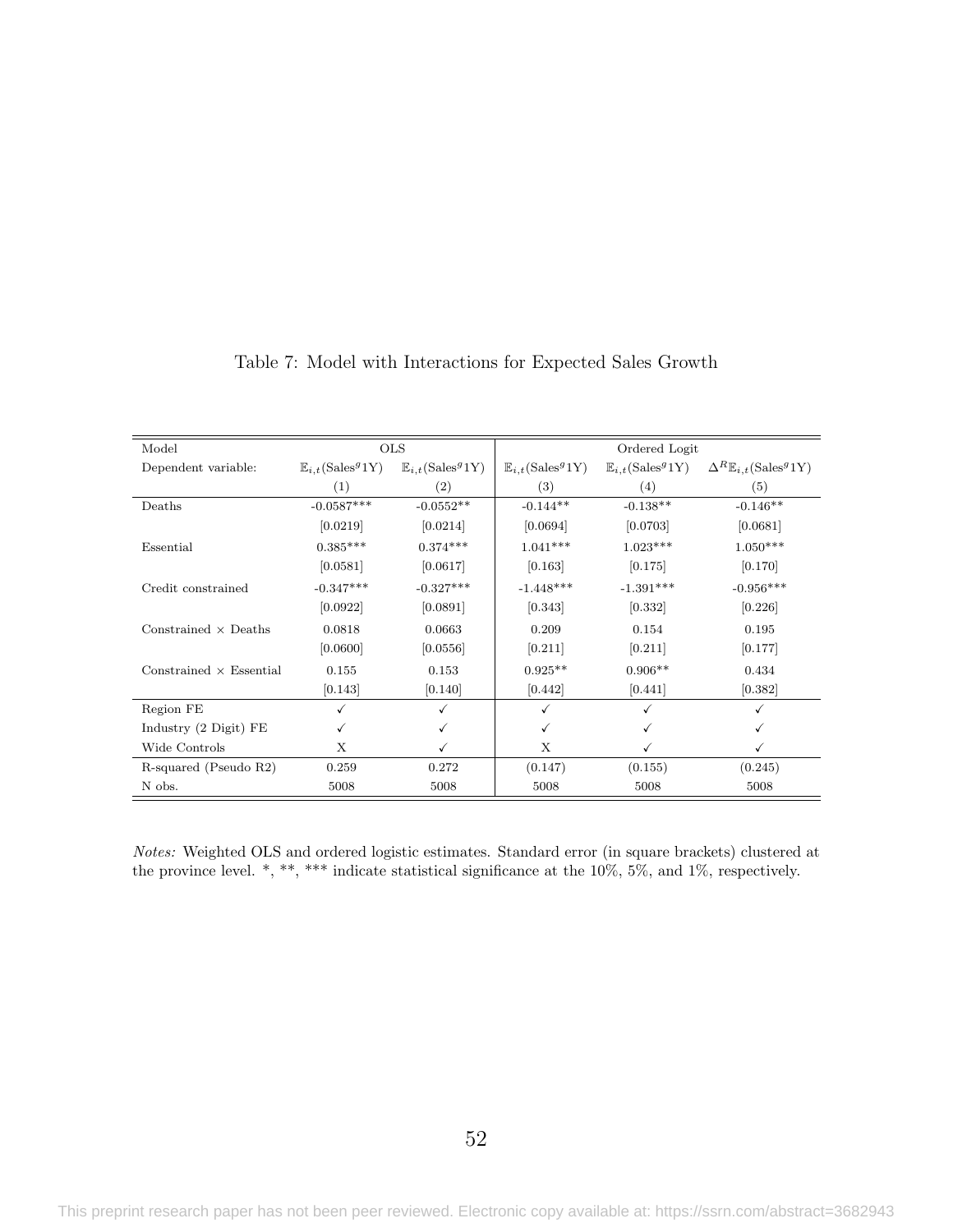| Dependent variable:                | $\mathbb{E}_{i,t}(\mathrm{P}^g)$ | $\mathbb{E}_{i,t}(\mathrm{P}^g)$ | $\Delta^R \mathbb{E}_{i,t}(\mathbf{P}^g)$ |
|------------------------------------|----------------------------------|----------------------------------|-------------------------------------------|
|                                    | (1)                              | (2)                              | (3)                                       |
| Deaths                             | $2.701***$                       | $2.518***$                       | $2.600***$                                |
|                                    | [0.957]                          | [0.863]                          | [0.847]                                   |
| Essential                          | $-0.980$                         | $-1.390$                         | $-1.727$                                  |
|                                    | [2.677]                          | [2.456]                          | $[2.579]$                                 |
| Credit constrained                 | $11.27**$                        | $10.37**$                        | $9.832*$                                  |
|                                    | [4.662]                          | [4.861]                          | [5.297]                                   |
| Constrained $\times$ Deaths        | $-0.718$                         | $-0.109$                         | 2.020                                     |
|                                    | [1.693]                          | $[1.625]$                        | $[1.512]$                                 |
| $Constrained \times Essential$     | $-9.835**$                       | $-9.204**$                       | $-9.381*$                                 |
|                                    | $[4.002]$                        | [4.070]                          | [4.889]                                   |
| $\mathbb{E}_{i,t-1}(\mathrm{P}^g)$ | 0.121                            | 0.138                            |                                           |
|                                    | [0.0835]                         | [0.0893]                         |                                           |
| Region FE                          |                                  |                                  |                                           |
| Industry (2 Digit) FE              | √                                |                                  |                                           |
| Wide Controls                      | X                                | ✓                                |                                           |
| R-squared                          | 0.192                            | 0.202                            | 0.216                                     |
| N obs.                             | 4886                             | 4886                             | 4886                                      |

<span id="page-54-0"></span>Table 8: Model with Interactions for Expected Price Growth

Notes: Weighted OLS estimates. Standard error (in square brackets) clustered at the province level.  $^*,$   $^{***},$   $^{***}$  indicate statistical significance at the 10%, 5%, and 1%, respectively.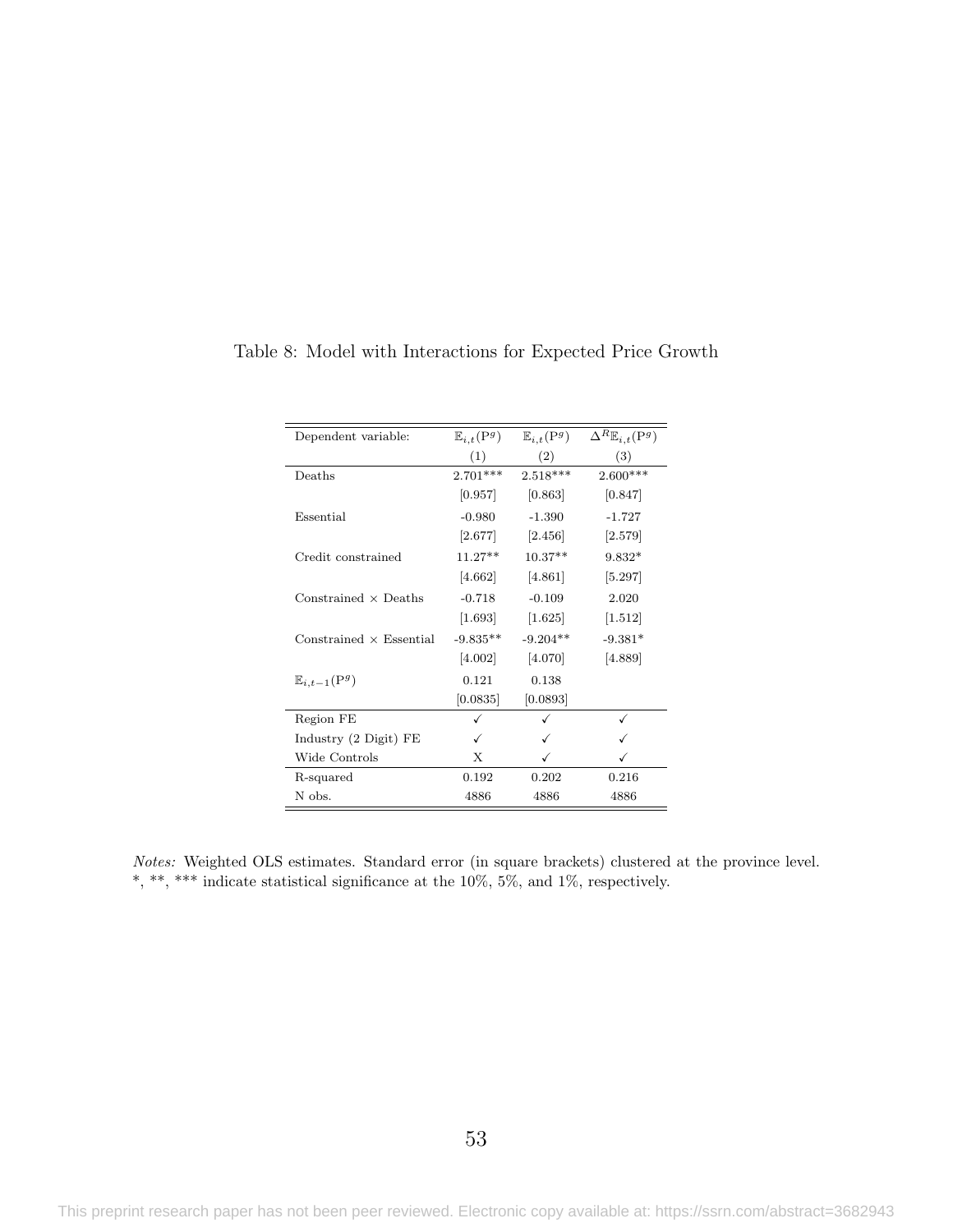|                                 | (1)                                | (2)                                        | (3)                              | (4)                                | (5)                              | (6)                              |
|---------------------------------|------------------------------------|--------------------------------------------|----------------------------------|------------------------------------|----------------------------------|----------------------------------|
|                                 | $\mathbb{E}_{i,t}(\text{Sal}^g3M)$ | $\mathbb{E}_{i,t}(\text{Sal}^g 1\text{Y})$ | $\mathbb{E}_{i,t}(\text{Ord}^g)$ | $\mathbb{E}_{i,t}(\mathrm{Emp}^g)$ | $\mathbb{E}_{i,t}(\text{Tan}^g)$ | $\mathbb{E}_{i,t}(\text{Int}^g)$ |
| Deaths                          | $-0.581$                           | $-1.744***$                                | $-1.765***$                      | $-1.448*$                          | $-1.727$                         | $-0.227$                         |
|                                 | [0.573]                            | [0.544]                                    | [0.581]                          | [0.809]                            | [1.147]                          | [0.696]                          |
| Essential                       | $9.459***$                         | $7.895***$                                 | $5.815***$                       | $5.345***$                         | $8.505***$                       | $6.908***$                       |
|                                 | [1.765]                            | [1.613]                                    | [1.754]                          | [1.737]                            | [3.053]                          | [2.454]                          |
| Credit constrained              | $-10.67*$                          | $-12.10***$                                | $-12.80**$                       | $-3.471$                           | $-13.96**$                       | $-12.75**$                       |
|                                 | [5.424]                            | [4.447]                                    | [4.972]                          | [3.947]                            | [6.428]                          | [5.712]                          |
| Constrained $\times$ Deaths     | $-8.954***$                        | 0.240                                      | $-1.148$                         | $-1.056$                           | 1.593                            | 0.00685                          |
|                                 | [2.987]                            | [1.981]                                    | [2.268]                          | [2.850]                            | [2.761]                          | [2.292]                          |
| Constrained $\times$ Essential  | 5.227                              | 7.092                                      | 6.211                            | $-6.153$                           | $13.67**$                        | $12.60**$                        |
|                                 | [6.856]                            | [5.389]                                    | [5.862]                          | [5.386]                            | [5.530]                          | [5.272]                          |
| Region FE                       | ✓                                  |                                            | $\checkmark$                     | ✓                                  |                                  | ✓                                |
| Industry $(2 \text{ Digit})$ FE | ✓                                  |                                            | ✓                                | ✓                                  | √                                | ✓                                |
| Wide Controls                   |                                    |                                            | ✓                                | ✓                                  |                                  | ✓                                |
| R-squared                       | 0.333                              | 0.312                                      | 0.275                            | 0.265                              | 0.206                            | 0.203                            |
| N obs.                          | 5008                               | 5007                                       | 5007                             | 5007                               | 5004                             | 5003                             |

<span id="page-55-0"></span>Table 9: Model with Interactions for Continuous Measures for Sales, Orders, Employment, and Investment

Notes: Weighted OLS estimates. Standard error (in square brackets) clustered at the province level.  $^*,$   $^{***},$   $^{***}$  indicate statistical significance at the 10%, 5%, and 1%, respectively.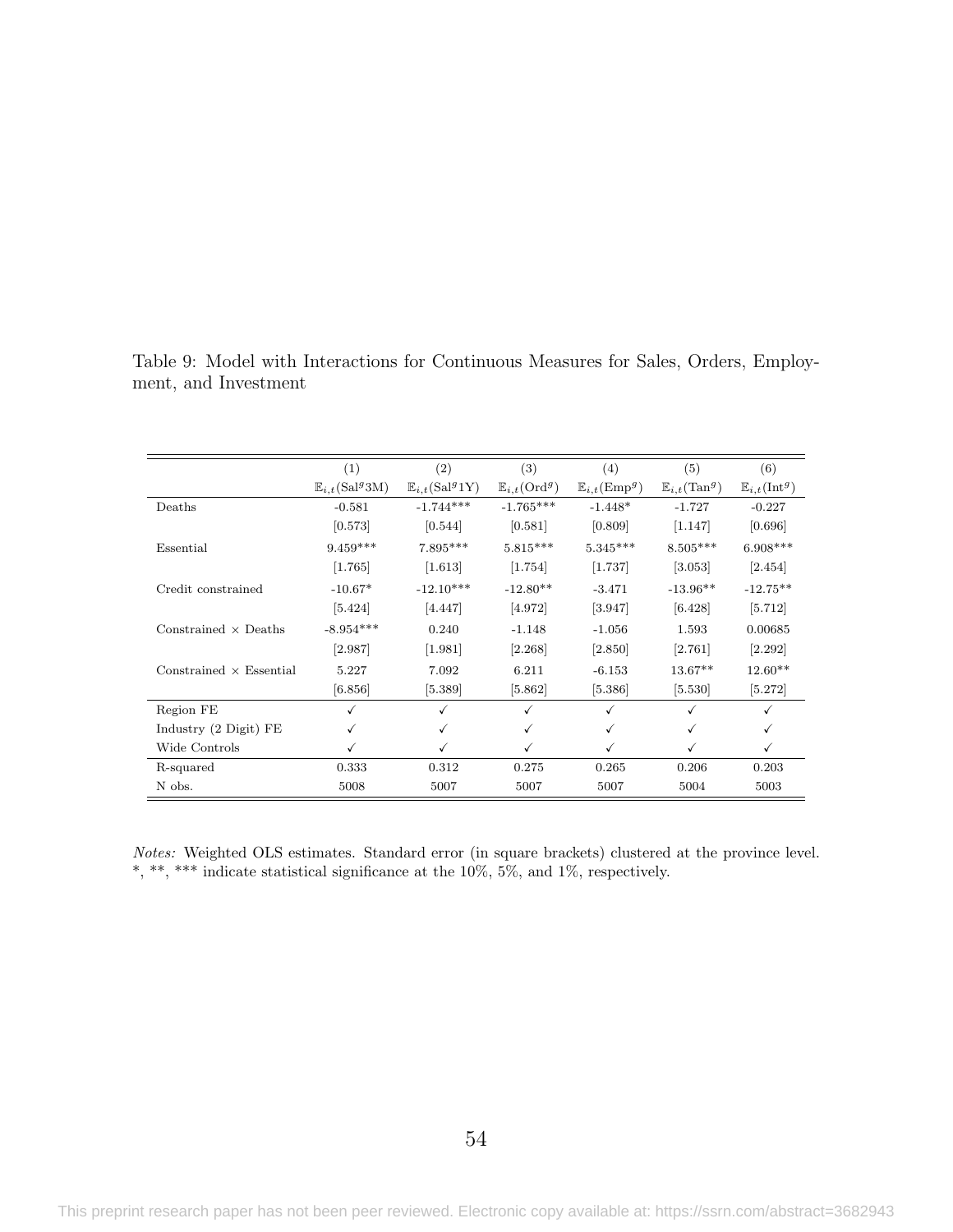| Dependent variable:                | $\mathbb{E}_{i,t}(\mathrm{P}^g)$ | $\mathbb{E}_{i,t}(\mathrm{P}^g)$ | $\Delta^R \mathbb{E}_{i,t}(\mathbf{P}^g)$ |
|------------------------------------|----------------------------------|----------------------------------|-------------------------------------------|
|                                    | (1)                              | (2)                              | (3)                                       |
| Deaths                             | $2.698***$                       | $2.514***$                       | $2.595***$                                |
|                                    | [0.963]                          | [0.870]                          | [0.853]                                   |
| Essential                          | $-0.850$                         | $-1.288$                         | $-1.617$                                  |
|                                    | $[2.699]$                        | $[2.464]$                        | [2.583]                                   |
| Credit constrained                 | $-2.085$                         | $-3.848$                         | $-6.606$                                  |
|                                    | $\left[5.201\right]$             | $[5.198]$                        | [6.670]                                   |
| Constrained $\times$ Deaths        | $-1.521$                         | $-0.880$                         | 1.461                                     |
|                                    | $[1.647]$                        | [1.608]                          | [1.578]                                   |
| Constrained $\times$ Essential     | $-10.82**$                       | $-9.944**$                       | $-9.999*$                                 |
|                                    |                                  | $[4.209]$ $[4.383]$              | [5.429]                                   |
| Constrained $\times$ Concentration | $3.483***$                       | $3.347***$                       | $3.033**$                                 |
|                                    | [0.991]                          | $[1.061]$                        | [1.165]                                   |
| Constrained $\times$ Churning      | $3.787**$                        | $4.080**$                        | $4.772**$                                 |
|                                    | $[1.714]$                        | [1.821]                          | [1.957]                                   |
| $\mathbb{E}_{i,t-1}(\mathrm{P}^g)$ | 0.122                            | 0.139                            |                                           |
|                                    | [0.0824]                         | [0.0871]                         |                                           |
| Region FE                          | ✓                                |                                  | ✓                                         |
| Industry (2 Digit) FE              | ✓                                |                                  |                                           |
| Wide Controls                      | ✓                                | ✓                                | ✓                                         |
| R-squared                          | 0.202                            | 0.213                            | 0.226                                     |
| N obs.                             | 4877                             | 4877                             | 4877                                      |

### <span id="page-56-0"></span>Table 10: Model with Additional Interactions for Expected Price Growth

Notes: Weighted OLS estimates. Standard error (in square brackets) clustered at the province level. \*, \*\*\* indicate statistical significance at the 10%, 5%, and 1%, respectively.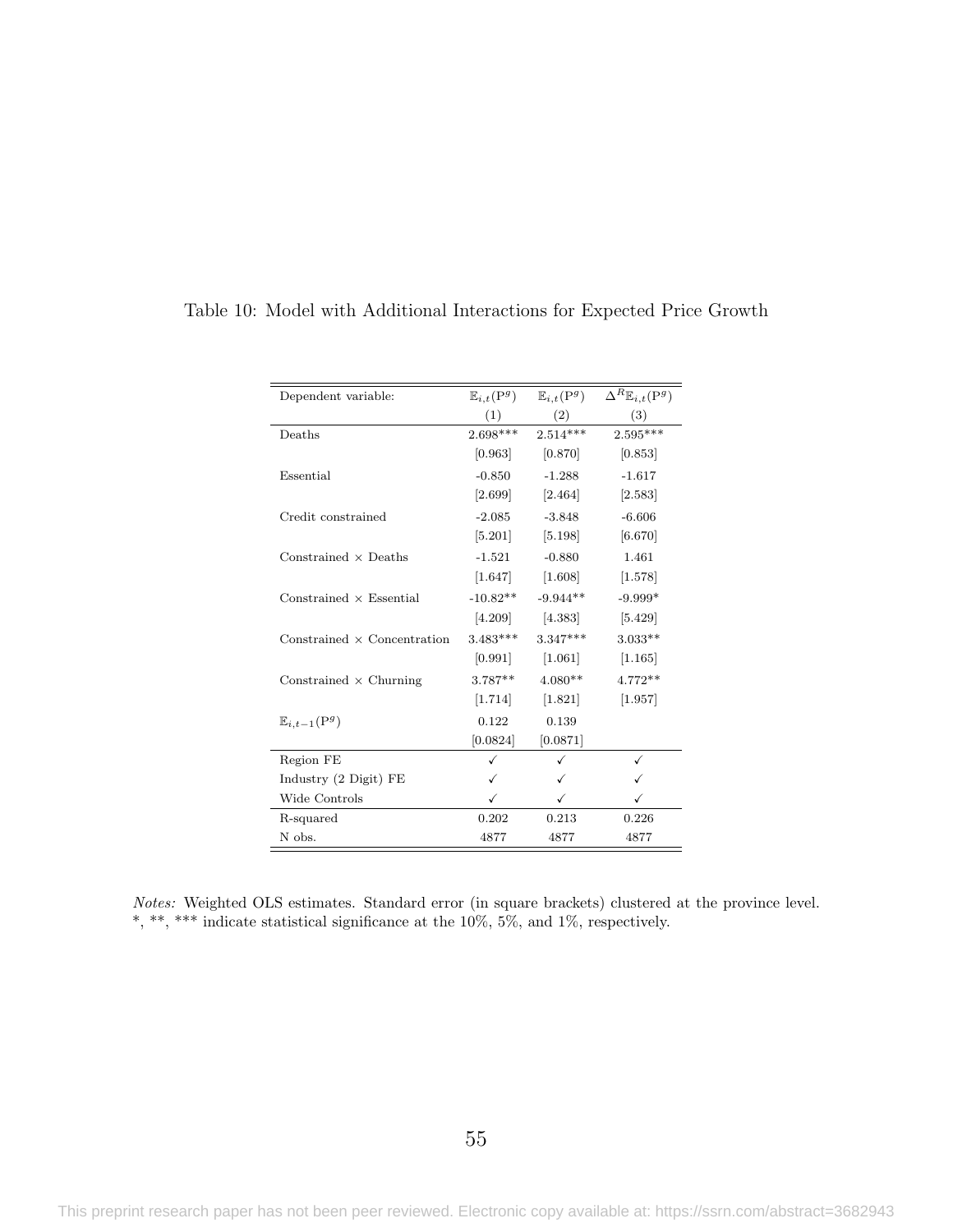## <span id="page-57-0"></span>A Data Appendix

| Variable name                                 | Definition                                                                                        |
|-----------------------------------------------|---------------------------------------------------------------------------------------------------|
|                                               | Pre COVID-19 expected sales growth over the next 12 months (2019 MET survey). Or-                 |
| $\mathbb{E}_{i,t-1}(\text{Sales}^g1\text{Y})$ | dinal variable taking values: Very negative (below $-15\%$ ), Negative $(-15\%, -5\%)$ , Constant |
|                                               | $[-5\%, +5\%]$ , Positive $(+5\%, +15\%)$ , Very positive (above 15%).                            |
|                                               | Post COVID-19 expected sales growth over the next 12 months (COVID-19 survey). Or-                |
| $\mathbb{E}_{i,t}(\text{Sales}^g1\text{Y})$   | dinal variable taking values: Very negative (below -15%), Negative $(-15\%, -5\%)$ , Constant     |
|                                               | $[-5\%, +5\%]$ , Positive $(+5\%, +15\%)$ , Very positive (above 15%).                            |
| $\mathbb{E}_{i,t-1}(\mathrm{P}^g)$            | Pre COVID-19 plans on the change in domestic prices over the next 12 months (2019 MET)            |
|                                               | survey). Continuous variable.                                                                     |
| $\mathbb{E}_{i,t}(\mathrm{P}^g)$              | Post COVID-19 plans on the change in domestic prices over the next 12 months (COVID-19            |
|                                               | survey). Continuous variable.                                                                     |
| $\mathbb{E}_{i,t}(\text{Sal}^g3M)$            | Post COVID-19 expected change in sales over the next 3 months (COVID-19 survey). Con-             |
|                                               | tinuous variable.                                                                                 |
| $\mathbb{E}_{i,t}(\text{Sal}^g 1\text{Y})$    | Post COVID-19 expected change in sales over the next 12 months (COVID-19 survey). Con-            |
|                                               | tinuous variable.                                                                                 |
| $\mathbb{E}_{i,t}(\text{Ord}^g)$              | Post COVID-19 expected change in orders over the next 12 months (COVID-19 survey).                |
|                                               | Continuous variable.                                                                              |
| $\mathbb{E}_{i,t}(\mathrm{Emp}^g)$            | Post COVID-19 adjustment plans on employment over the next 12 months (COVID-19 sur-               |
|                                               | vey). Continuous variable.                                                                        |
| $\mathbb{E}_{i,t}(\text{Tan}^g)$              | Post COVID-19 adjustment plans on investment in tangibles over the next 12 months                 |
|                                               | (COVID-19 survey). Continuous variable.                                                           |
| $\mathbb{E}_{i,t}(\text{Int}^g)$              | Post COVID-19 adjustment plans on investment in tangibles over the next 12 months                 |
|                                               | (COVID-19 survey). Continuous variable.                                                           |
|                                               | Pre COVID-19 binary variable taking value of one if the firm i. did not applied for a bank loan   |
| Credit constrained                            | because it would have been denied, ii. applied for a loan and it was denied, or iii. applied for  |
|                                               | a loan and it was accepted with unfavorable conditions; it takes zero otherwise (2019 MET)        |
|                                               | survey).                                                                                          |
|                                               | Binary variable taking value of one if the firm i. is deemed to be essential in the 6-digit       |
| Essential                                     | sectoral classification of of the Italian government's decree for the lockdown or ii. is deemed   |
|                                               | to be non-essential and declares to have not shut down during the lockdown; it takes zero         |
|                                               | otherwise. (COVID-19 survey and Italian government's decree of March 22).                         |
| No action                                     | Binary variable taking value of one if the firm is not taking and not planning to take any        |
|                                               | action to face the crisis; it takes zero otherwise (COVID-19 survey).                             |
| Teleworking                                   | Binary variable taking value of one if the firm is employing or planning to employ teleworking    |
|                                               | to face the crisis; it takes zero otherwise (COVID-19 survey).                                    |
| Employment<br>re-                             | Binary variable taking value of one if the firm is reducing or planning to reduce employment      |
| duction                                       | to face the crisis; it takes zero otherwise (COVID-19 survey).                                    |
| Hours reduction                               | Binary variable taking value of one if the firm is reducing or planning to reduce the amount of   |
|                                               | hours worked by its employees to face the crisis; it takes zero otherwise (COVID-19 survey).      |
| Total shutdown                                | Binary variable taking value of one if the firm is shutting down or planning to shut down to      |
|                                               | face the crisis; it takes zero otherwise (COVID-19 survey).                                       |
| Partial shutdown                              | Binary variable taking value of one if the firm is (or planning to) partially shutting down       |
|                                               | some production lines to face the crisis; it takes zero otherwise (COVID-19 survey).              |
| Wage<br>guarantee                             | Binary variable taking value of one if the firm is applying or planning to apply to wage          |
| funds                                         | guarantee funds to face the crisis; it takes zero otherwise (COVID-19 survey).                    |

Table A1: Variable definition and sources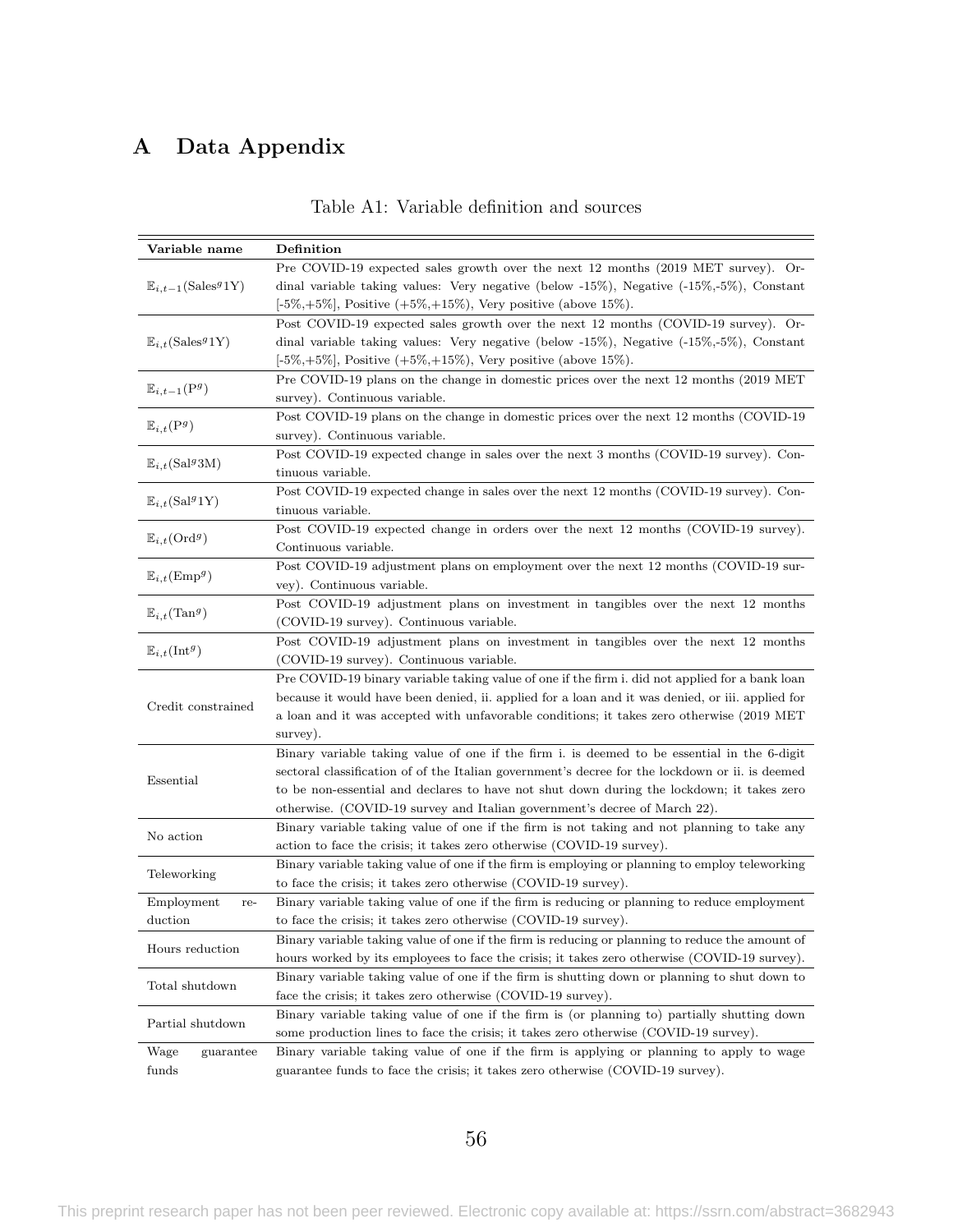| Variable name        | Definition                                                                                        |  |  |  |  |  |  |  |
|----------------------|---------------------------------------------------------------------------------------------------|--|--|--|--|--|--|--|
| Size                 | Log of assets $(2018 \text{ firm balance sheets}, \text{Crit-Cribis D&B}).$                       |  |  |  |  |  |  |  |
| Age                  | Log of $(1+)$ age of the firm $(2019 \text{ MET survey}).$                                        |  |  |  |  |  |  |  |
| Cases                | Number of reported cumulative COVID-19 cases at the provincial level $(\text{https://github.})$   |  |  |  |  |  |  |  |
|                      | $com/pcm-dpc/covid-19)$                                                                           |  |  |  |  |  |  |  |
|                      | Log of $(1+)$ COVID-19 cumulative deaths at the provincial level (imputed from number of          |  |  |  |  |  |  |  |
| Deaths               | cases, https://github.com/pcm-dpc/covid-19)                                                       |  |  |  |  |  |  |  |
| Population           | Log of population at a provincial level (ISTAT).                                                  |  |  |  |  |  |  |  |
| Import               | Binary variable taking value of one if the firm is an importer; it takes zero otherwise (2019)    |  |  |  |  |  |  |  |
|                      | MET survey).                                                                                      |  |  |  |  |  |  |  |
| Export               | Binary variable taking value of one if the firm is an exporter; it takes zero otherwise (2019)    |  |  |  |  |  |  |  |
|                      | MET survey).                                                                                      |  |  |  |  |  |  |  |
| Group                | Binary variable taking value of one if the firm is part of a corporate group; it takes zero       |  |  |  |  |  |  |  |
|                      | otherwise (2019 MET survey).                                                                      |  |  |  |  |  |  |  |
| Family firm          | Binary variable taking value of one if the firm is a family business; it takes zero otherwise     |  |  |  |  |  |  |  |
|                      | $(2019 \text{ MET survey}).$                                                                      |  |  |  |  |  |  |  |
| % graduated em-      | Percentage of graduated employment in the firm, continuous variable (2019 MET survey).            |  |  |  |  |  |  |  |
| ployment             |                                                                                                   |  |  |  |  |  |  |  |
| R&D                  | Binary variable taking value of one if the firm performs activity of Research and Development;    |  |  |  |  |  |  |  |
|                      | it takes zero otherwise (2019 MET survey).                                                        |  |  |  |  |  |  |  |
| Liquidity            | Liquid assets to total assets ratio $(2018 \text{ firm balance sheets}, \text{Crif-Cribis D&B}).$ |  |  |  |  |  |  |  |
| Cash flow            | Cash flow to total assets ratio (2018 firm balance sheets, Crif-Cribis $D\&B$ ).                  |  |  |  |  |  |  |  |
| Tangible assets      | Tangible assets to total assets ratio (2018 firm balance sheets, Crif-Cribis $D\&B$ ).            |  |  |  |  |  |  |  |
| Leverage             | Total debt to equity ratio (2018 firm balance sheets, Crif-Cribis $D\&B$ ).                       |  |  |  |  |  |  |  |
| N. of Lender Banks   | Number of banks the firm is borrowing from as of January 2020 (2019 MET survey).                  |  |  |  |  |  |  |  |
| Lending<br>relation- | Duration of the relationship with the lender bank as of January 2020 (2019 MET survey). For       |  |  |  |  |  |  |  |
|                      | firms borrowing from multiple banks (roughly 30% of the sample) this measure is computed          |  |  |  |  |  |  |  |
| ship (years)         | as the equally-weighted average across the outstanding relationships.                             |  |  |  |  |  |  |  |
| Distance<br>lender-  | Distance in log-Km between the firm and the headquarter of the lender bank (2019 MET)             |  |  |  |  |  |  |  |
| $_{\rm{bank}}$       | survey). For firms borrowing from multiple banks (roughly 30% of the sample) this measure         |  |  |  |  |  |  |  |
|                      | is computed as the equally-weighted average across the outstanding relationships.                 |  |  |  |  |  |  |  |
| Trade credit         | Net accounts payable (accounts payable net of accounts receivable) to total assets ratio (2018)   |  |  |  |  |  |  |  |
|                      | firm balance sheets, Crif-Cribis D&B).                                                            |  |  |  |  |  |  |  |
| Credit constrained   | Binary variable taking value of one if the firm expects credit constraints to be a potential      |  |  |  |  |  |  |  |
| (post COVID-19)      | issue after the COVID-19 pandemic; it takes zero otherwise (COVID-19 survey).                     |  |  |  |  |  |  |  |
| Concentration        | two-digit sectoral Herfindahl-Hirschman Index (entire population of 2018 Italian balance          |  |  |  |  |  |  |  |
|                      | sheets, Crif-Cribis $D&B$ ).                                                                      |  |  |  |  |  |  |  |
|                      | Number of exiting firms plus number of entering firms over the number of existing firms in        |  |  |  |  |  |  |  |
| Churning             | 2018 at the two-digit sectoral level (official Italian registry data, Infocamere).                |  |  |  |  |  |  |  |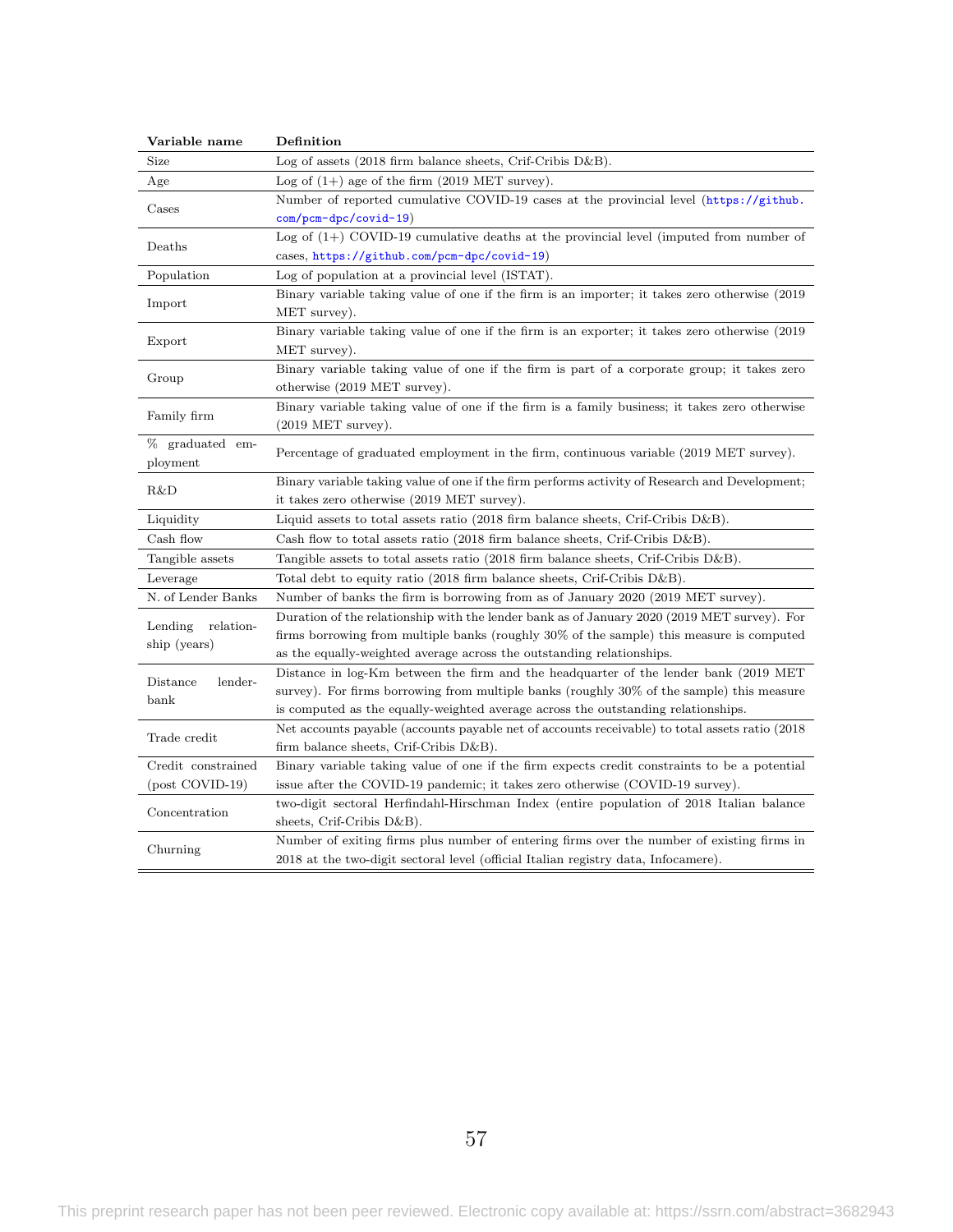## Table A2: Descriptive Statistics

<span id="page-59-0"></span>

|                                                                |        | Raw Sample |                          |                          |                          |                          | Weighted Sample |                          |                          |                          |                          |
|----------------------------------------------------------------|--------|------------|--------------------------|--------------------------|--------------------------|--------------------------|-----------------|--------------------------|--------------------------|--------------------------|--------------------------|
| Variable                                                       | Type   | Mean       | Q <sub>1</sub>           | Q2                       | Q3                       | Stdev                    | Mean            | Q1                       | Q2                       | Q <sub>3</sub>           | Stdev                    |
| $\mathbb{E}_{i}$ (Sales <sup>9</sup> 1Y): Very Negative        | Categ. | 0.440      | $\equiv$                 | $=$                      | $\overline{\phantom{0}}$ | $\equiv$                 | 0.489           | $\overline{\phantom{0}}$ | $=$                      | $\overline{\phantom{0}}$ |                          |
| $\mathbb{E}_{i,t}(\text{Sales}^g 1\text{Y})$ : Negative        | Categ. | 0.323      | $\overline{\phantom{0}}$ | $\overline{\phantom{0}}$ | $\overline{\phantom{0}}$ | $\overline{\phantom{m}}$ | 0.309           | $\overline{\phantom{0}}$ | $\overline{\phantom{0}}$ | $\overline{\phantom{0}}$ |                          |
| $\mathbb{E}_{i,t}(\text{Sales}^g 1\text{Y})$ : Constant        | Categ. | 0.197      | L.                       |                          |                          | $\overline{\phantom{a}}$ | 0.178           |                          |                          |                          |                          |
| $\mathbb{E}_{i,t}(\text{Sales}^g 1\text{Y})$ : Positive        | Categ. | 0.025      | $\overline{\phantom{0}}$ | $\overline{\phantom{0}}$ |                          | $\overline{\phantom{m}}$ | 0.016           | L.                       |                          | $\overline{\phantom{0}}$ | $\overline{\phantom{0}}$ |
| $\mathbb{E}_{i,t}(\text{Sales}^g 1\text{Y})$ : Very Positive   | Categ. | 0.008      | $\overline{\phantom{0}}$ |                          |                          | $\overline{\phantom{m}}$ | 0.006           | $\equiv$                 |                          | $\overline{\phantom{0}}$ |                          |
| $\mathbb{E}_{i,t-1}(\text{Sales}^g 1\text{Y})$ : Very Negative | Categ. | 0.047      | $\overline{\phantom{0}}$ |                          |                          | $\overline{\phantom{m}}$ | 0.059           | L.                       |                          | $\overline{\phantom{0}}$ |                          |
| $\mathbb{E}_{i,t-1}$ (Sales <sup>9</sup> 1Y): Negative         | Categ. | 0.134      | $\overline{\phantom{a}}$ | $\overline{\phantom{a}}$ | $\overline{\phantom{0}}$ | $\overline{\phantom{a}}$ | 0.143           | $\overline{\phantom{0}}$ |                          | $\overline{\phantom{0}}$ | $\overline{\phantom{0}}$ |
| $\mathbb{E}_{i,t-1}$ (Sales <sup>9</sup> 1Y): Constant         | Categ. | 0.581      | $\overline{\phantom{a}}$ | $\overline{\phantom{0}}$ |                          | $\overline{\phantom{a}}$ | 0.625           | L.                       |                          | L.                       | $\overline{\phantom{0}}$ |
| $\mathbb{E}_{i,t-1}(\text{Sales}^g 1\text{Y})$ : Positive      | Categ. | 0.208      | $\overline{\phantom{0}}$ | $\overline{\phantom{a}}$ | L.                       | $\overline{\phantom{m}}$ | 0.151           | $\overline{\phantom{0}}$ | $\overline{\phantom{a}}$ | $\sim$                   | $\overline{\phantom{0}}$ |
| $\mathbb{E}_{i,t-1}(\text{Sales}^g 1\text{Y})$ : Very Positive | Categ. | 0.031      | $\equiv$                 | $\overline{\phantom{a}}$ | $\overline{\phantom{0}}$ | $\overline{\phantom{m}}$ | 0.021           | $\overline{\phantom{0}}$ | $\overline{\phantom{0}}$ | $\overline{\phantom{a}}$ | $\overline{\phantom{m}}$ |
| $\mathbb{E}_{i,t}(\mathrm{P}^g)$                               | Cont.  | 0.047      | 0.000                    | 0.000                    | 0.100                    | 0.147                    | 0.071           | 0.000                    | 0.000                    | 0.100                    | 0.183                    |
| $\mathbb{E}_{i,t-1}(\mathrm{P}^g)$                             | Cont.  | 0.015      | 0.000                    | 0.000                    | 0.030                    | 0.068                    | 0.011           | 0.000                    | 0.000                    | 0.010                    | 0.061                    |
| $\mathbb{E}_{i,t}(\text{Sal}^g3\text{M})$                      | Cont.  | $-0.226$   | $-0.300$                 | $-0.150$                 | 0.000                    | 0.265                    | $-0.239$        | $-0.400$                 | $-0.150$                 | 0.000                    | 0.294                    |
| $\mathbb{E}_{i,t}(\text{Sal}^g 1\text{Y})$                     | Cont.  | $-0.169$   | $-0.250$                 | $-0.100$                 | 0.000                    | 0.208                    | $-0.193$        | $-0.300$                 | $-0.100$                 | 0.000                    | 0.234                    |
| $\mathbb{E}_{i,t}(\text{Ord}^g)$                               | Cont.  | $-0.156$   | $-0.220$                 | $-0.100$                 | 0.000                    | 0.221                    | $-0.174$        | $-0.300$                 | $-0.100$                 | 0.000                    | 0.244                    |
| $\mathbb{E}_{i,t}(\mathrm{Emp}^g)$                             | Cont.  | $-0.069$   | 0.000                    | 0.000                    | 0.000                    | 0.191                    | $-0.088$        | 0.000                    | 0.000                    | 0.000                    | 0.236                    |
| $\mathbb{E}_{i,t}(\text{Tan}^g)$                               | Cont.  | $-0.139$   | $-0.100$                 | 0.000                    | 0.000                    | 0.307                    | $-0.146$        | $-0.100$                 | 0.000                    | 0.000                    | 0.322                    |
| $\mathbb{E}_{i,t}(\text{Int}^g)$                               | Cont.  | $-0.121$   | $-0.060$                 | 0.000                    | 0.000                    | 0.293                    | $-0.131$        | $-0.060$                 | 0.000                    | 0.000                    | 0.312                    |
| Credit constrained                                             | Categ. | 0.163      | $\equiv$                 | $\overline{\phantom{m}}$ | $\qquad \qquad -$        | $\overline{\phantom{m}}$ | 0.178           | $\overline{\phantom{m}}$ | $\overline{\phantom{0}}$ | $\overline{\phantom{m}}$ | $\qquad \qquad -$        |
| Credit constrained (post)                                      | Categ. | 0.354      | $\equiv$                 | $\equiv$                 | $\equiv$                 | $\equiv$                 | 0.372           | $\equiv$                 | $\equiv$                 | $\overline{\phantom{a}}$ | $\overline{\phantom{m}}$ |
| Deaths                                                         | Cont.  | 4.143      | 3.018                    | 4.114                    | 5.046                    | 1.552                    | 4.207           | 3.077                    | 4.162                    | 5.046                    | 1.639                    |
| Cases                                                          | Cont.  | 6.687      | 5.793                    | 6.729                    | 7.488                    | 1.291                    | 6.732           | 5.823                    | 6.738                    | 7.525                    | 1.361                    |
| Population                                                     | Cont.  | 13.39      | 12.79                    | 13.35                    | 13.92                    | 1.190                    | 13.62           | 12.94                    | 13.69                    | 14.63                    | 1.232                    |
| Essential                                                      | Categ. | 0.595      | $\frac{1}{2}$            | $\equiv$                 | $\equiv$                 | $\equiv$                 | 0.540           | $\equiv$                 | $\equiv$                 | $\frac{1}{2}$            | $\equiv$                 |
| Size                                                           | Cont.  | 14.73      | 13.54                    | 14.61                    | 15.78                    | 1.745                    | 13.55           | 12.32                    | 13.43                    | 14.56                    | 1.672                    |
| Age                                                            | Cont.  | 3.010      | 2.639                    | 3.178                    | 3.555                    | 0.823                    | 2.936           | 2.565                    | 3.044                    | 3.466                    | 0.778                    |
| Export                                                         | Categ. | 0.299      | $\overline{\phantom{0}}$ | $\overline{\phantom{0}}$ | $\overline{\phantom{0}}$ | $\overline{\phantom{0}}$ | 0.146           | $\overline{\phantom{0}}$ | $\overline{\phantom{0}}$ | $\overline{\phantom{0}}$ | $\overline{\phantom{0}}$ |
| Import                                                         | Categ. | 0.246      | $\overline{\phantom{0}}$ | ÷                        | $\overline{\phantom{0}}$ | $\overline{\phantom{m}}$ | 0.119           | $\overline{\phantom{0}}$ | $\overline{\phantom{0}}$ | $\overline{\phantom{0}}$ | $\overline{\phantom{0}}$ |
| R&D                                                            | Categ. | 0.241      | $\overline{\phantom{0}}$ |                          |                          | $\overline{\phantom{0}}$ | 0.154           | $\overline{\phantom{0}}$ |                          |                          |                          |
| Group                                                          | Categ. | 0.125      | $\overline{\phantom{0}}$ | $\overline{a}$           | $\overline{\phantom{0}}$ | $\qquad \qquad -$        | 0.068           | $\overline{\phantom{0}}$ |                          |                          |                          |
| % graduated empl.                                              | Cont.  | 0.112      | 0.000                    | 0.000                    | 0.117                    | 0.220                    | 0.154           | 0.000                    | 0.000                    | 0.083                    | 0.315                    |
| Family firm                                                    | Categ. | 0.707      | $\equiv$                 | $\equiv$                 | $\equiv$                 | $\equiv$                 | 0.769           | $\overline{\phantom{m}}$ | -                        | $\equiv$                 | $\overline{\phantom{0}}$ |
| Leverage                                                       | Cont.  | 0.667      | 0.506                    | 0.704                    | 0.855                    | 0.234                    | 0.643           | 0.446                    | 0.675                    | 0.866                    | 0.262                    |
| Liquidity                                                      | Cont.  | 0.127      | 0.014                    | 0.066                    | 0.183                    | 0.158                    | 0.154           | 0.009                    | 0.072                    | 0.213                    | 0.205                    |
| Tangible ass.                                                  | Cont.  | 0.211      | 0.037                    | 0.143                    | 0.329                    | 0.207                    | 0.197           | 0.014                    | 0.079                    | 0.313                    | 0.241                    |
| Trade credit                                                   | Cont.  | $-0.111$   | $-0.222$                 | $-0.048$                 | 0.000                    | 0.147                    | $-0.087$        | $-0.149$                 | 0.000                    | 0.000                    | 0.141                    |
| N banks                                                        | Cont.  | 1.008      | 0.693                    | 1.098                    | 1.386                    | 0.468                    | 0.833           | 0.693                    | 0.693                    | 1.098                    | 0.355                    |
| Length bank rel.                                               | Cont.  | 0.597      | 0.251                    | 0.470                    | 0.775                    | 0.535                    | 0.484           | 0.251                    | 0.415                    | 0.604                    | 0.479                    |
| Distance bank                                                  | Cont.  | 5.424      | 5.024                    | 5.669                    | 6.236                    | 1.218                    | 5.248           | 4.787                    | 5.606                    | 6.276                    | 1.456                    |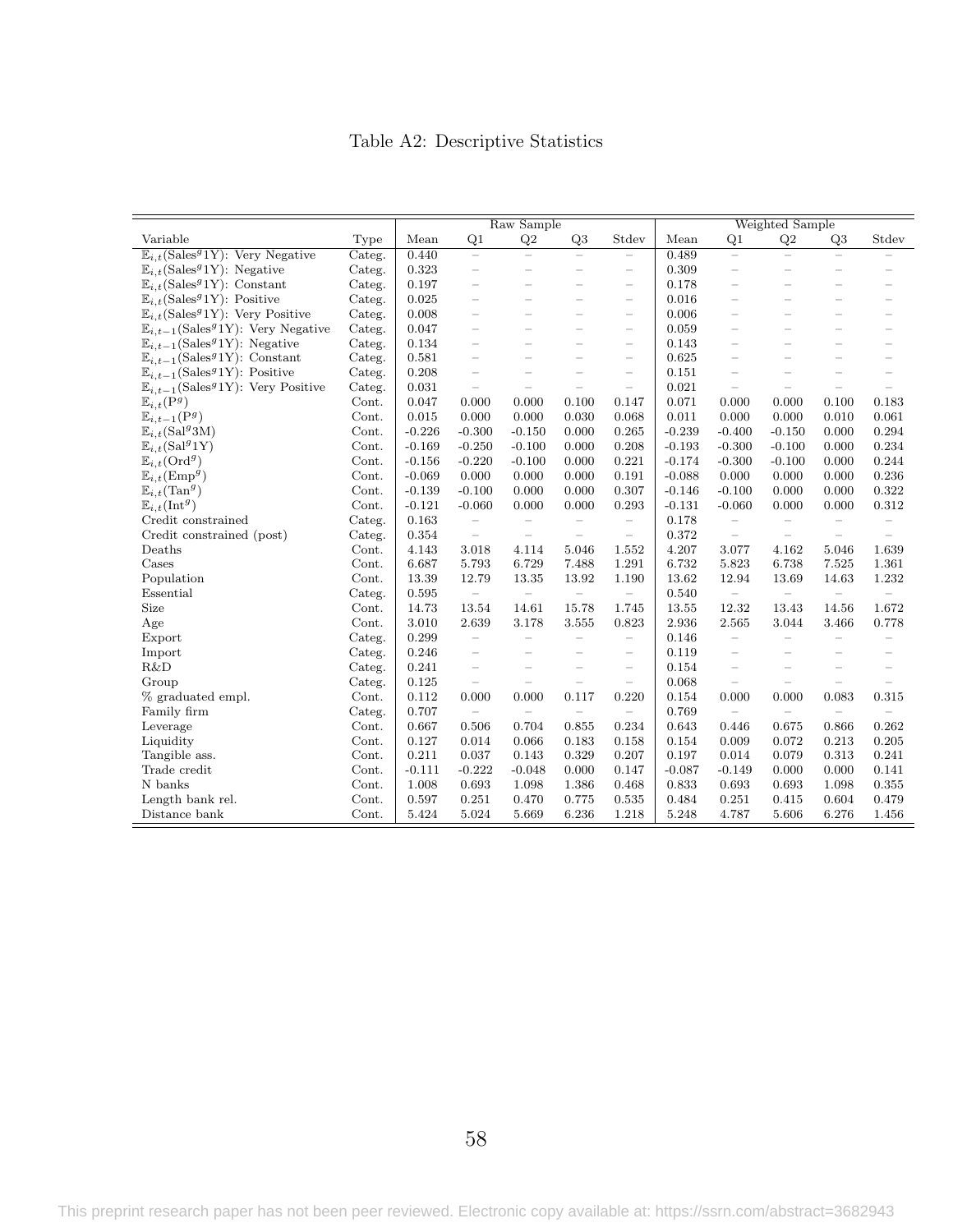## <span id="page-60-0"></span>B Other Results

Table B1: Composition of the 2019-wave MET and COVID-19 surveys.

|                        | COVID-19 survey | $Met-2019$ |  |  |  |  |  |  |  |
|------------------------|-----------------|------------|--|--|--|--|--|--|--|
|                        |                 |            |  |  |  |  |  |  |  |
|                        | (1)             | (2)        |  |  |  |  |  |  |  |
| Macro Industry         |                 |            |  |  |  |  |  |  |  |
| Manufacturing          | 63.2%           | 66.7%      |  |  |  |  |  |  |  |
| Services               | 36.8%           | 33.3%      |  |  |  |  |  |  |  |
|                        | Size Class      |            |  |  |  |  |  |  |  |
| 1-9 Employees          | $51.1\%$        | 48.1\%     |  |  |  |  |  |  |  |
| 10-49 Employees        | 33.0%           | 34.8%      |  |  |  |  |  |  |  |
| 50-249 Employees       | 12.8%           | 12.5%      |  |  |  |  |  |  |  |
| 250 and more Employees | 3.20%           | 4.60%      |  |  |  |  |  |  |  |
| Macro Region           |                 |            |  |  |  |  |  |  |  |
| Nort-West              | $25.1\%$        | 24.8%      |  |  |  |  |  |  |  |
| Nort-East              | $26.6\%$        | 24.8%      |  |  |  |  |  |  |  |
| Center                 | 24.1%           | 25.4%      |  |  |  |  |  |  |  |
| South                  | 24.2%           | 25.0%      |  |  |  |  |  |  |  |

Notes: Share of firms in the sample by macro-industry, size class, and macro-geographical region. Column 1 shows the composition of the COVID-19 survey while Column 2 reports the composition of the original 2019 MET survey.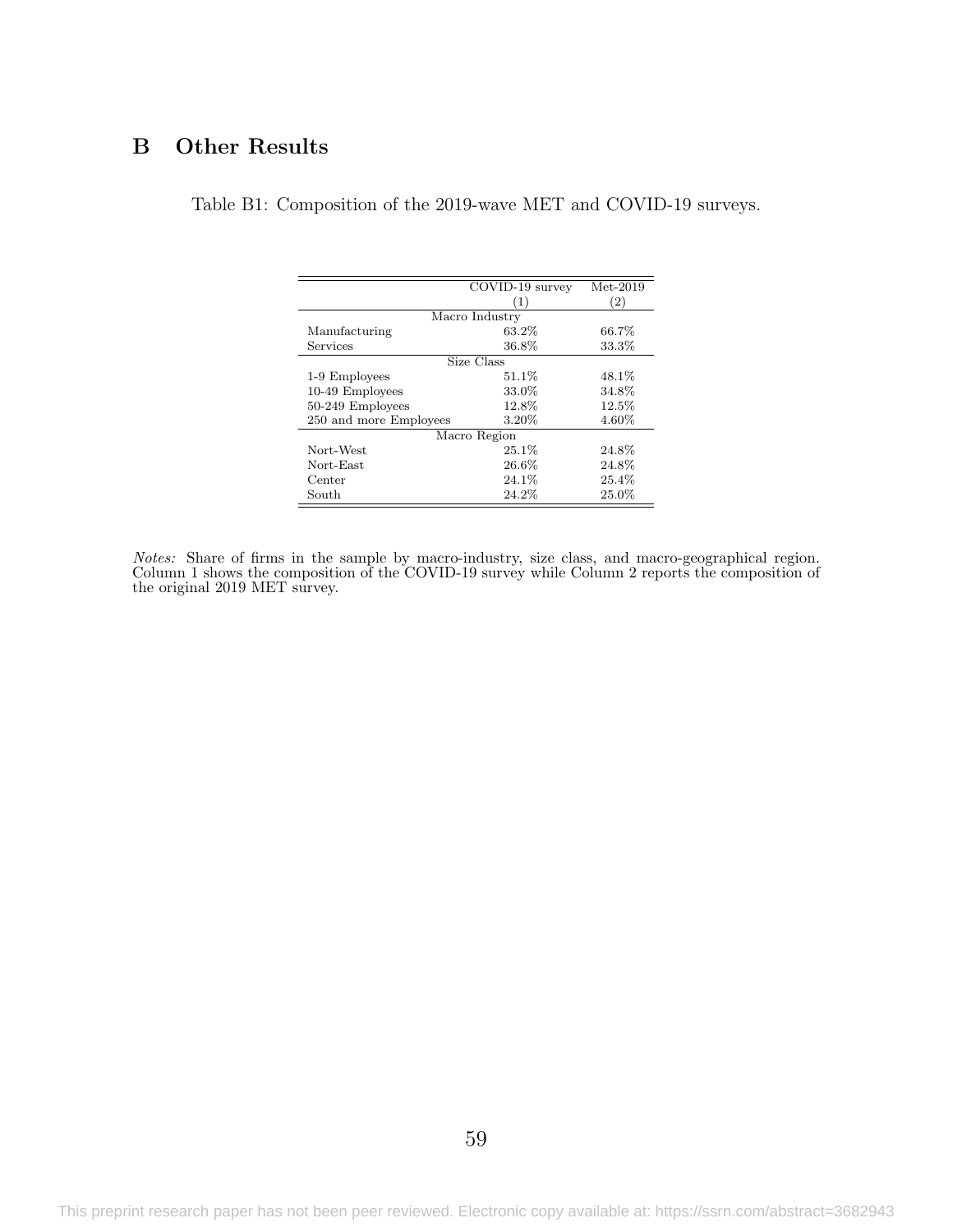<span id="page-61-0"></span>

| Dependent Variable:                                            | Realized sales growth (categorical)           |                   |                         |                         |               |               |  |  |  |
|----------------------------------------------------------------|-----------------------------------------------|-------------------|-------------------------|-------------------------|---------------|---------------|--|--|--|
|                                                                | Panel A: full sample 2008-2019                |                   |                         |                         |               |               |  |  |  |
|                                                                | (1)                                           | (2)               | (3)                     | (4)                     | (5)           | (6)           |  |  |  |
| $\mathbb{E}_{i,t-1}(\text{Sales}^g 1\text{Y})$ : Very Negative |                                               | $-7.102***$       |                         | $-6.495***$             |               | $-2.678***$   |  |  |  |
|                                                                |                                               | [0.0877]          |                         | [0.131]                 |               | [0.0375]      |  |  |  |
| $\mathbb{E}_{i,t-1}(\text{Sales}^g 1\text{Y})$ : Negative      |                                               | $-2.240***$       |                         | $-1.572***$             |               | $-1.059***$   |  |  |  |
|                                                                |                                               | [0.0569]          |                         | [0.0820]                |               | [0.0216]      |  |  |  |
| $\mathbb{E}_{i,t-1}(\text{Sales}^g 1\text{Y})$ : Positive      |                                               | $2.569***$        |                         | $1.986***$              |               | $1.344***$    |  |  |  |
|                                                                |                                               | [0.0436]          |                         | [0.0639]                |               | [0.0170]      |  |  |  |
| $\mathbb{E}_{i,t-1}(\text{Sales}^g 1\text{Y})$ : Very Positive |                                               | $7.028***$        |                         | $5.537***$              |               | $3.038***$    |  |  |  |
|                                                                |                                               | [0.110]           |                         | [0.167]                 |               | [0.0470]      |  |  |  |
| Time FE                                                        | ✓                                             |                   | $\checkmark$            | ✓                       | ✓             | ✓             |  |  |  |
| Province FE                                                    |                                               |                   | Х                       | Х                       |               |               |  |  |  |
| Industry (2 Digit) FE                                          |                                               |                   | X                       | X                       |               |               |  |  |  |
| Firm FE                                                        | X                                             | X                 | $\checkmark$            | $\checkmark$            | X             | X             |  |  |  |
| Estimator                                                      |                                               | <b>OLS</b>        |                         | Within                  |               | Ordered Logit |  |  |  |
| R-squared (Pseudo R2)                                          | 0.039                                         | 0.210             | 0.034                   | 0.140                   | (0.017)       | (0.105)       |  |  |  |
| N obs.                                                         | 91540                                         | 91540             | 91540                   | 91540                   | 91540         | 91540         |  |  |  |
|                                                                | Panel B: sovereign-debt crisis only<br>(2011) |                   |                         |                         |               |               |  |  |  |
|                                                                | (1)                                           | $\left( 2\right)$ | (3)                     | $^{(4)}$                | (5)           | (6)           |  |  |  |
| $\mathbb{E}_{i,t-1}$ (Sales1Y): Very Negative                  |                                               | $-10.56***$       |                         |                         |               | $-4.457***$   |  |  |  |
|                                                                |                                               | [0.164]           |                         |                         |               | [0.0985]      |  |  |  |
| $\mathbb{E}_{i,t-1}$ (Sales1Y): Negative                       |                                               | $-2.009***$       |                         |                         |               | $-1.240***$   |  |  |  |
|                                                                |                                               | [0.128]           |                         |                         |               | [0.0602]      |  |  |  |
| $\mathbb{E}_{i,t-1}(\text{Sales1Y})$ : Positive                |                                               | $2.698***$        |                         |                         |               | $1.735***$    |  |  |  |
|                                                                |                                               | [0.110]           |                         |                         |               | [0.0542]      |  |  |  |
| $\mathbb{E}_{i,t-1}$ (Sales1Y): Very Positive                  |                                               | $5.590***$        |                         |                         |               | $3.331***$    |  |  |  |
|                                                                |                                               | [0.404]           |                         |                         |               | [0.231]       |  |  |  |
| Province FE                                                    |                                               |                   | $\overline{\mathrm{X}}$ | $\overline{\mathrm{X}}$ |               |               |  |  |  |
| Industry $(2 \text{ Digit})$ FE                                |                                               |                   | X                       | X                       |               |               |  |  |  |
| Estimator                                                      |                                               | <b>OLS</b>        |                         |                         | Ordered Logit |               |  |  |  |
| R-squared (Pseudo R2)                                          | 0.012                                         | 0.345             | —                       |                         | (0.005)       | (0.155)       |  |  |  |
| N obs.                                                         | 14760                                         | 14760             |                         |                         | 14760         | 14760         |  |  |  |

#### Table B2: Validation for expected sales growth

Notes: the dependent variable is the realized categorical growth rate of sales. The explanatory variable is the expectations of future sales growth at the one-year horizon formed the previous period  $(\mathbb{E}_{i,t-1}(\text{Sales}^g \text{I} \text{Y}))$ . Both variables are categorical and take a value from one to five if the firm reported expected or realized sales growth to be: i. very negative (less than -15%); ii. negative (between  $-15\%$  and  $-5\%$ ); iii. stable (between  $-5\%$  and  $+5\%$ ); iv. positive (between  $5\%$  and  $15\%$ ); and v. very positive (more than 15%). The estimator varies across columns: weighted OLS in columns 1 and 2, within estimator with firm and time fixed effects in columns 3 and  $\overline{4}$ , and weighted ordered logit (estimates) in columns 5 and 6. Standard errors (in square brackets) clustered at the province level. \*, \*\*, \*\*\* indicate statistical significance at the 10%, 5%, and 1%, respectively. In panel A we report the results for the entire sample (combination of all the waves of the MET survey), while panel B presents results for the sovereign debt crisis only (expectations formed at the end of 2011 for 2012).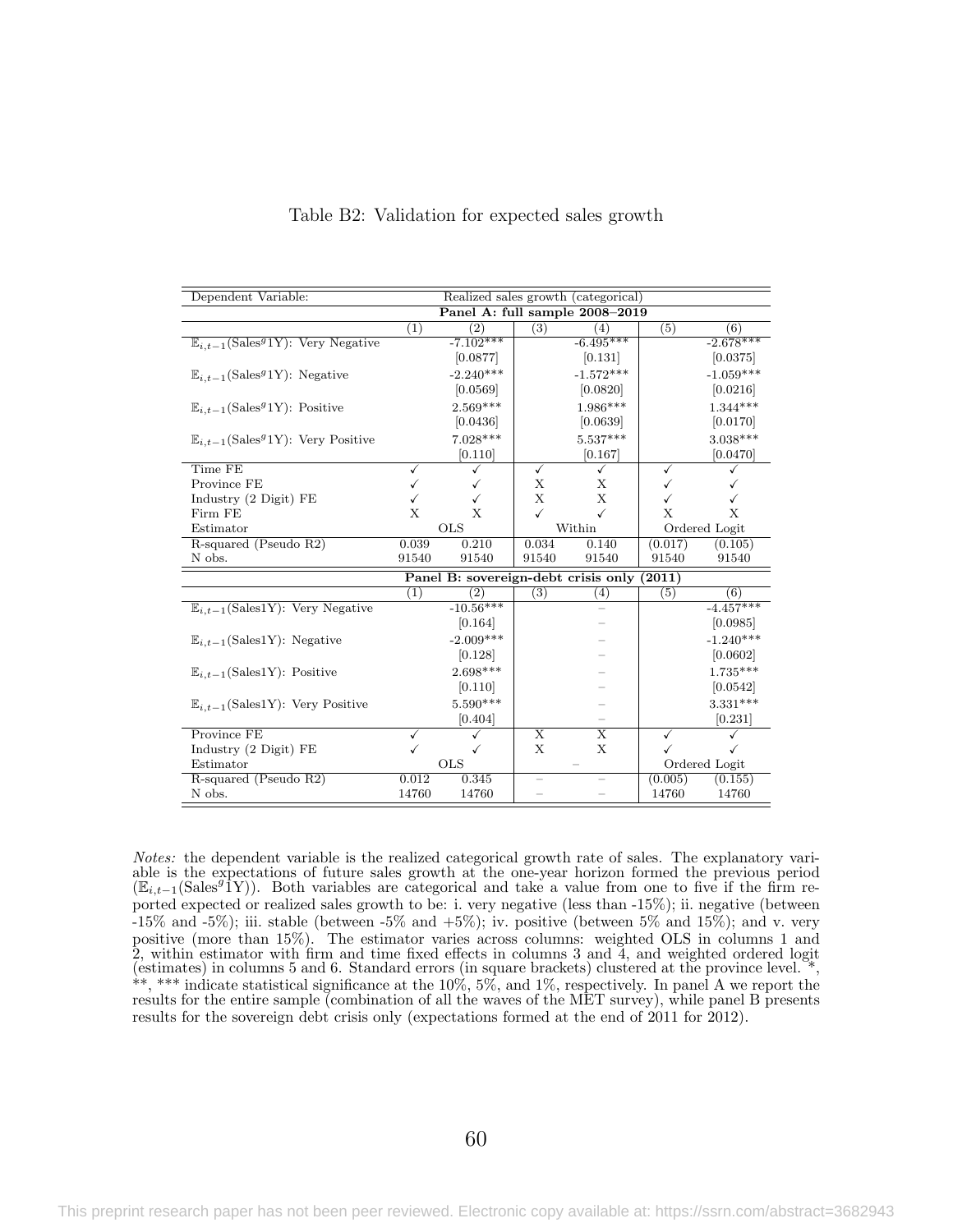| Dependent variable:                                                |                    |                       |               | $\overline{\mathbb{E}_{i,t}(\text{Sales}^g1Y)}$    |                    |                    |               |               |
|--------------------------------------------------------------------|--------------------|-----------------------|---------------|----------------------------------------------------|--------------------|--------------------|---------------|---------------|
|                                                                    | (1)                | (2)                   | (3)           | (4)                                                | (5)                | (6)                | (7)           | (8)           |
| $ln(Covid-19\text{ Deaths})$                                       | $-0.0489***$       |                       |               |                                                    |                    |                    |               |               |
|                                                                    | [0.0162]           |                       |               |                                                    |                    |                    |               |               |
| $\ln\left(\frac{\text{Covid-19 Deaths}}{\text{Population}}\right)$ |                    | $-0.0489***$          | $-0.0447**$   |                                                    |                    |                    |               |               |
|                                                                    |                    | [0.0162]              | [0.0170]      |                                                    |                    |                    |               |               |
| Covid-19 Deaths                                                    |                    |                       |               | $-0.0222$                                          |                    |                    |               |               |
| Population                                                         |                    |                       |               | [0.0248]                                           |                    |                    |               |               |
| $ln(Excess$ Deaths)                                                |                    |                       |               |                                                    | 0.0143             |                    |               |               |
|                                                                    |                    |                       |               |                                                    | [0.0375]           |                    |               |               |
| $\ln\left(\frac{\text{Excess Deaths}}{\text{Population}}\right)$   |                    |                       |               |                                                    |                    | 0.0143             | $-0.00533$    |               |
|                                                                    |                    |                       |               |                                                    |                    | [0.0375]           | [0.0304]      |               |
| Excess Deaths                                                      |                    |                       |               |                                                    |                    |                    |               | $-0.0315$     |
| Population                                                         |                    |                       |               |                                                    |                    |                    |               |               |
|                                                                    |                    |                       |               |                                                    |                    |                    |               | [0.0242]      |
| ln(Population)                                                     | 0.0375<br>[0.0321] | $-0.0114$<br>[0.0327] |               |                                                    | 0.0218<br>[0.0348] | 0.0361<br>[0.0400] |               |               |
| R-squared                                                          | 0.213              | 0.213                 | 0.213         | 0.209                                              | 0.212              | 0.212              | 0.211         | 0.213         |
| N obs.                                                             | 5008               | 5008                  | 5008          | 5008                                               | 5105               | 5105               | 5105          | 5105          |
|                                                                    |                    |                       |               |                                                    |                    |                    |               |               |
|                                                                    |                    |                       |               |                                                    |                    |                    |               |               |
| Dependent variable:                                                |                    |                       |               | $\overline{\mathbb{E}_{i,t}(\mathbf{P}^g)}$<br>(4) |                    |                    |               |               |
| $ln(Covid-19\text{ Deaths})$                                       | (1)<br>$2.695***$  | (2)                   | (3)           |                                                    | (5)                | (6)                | (7)           | (8)           |
|                                                                    | [0.998]            |                       |               |                                                    |                    |                    |               |               |
| $\ln$                                                              |                    | $2.695***$            | $1.401*$      |                                                    |                    |                    |               |               |
| $\left(\frac{\text{Covid-19 Deaths}}{\text{Population}}\right)$    |                    |                       |               |                                                    |                    |                    |               |               |
| Covid-19 Deaths                                                    |                    | [0.998]               | [0.731]       |                                                    |                    |                    |               |               |
| Population                                                         |                    |                       |               | 0.689                                              |                    |                    |               |               |
|                                                                    |                    |                       |               | [0.463]                                            |                    |                    |               |               |
| $ln(Excess$ Deaths)                                                |                    |                       |               |                                                    | 0.444              |                    |               |               |
|                                                                    |                    |                       |               |                                                    | [0.618]            |                    |               |               |
| $\ln\left(\frac{\text{Excess Deaths}}{\text{Population}}\right)$   |                    |                       |               |                                                    |                    | 0.444              | $-0.154$      |               |
|                                                                    |                    |                       |               |                                                    |                    | [0.618]            | [0.448]       |               |
| Excess Deaths<br>Population                                        |                    |                       |               |                                                    |                    |                    |               | $-0.213$      |
|                                                                    |                    |                       |               |                                                    |                    |                    |               | [0.435]       |
| ln(Population)                                                     | 0.779              | $3.474***$            |               |                                                    | 0.650              | 1.095              |               |               |
|                                                                    | [0.559]            | [1.186]               |               |                                                    | [0.606]            | [0.802]            |               |               |
| R-squared<br>N obs.                                                | 0.173<br>4991      | 0.173<br>4991         | 0.151<br>4991 | 0.139<br>4991                                      | 0.169<br>5088      | 0.169<br>5088      | 0.167<br>5088 | 0.167<br>5088 |

<span id="page-62-0"></span>Table B3: Alternative measures of geographical exposure to COVID-19

Notes: Weighted OLS estimates. Standard errors (in square brackets) clustered at the province level. All regressions include narrow controls as well as region and industry (2 Digit) fixed effects.  $*, ***$ indicate statistical significance at the 10%, 5%, and 1%, respectively.

61